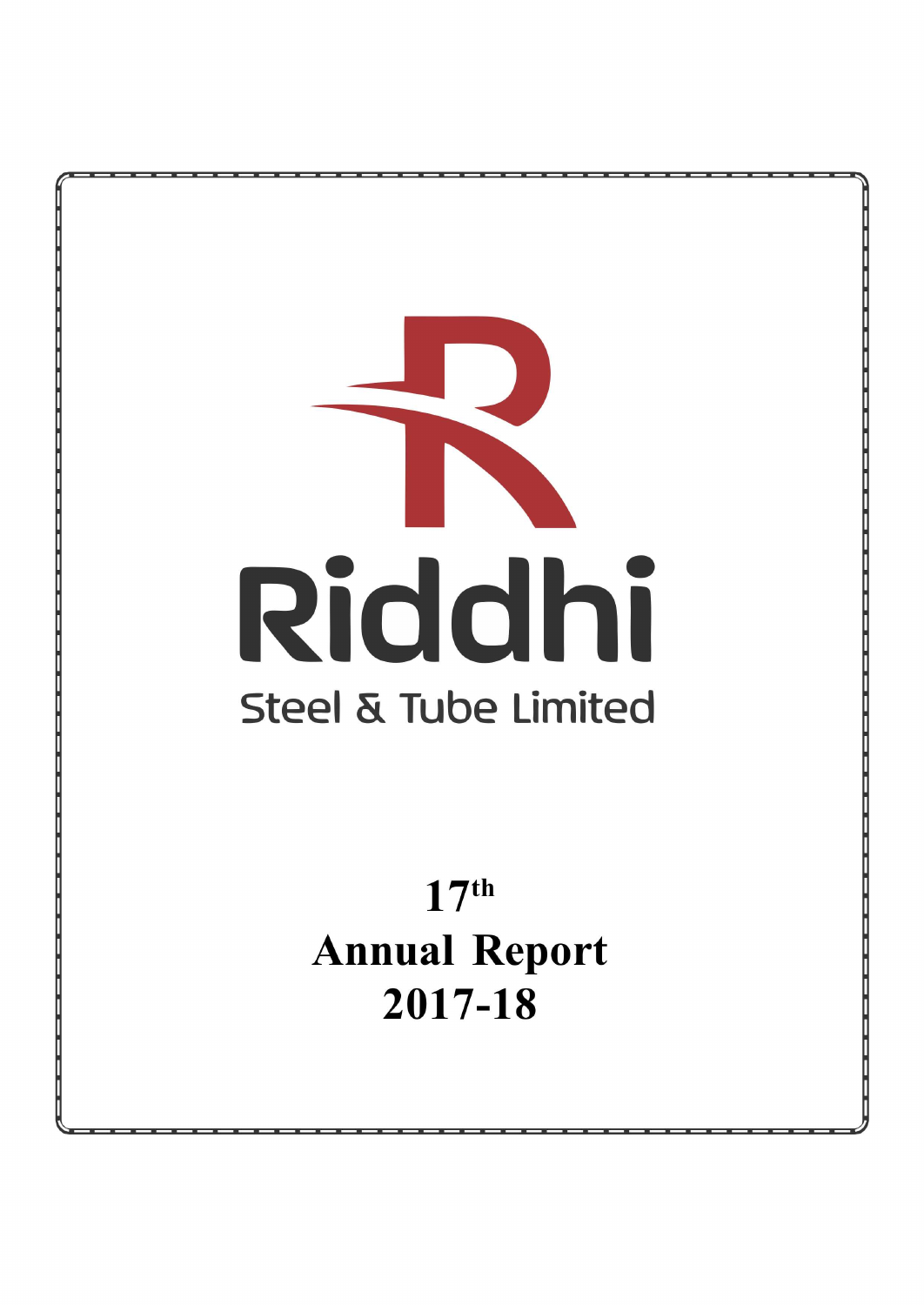## **RIDDHI STEEL AND TUBE LIMITED CORPORATE INFORMATION**

## **BOARD OF DIRECTORS**: **Rajesh R. Mittal**

Managing Director

**Preeti R. Mittal** Chief Financial Officer & Director

## **INDEPENDENT DIRECTORS**

Shankar Prasad Bhagat Paras Kumarpal Shah Saurin Shailesh Shah

#### **COMPANY SECRETARY & COMPLIANCE OFFICER** Nikhil M. Vadera

#### **STATUTORY AUDITOR Y.J MALKANI & CO.**

Chartered Accountants 403, "Ashwamegh house", Choice Restaurant's Street Swastik Char Rasta, Navrangpura,

## **AUDIT COMMITTEE**

Ahmedabad - 380009

Mr. Paras K. Shah, Chairman Mr. Shankar Prasad Bhagat, Member Mr. Saurin S. Shah, Member

## **NOMINATION AND REMUNERATION COMMITTEE**

Mr. Paras K. Shah, Chairman Mr. Shankar Prasad Bhagat, Member Mr. Saurin S. Shah, Member

## **BANKERS**

**City Union Bank** Navrangpura Branch - Ahmedabad

## **REGISTERED OFFICE**

83/84, Village - Kamod, Piplaj, Pirana Road, Post -Aslali, Ahmedabad - 382427, Gujarat E-mail: [info@riddhitubes.com](mailto:info@riddhitubes.com) Website: <http://www.riddhitubes.com/>

## **SECRETARIAL AUDITOR**

Siddharth N. Maniar Practicing Company Secretary B-5, Sankalp Flats, Ambawadi Bazar, Ellisbridge, Ahmedabad - 380006

## **REGISTRAR & TRANSFER AGENT**

Karvy Computershare Private Limited Karvy Selenium Tower B, Plot 31-32, Gachibowli, Financial District, Nanakramguda, Hyderabad - 500 032, India Tel: +91 - 40 - 67162222 Fax: +91 - 40 - 2343 1551 Website: [www.karisma.karvy.Com](http://www.karisma.karvy.Com) SEBI Registration No: INR000000221

## **STOCK HOLDER RELATIONSHIP COMMITTEE**

Mr. Paras K. Shah, Chairman Mr. Shankar Prasad Bhagat, Member Mr. Saurin S. Shah, Member

## **CORPORATE IDENTIFICATION NUMBER**

L27106GJ2001PLC039978 Scrip Code At BSE : 540082 ISIN : INE367U01013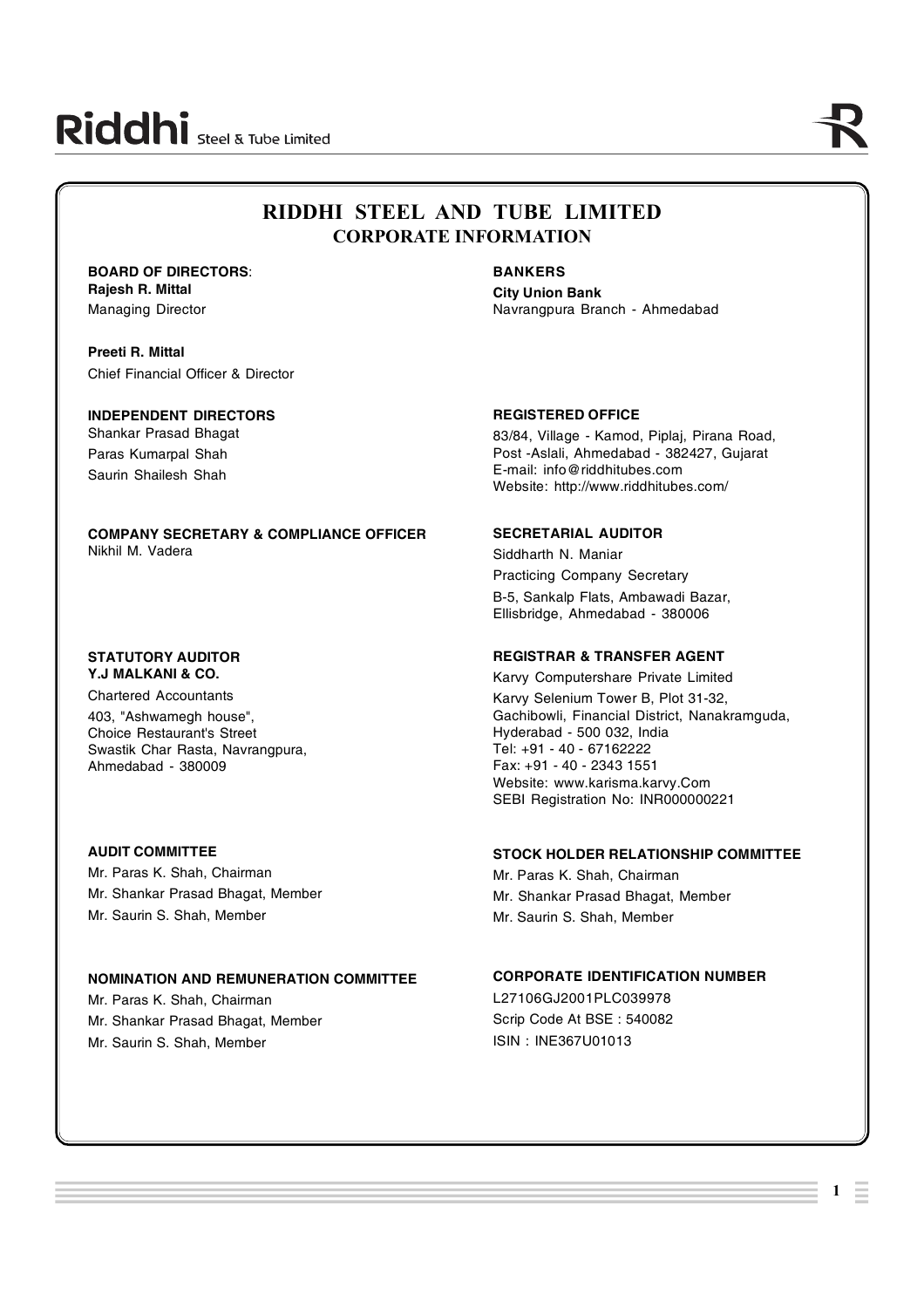**17th Annual General Meeting Date: 27th September 2018 Time: 11:00 AM Venue: Registered Office 83/84, Village - Kamod, Piplaj Pirana Road, Post - Aslali, Ahmedabad GJ 382427 In**

## **IMPORTANT COMMUNICATION TO MEMBERS**

Pursuant to section 101 and 136 of the Companies Act, 2013 read with companies (management and administration) rules, 2014, and under regulation 36 of Securities and Exchange Board of India (listing obligation and disclosure requirements) regulation 2015, annual report of the company has been sent through email to those members whose email id is registered with the company / depository, in case any member wants a physical copy of the annual report he may write to the company secretary / RTA.

As a measure of economy copies of Annual Report will not be distributed at the Annual General Meeting. Members are therefore requested to bring their copy to the meeting.

## **MEMBERS WHO HAVE NOT YET REGISTERED THEIR EMAIL ADDRESS ARE REQUESTED TO REGISTER THEIR EMAIL ADDRESS EITHER WITH THE DEPOSITORIES OR WITH THE COMPANY.**

| <b>CONTENTS</b>                  | PAGE NO. |
|----------------------------------|----------|
| Corporate Information            | 1        |
| Notice                           | 3        |
| Director' Report                 | 8        |
| Management Discussion & Analysis | 14       |
| Secretarial Audit Report         | 15       |
| Independent Audit Report         | 26       |
| <b>Balance Sheet</b>             | 31       |
| Statement of Profit & Loss       | 32       |
| Cash Flow Statement              | 33       |
| Notes On Accounts                | 34       |
| Proxy Form                       | 43       |
| Attendance Slip                  | 44       |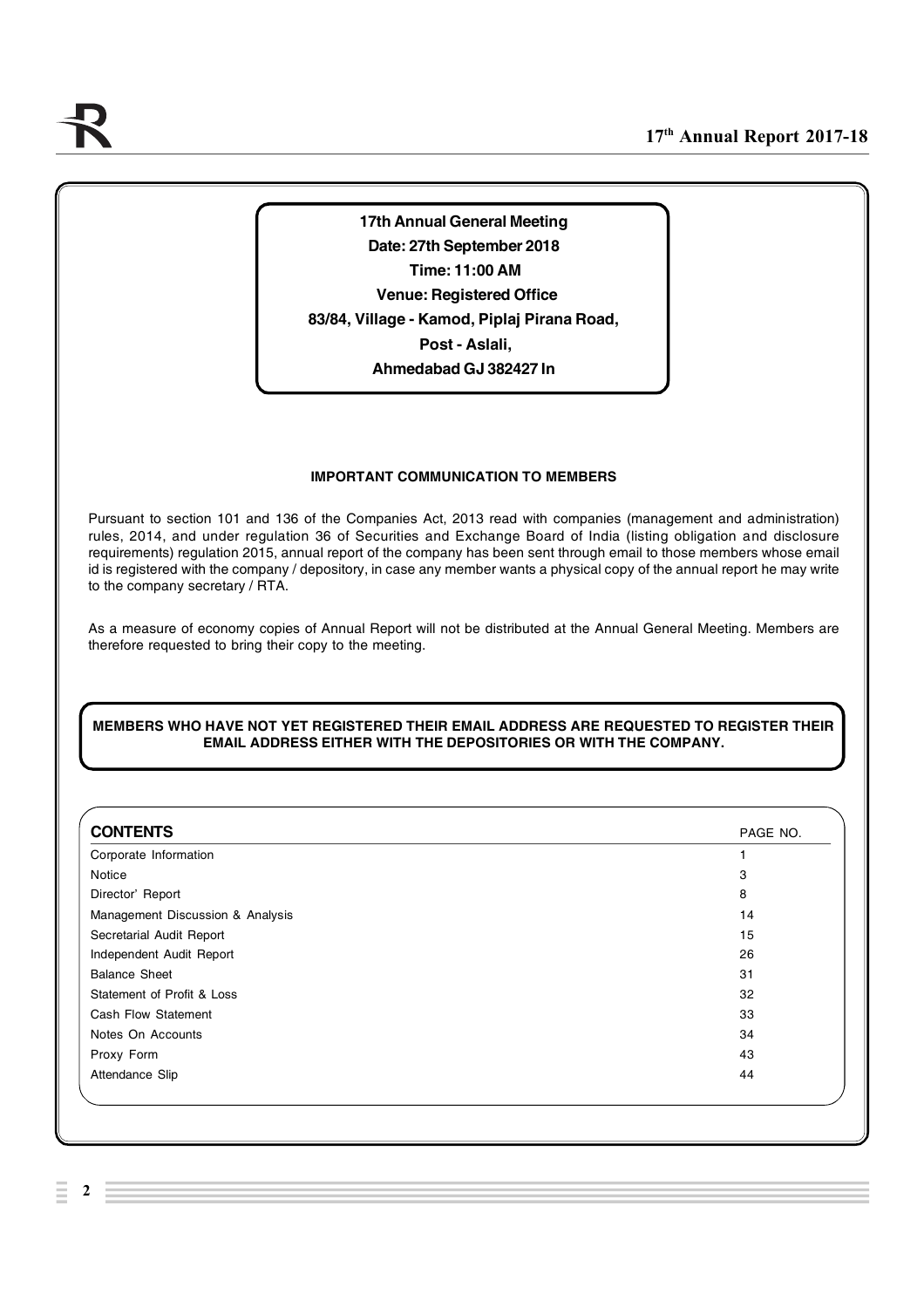## **NOTICE**

#### **Notice of 17th Annual General Meeting**

Notice is hereby given that the seventeen annual general meeting of the members of **RIDDHI STEEL AND TUBE LIMITED** will be held on Saturday 27thday of September, 2018 at 11.00 A.M. at the Registered Office of the company, situated at 83,84, Village Kamod, Piplaj-Pirana Road, Post-Aslali, Ahmedabad - 382 427, Gujarat, India to transact the following business.

#### **Ordinary Business:**

- 1. To receive, consider and adopt Audited Financial Statement of the Company for the financial year ended March 31, 2018 and the reports of the Board of Directors and Auditors thereon.
- 2. To consider and if thought fit, to pass with or without modification(s) the following resolution as an ORDINARY RESOLUTION:

Re-Appoint Mrs. Preeti Rajesh Mittal, Executive Director of the company, liable to retire by rotation in term of section 152(6) of the Companies act, 2013 and being eligible herself for reappointment.

3. To ratify the appointment of the statutory auditors of the company, and to fix their remuneration and to pass the following resolution as ordinary resolution:

"RESOLVED THAT pursuant to provisions of Section 139 of the Companies Act, 2013 and Rules made thereunder, appointment of M/s. Y. J. Malkani & Co., Chartered Accountants (FRN: 143143W) as Auditors of the Company made in the 16th Annual General Meeting (AGM) held on 9th September, 2017 for the period from the conclusion of that 16th AGM till the conclusion of the 21st AGM be and is hereby ratified.

#### **Special Business:**

**4. Payment and Ratification of remuneration to Cost Auditors for the financial year ending 31st March, 2019 and in this regard to consider and in this regard to consider and, if through fit, to pass, with or without modification(s), the following resolution as an Ordinary Resolution:**

"RESOLVED THAT pursuant to the provisions of Section 148 (3) and all other applicable provisions of the Companies Act, 2013, the Companies (Audit and Auditors) Rules, 2014 (including any statutory modification(s) or re-enactment(s) thereof, for the time being in force), the remuneration payable to M/s. Mayur Chhaganbhai Undhad, Cost Accountants in practice, having Firm Registration Number 103961 appointed by the Board of Directors of the Company, to conduct the audit of the cost records of the Company for the financial year 2018-19, of Rs 22,000/- (Rupees Twenty Two Thousand Only) plus taxes applicable and reimbursement out of pocket expenses incurred by them, in connection with the aforesaid audit are and is hereby ratified and confirmed."

**5. To appoint Mr. Kirankumar Agrawal (DIN: 08105221) as Independent Director and in this regard to consider and if thought fit, to pass, with or without modification(s), the following resolution as an Ordinary Resolution:**

"RESOLVED THAT pursuant to the provisions of Sections 149, 150, and 152 read with Schedule IV and all other applicable provisions, if any, of the Companies Act, 2013 and the Rules framed thereunder and the SEBI (Listing Obligations and Disclosure Requirements) Regulations, 2015 (LODR / Listing Regulations), including any statutory modifications or re-enactment(s) thereof and any rules made thereunder, for the time being in force, Mr. Kirankumar Agrawal (DIN: 08105221), who was appointed as an Additional & Independent Director of the Company with effect from 7th April, 2018 be and is hereby appointed as an Independent Director of the Company to hold office for a period of 5 years with effect from 7th April, 2018."

RESOLVED FURTHER THAT the Board be and is hereby authorized to do all acts and take all such steps as may be necessary, proper or expedient to give effect to this resolution.

Ahmedabad

30th August 2018 **for and on behalf of the Board**

**SD/- Rajeshkumar Mittal (DIN- 00878934) Managing Director**

**Registered Office** 83, 84, Village Kamod, Piplaj-Pirana Road, Post -Aslali, Ahmedabad- 382 427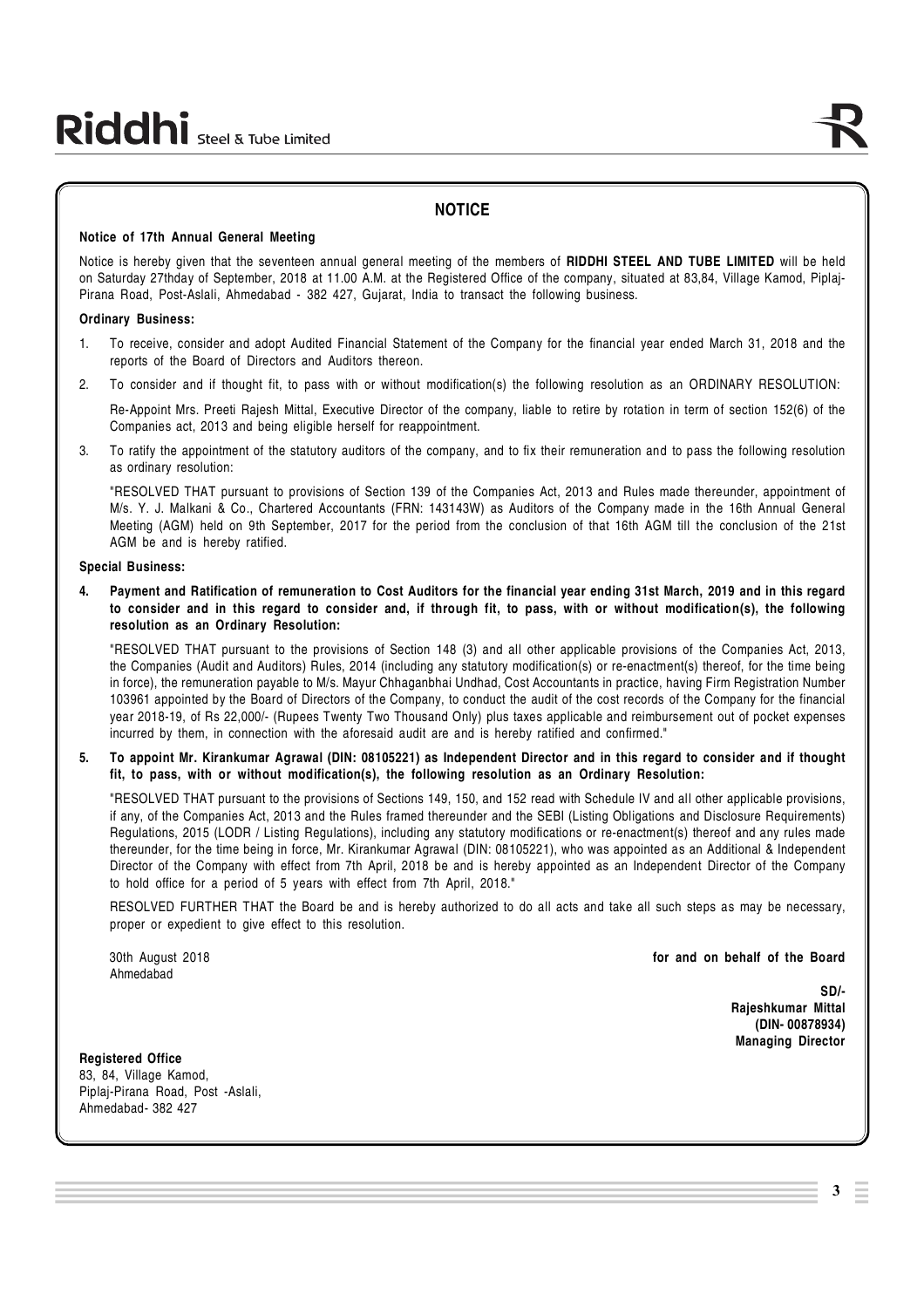#### **Notes**

1. A member entitled to attend and vote at the Annual General Meeting (the "Meeting") is entitled to appoint a proxy to attend and vote on a poll instead of him and the proxy need not be a member of the Company. The instrument appointing the proxy should, however, be deposited at the registered office of the Company not less than forty-eight hours before the commencement of the meeting.

A person can act as a proxy on behalf of members not exceeding fifty and holding in the aggregate not more than ten percent of the total share capital of the Company carrying voting rights. A member holding more than ten percent of the total share capital of the Company carrying voting rights may appoint a single person as proxy and such person shall not act as a proxy for any other person or Shareholder.

A proxy form is attached with this Annual Report.

- 2. Proxies submitted on behalf of limited companies, societies, etc. must be supported by appropriate resolution / authority, as applicable, issued on behalf of the nominating organization.
- 3. Corporate members intending to send their authorized representative to attend the Meeting are requested to send to the company a certified true copy of the Board Resolution authorizing their representative to attend and vote on their behalf at the Meeting together with the specimen signature(s) if the representative(s) authorized under the said Board Resolution.
- 4. In case of joint holders attending the Meeting, only such joint holder who is upper in the order of names will be entitled to vote.
- 5. The explanatory statements pursuant to Section 102 of Companies Act, 2013 relating to special business are annexed.
- 6. Members intending to require information about Accounts to be explained in the Meeting are requested to inform the Company at least 7 days in advance of the Annual General Meeting.
- 7. The information required under Regulation 36 of SEBI (LODR) Regulations, 2015 on Directors' re-appointment/ appointment are given below and form part of the Notice.
- 8. Members are requested to bring their Attendance Slip along with their copy of Annual Report to the Meeting.
- 9. Relevant documents referred to in the accompanying Notice and the Statement is open for inspection by the members at the Registered Office of the Company on all working days during business hours up to the date of the Meeting.
- 10. The Company has notified closure of Register of Members and Share Transfer Books from 22nd September 2018 to 27th September 2018 (both days inclusive).
- 11. Members can avail the nomination facility by filing Form No. SH-13, as prescribed under Section 72 of the Companies Act, 2013 and Rule 19 (1) of the Companies (Share Capital and debentures) Rules 2014 with the Company. Blank forms will be supplied on request.
- 12. Mrs. Preeti Rajesh Mittal directors retire by rotation and being eligible; offer themselves for re-appointment at the Annual general Meeting. A brief resume of the said director is given below.

| PREETI RAJESH MITTAL                                            |
|-----------------------------------------------------------------|
| 01594555                                                        |
| 23/01/1973                                                      |
| 08/01/2016                                                      |
| <b>Under Graduate</b>                                           |
| Experience in the business and Industry                         |
| RIDDHI PROCON PRIVATE LIMITED                                   |
| RIDDHI SPINNERS PRIVATE LIMITED                                 |
| RIDDHI TRADELINK LLP                                            |
| No Memberships / Chairmanships of Committees of other Companies |
| 2957004                                                         |
|                                                                 |

13. Voting through electronic means:

Remote e-voting: In compliance with the provisions of Section 108 of the Companies Act, 2013, read with Rule 20 of the Companies (Management and Administration) Rules, 2014, as amended and the provisions of Regulation 44 of the Securities and Exchange Board of India (Listing Obligations and Disclosure Requirements) Regulations, 2015, the Members are provided with the facility to cast their vote electronically, through the e-voting services provided by Karvy Computershare Private Limited (Karvy) on all resolutions set forth in this Notice, from a place other than the venue of the Meeting (Remote e-voting).

14. A) In case a Member receives an email from Karvy [for Members whose email IDs are registered with the Company/Depository Participants (s)]: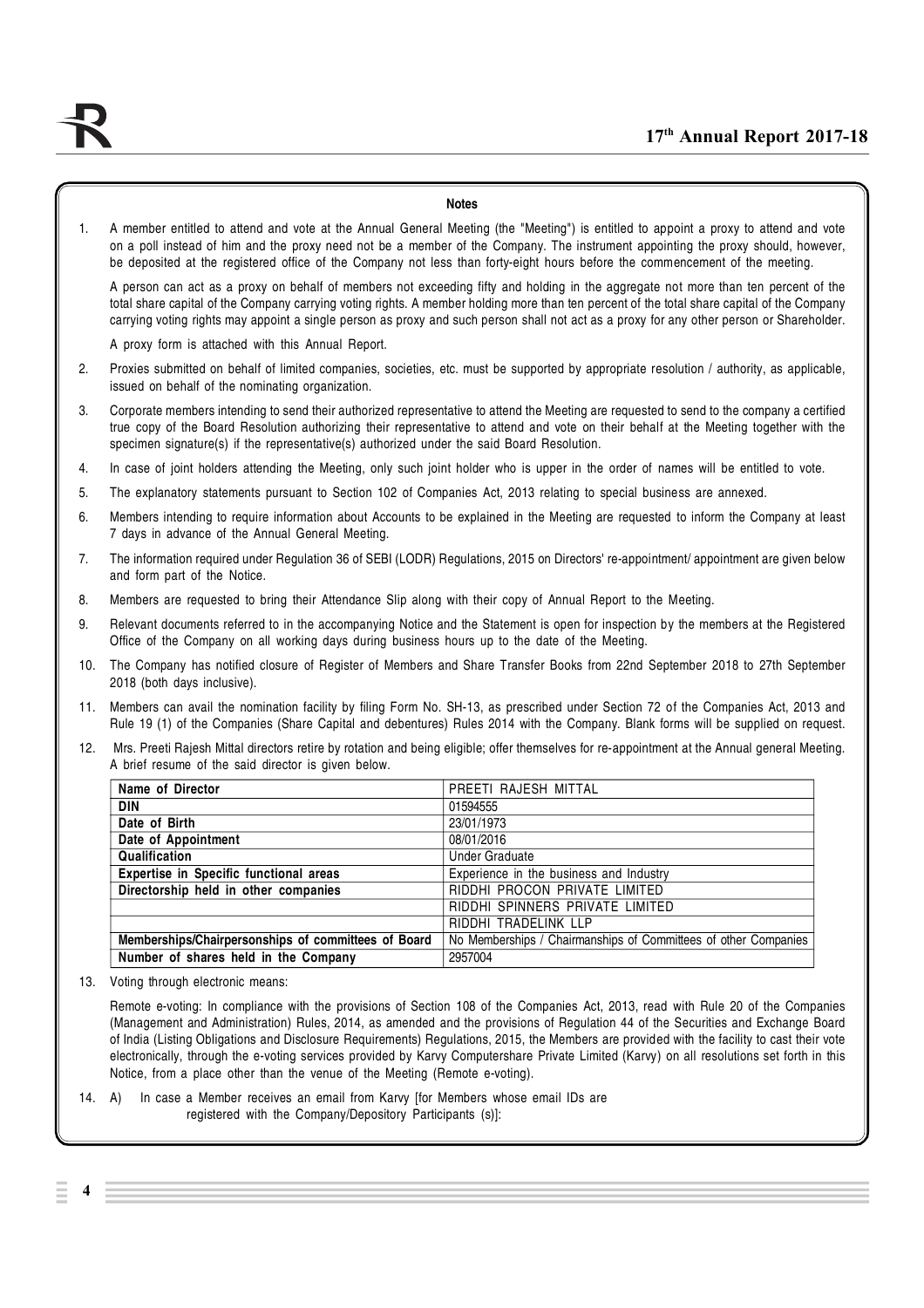- i. Launch internet browser by typing the URL: <https://evoting.karvy.com>
- ii. Enter the login credentials (i.e. User ID and password). In case of physical folio, User ID will be EVEN (E-Voting Event Number) "9999" followed by folio number. In case of Demat account, User ID will be your DP ID and Client ID. However, if you are already registered with Karvy for e-voting, you can use your existing User ID and password for casting your vote.
- iii. After entering these details appropriately, click on "LOGIN".
- iv. You will now reach password change Menu wherein you are required to mandatorily change your password. The new password shall comprise of minimum 8 characters with at least one upper case (A- Z), one lower case (a-z), one numeric value (0-9) and a special character ( $@$ ,#,\$, etc.). The system will prompt you to change your password and update your contact details like mobile number, email ID etc. on first login. You may also enter a secret question and answer of your choice to retrieve your password in case you forget it. It is strongly recommended that you do not share your password with any other person and that you take utmost care to keep your password confidential.
- v. You need to login again with the new credentials.
- vi. On successful login, the system will prompt you to select the "EVENT" i.e., 'Name of the Company"
- vii. On the voting page, enter the number of shares (which represents the number of votes) as on the Cut-off Date under "FOR/ AGAINST" or alternatively, you may partially enter any number in "FOR" and partially "AGAINST" but the total number in "FOR/ AGAINST" taken together shall not exceed your total shareholding as mentioned herein above. You may also choose the option ABSTAIN. If the Member does not indicate either "FOR" or "AGAINST" it will be treated as "ABSTAIN" and the shares held will not be counted under either head.
- viii. Members holding multiple folios/demat accounts shall choose the voting process separately for each folio/demat accounts.
- ix. Voting has to be done for each item of the notice separately. In case you do not desire to cast your vote on any specific item, it will be treated as abstained.
- x. You may then cast your vote by selecting an appropriate option and click on "Submit".
- xi. A confirmation box will be displayed. Click "OK" to confirm else "CANCEL" to modify. Once you have voted on the resolution (s), you will not be allowed to modify your vote. During the voting period, Members can login any number of times till they have voted on the Resolution(s).
- xii. Corporate/Institutional Members (i.e. other than Individuals, HUF, NRI etc.) are also required to send scanned certified true copy (PDF Format) of the Board Resolution/Authority Letter etc., together with attested specimen signature(s) of the duly authorized representative(s), to the Scrutinizer at email SCRUTINIZER@EMAIL.COM with a copy marked to [evoting@karvy.com.](mailto:evoting@karvy.com.) The scanned image of the above mentioned documents should be in the naming format "Corporate Name Event No."
- (B) In case of Members receiving physical copy of Notice [for Members whose email IDs 1are not registered with the Company/ Depository Participants (s)]:
	- i. E-Voting Event Number 9999 (EVEN), User ID and Password is provided in the Attendance Slip.
	- ii. Please follow all steps from Sl. No. (i) to (xii) above to cast your vote by electronic means.
	- II. Voting at AGM: The Members, who have not cast their vote through Remote e-voting, can exercise their voting rights at the AGM. The Company will make necessary arrangements in this regard at the AGM Venue. The facility for physical ballot voting through Ballot Box shall be made available at the Meeting. Members who have already cast their votes by Remote e-voting are eligible to attend the Meeting; however those Members are not entitled to cast their vote again in the Meeting.
- 15. A Member can opt for only single mode of voting i.e. through Remote e-voting or voting at the AGM. If a Member casts votes by both modes then voting done through Remote e-voting shall prevail and vote at the AGM shall be treated as invalid.
- 16. OTHER INSTRUCTIONS
	- a. In case of any query and/or grievance, in respect of voting by electronic means, Members may refer to the Help & Frequently Asked Questions (FAQs) and E-voting user manual available at the download section of <https://evoting.karvy.com>(Karvy Website) or contact Mr. B. Venkata Kishore (Unit: Tanla Solutions Limited) of Karvy Computershare Private Limited, Karvy Selenium Tower B, Plot 31-32, Gachibowli, Financial District, Nanakramguda, Hyderabad - 500 032 or at [evoting@karvy.com](mailto:evoting@karvy.com) or phone no. 040-6716 2222 or call Karvy's toll free No. 1-800-34-54-001 for any further clarifications.
	- b. You can also update your mobile number and e-mail id in the user profile details of the folio which may be used for sending future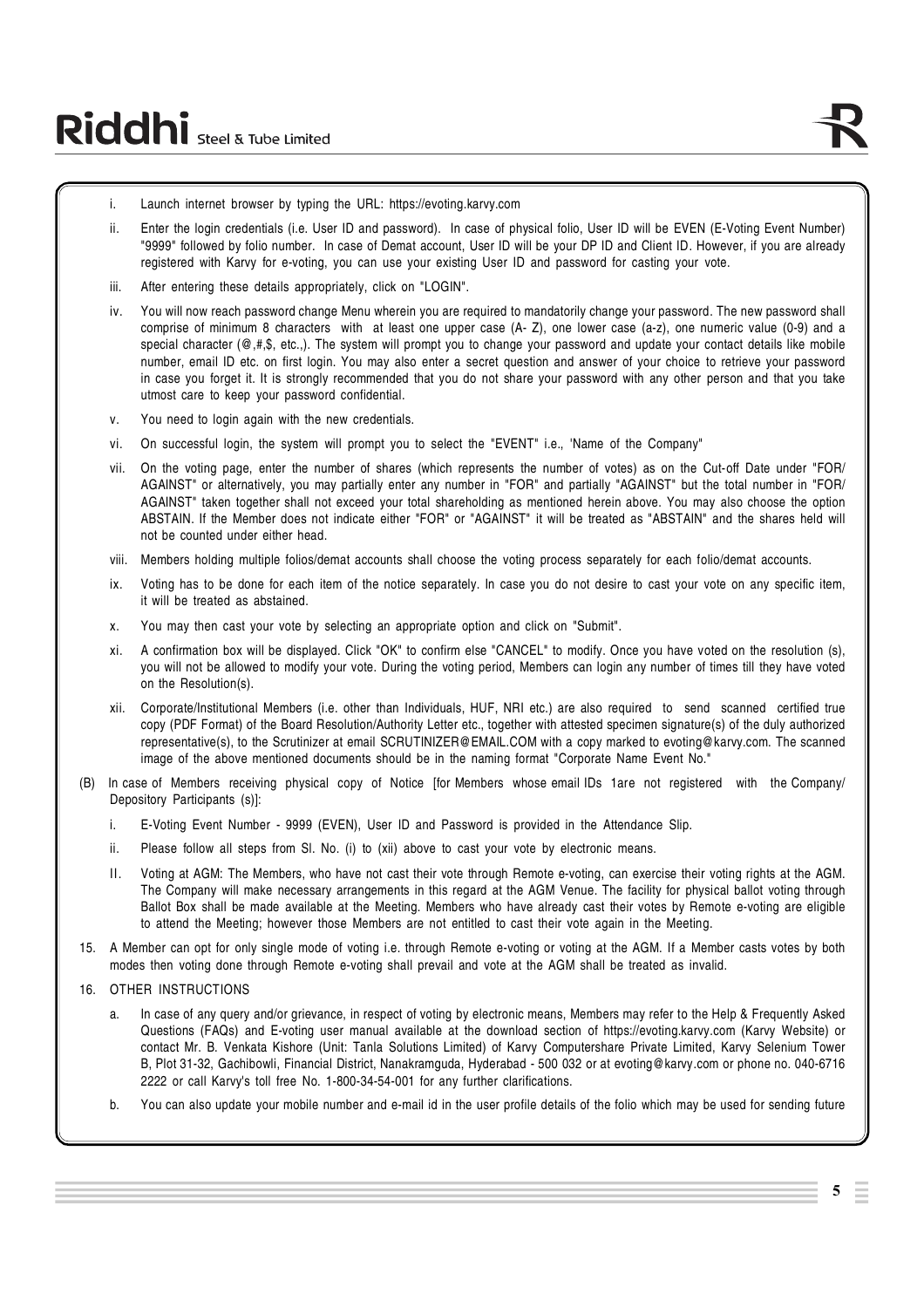communication(s).

- c. In case a person has become a Member of the Company after dispatch of AGM Notice but on or before the cut-off date for Evoting i.e., 20th September, 2018, he/she may obtain the User ID and Password in the manner as mentioned below :
- i. If the mobile number of the member is registered against Folio No./ DP ID Client ID, the member may sendSMS:

MYEPWD <space> E-Voting Event Number+Folio No. or DP ID Client ID to 9212993399

Example for NSDL: MYEPWD <SPACE> IN30039412345678 (DP-ID + CL-ID)

Example for CDSL: MYEPWD <SPACE> 1202300012345678 (16 DIGITS NUMERIC)

 Example for Physical: MYEPWD <SPACE> XXXX1234567890 (EVEN NO + FOLIO NO.)

- j. If e-mail address or mobile number of the member is registered against Folio No / DP ID Client ID, then on the home page of https:/ /evoting.karvy.com, the member may click "Forgot Password" and enter Folio No. or DP ID Client ID and PAN to generate a password.
- ii. Member may call Karvy's toll free number 1800-3454-001.
- iv. Member may send an e-mail request to [evoting@karvy.com.](mailto:evoting@karvy.com.) However, Karvy shall endeavor to send User ID and Password to those new Members whose mail ids are available.

#### **Annexure To Notice Explanatory Statement (Pursuant to Section 102(1) of the Companies Act, 2013)**

#### **Item No. 4:**

The Board of Directors of the Company on the recommendation of the Audit Committee has approved the appointment and remuneration of M/s Mayur Chhaganbhai Undhah, Cost Accountant in Practice (Firm Reg. No. 103961), to conduct the audit of the cost records of the Company for the financial year ended March 31, 2019.

In terms of the provisions of Section 148(3) of the Companies Act, 2013 read with Rule 14(a) (ii) of the Companies (Audit and Auditors) Rules, 2014, the remuneration payable to the Cost Auditor is required to be ratified by the Members of the Company.

Accordingly, the members are requested to ratify the remuneration payable to the Cost Auditors for audit of cost records of the Company for the financial year 2018-19 as set out in the resolution for the aforesaid services to be rendered by them.

None of the Directors and Key Managerial Personnel of the Company or their relatives are concerned or interested, financially or otherwise, in the resolution.

The Board of Directors recommends the Resolution set out at Item No. 4 of the Notice for approval by the Members.

**Item No. 5:**

The Board of Directors of the Company at their meeting held on 7th April, 2018 approving appointment of, Mr. Kirankumar Agrawal (DIN: 08105221), as Additional Director on the Board of the Company (designated as Independent and Additional Director) in accordance with the provisions contained in Section 149 of the Companies Act, 2013, subject to any regulatory approvals that may be required by operation of law.

Mr. Kirankumar Agrawal (DIN: 08105221), shall hold office up to the date of the Annual General Meeting and shall be eligible for election subject to the approval of the shareholders at this Annual General Meeting. Approval of the Members is required by way of an Ordinary Resolution for appointment of Mr. Kirankumar Agrawal (DIN: 08105221).

Mr. Kirankumar Agrawal (DIN: 08105221), is not disqualified from being appointed as a Director in terms of Section 164 of the Act and has given her consent to act as a Director. The Company has received a declaration from Mr. Kirankumar Agrawal (DIN: 08105221), that she meets the criteria of independence as prescribed both under sub-section (6) of Section 149 of the Act and under the Securities and Exchange Board of India (Listing Obligations and Disclosure Requirements) Regulations, 2015 ("Listing Regulations"). In the opinion of the Board, Mr. Kirankumar Agrawal (DIN: 08105221), fulfils the conditions for his appointment as an Independent Director as specified in the Act and the Listing Regulations. Mr. Kirankumar Agrawal (DIN: 08105221), is independent of the management and possesses appropriate skills, experience and knowledge. Details of Mr. Kirankumar Agrawal (DIN: 08105221), are provided in the "Annexure" to the Notice pursuant to the provisions of (i) the Listing Regulations and (ii) Secretarial Standard on General Meetings ("SS-2"), issued by the Institute of Company Secretaries of India.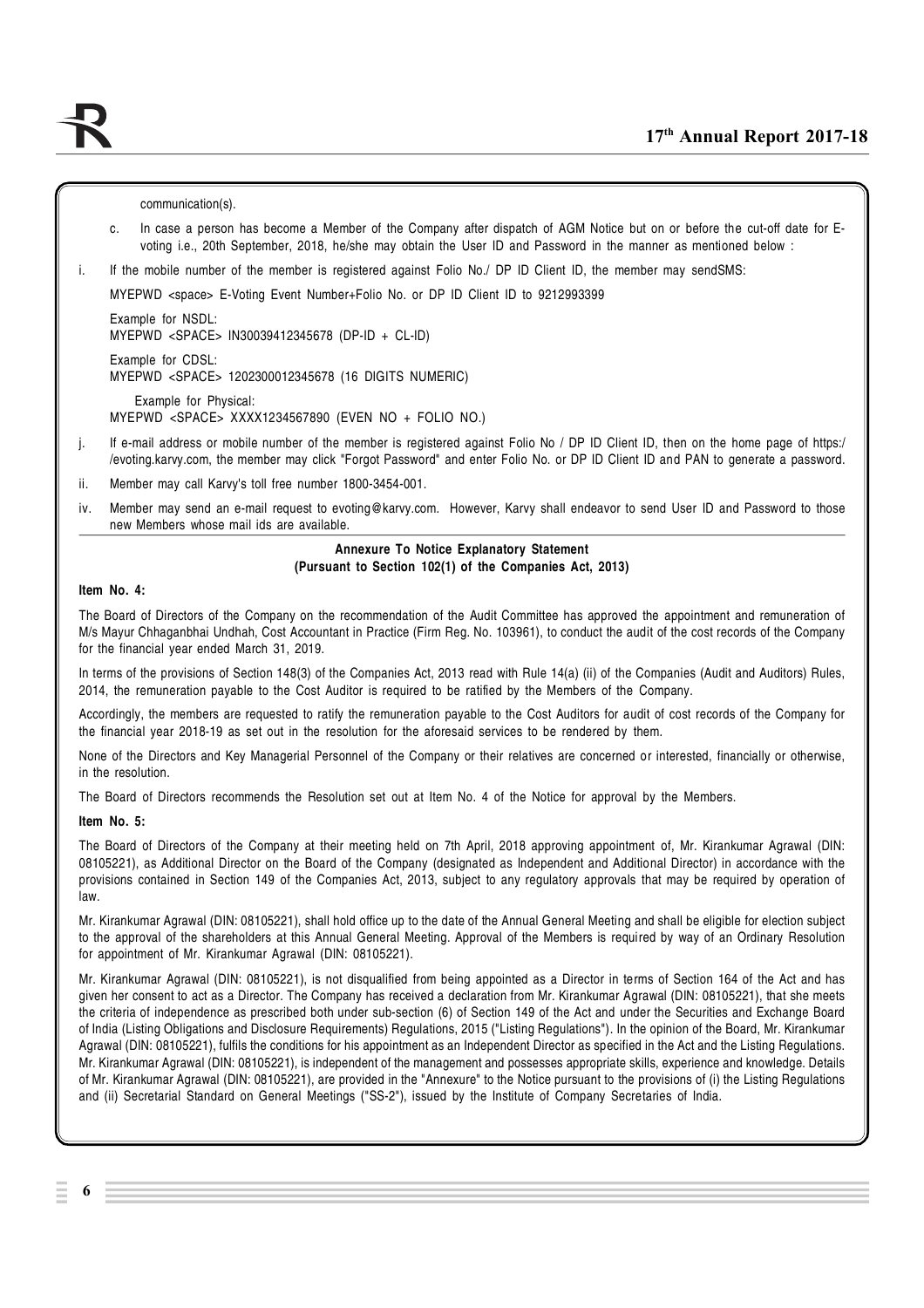| Name                                                                          | Kirankumar Agrawal                                                                                                                                                                                                                                                                                                                                                                                                                                                                                                                                                                                                                                                                                                                                                                                                                                                                                                   |
|-------------------------------------------------------------------------------|----------------------------------------------------------------------------------------------------------------------------------------------------------------------------------------------------------------------------------------------------------------------------------------------------------------------------------------------------------------------------------------------------------------------------------------------------------------------------------------------------------------------------------------------------------------------------------------------------------------------------------------------------------------------------------------------------------------------------------------------------------------------------------------------------------------------------------------------------------------------------------------------------------------------|
| Age                                                                           | 33 Years                                                                                                                                                                                                                                                                                                                                                                                                                                                                                                                                                                                                                                                                                                                                                                                                                                                                                                             |
| Qualifications                                                                | Graduate                                                                                                                                                                                                                                                                                                                                                                                                                                                                                                                                                                                                                                                                                                                                                                                                                                                                                                             |
| Experience                                                                    | 5 Years                                                                                                                                                                                                                                                                                                                                                                                                                                                                                                                                                                                                                                                                                                                                                                                                                                                                                                              |
| Terms and conditions of appointment including details of<br>remuneration      | Mr. Kirankumar Agrawal will hold the office of Independent<br>Director for a period of Five years commencing from 7th April,<br>2018. Other terms And Conditions are mentioned in the<br>appointment letter which is available for Inspection by Members<br>on all working days except Holidays from 11:00 am to 05:00<br>pm at the end of the registered office of the company.                                                                                                                                                                                                                                                                                                                                                                                                                                                                                                                                     |
| Last drawn remuneration                                                       | N.A                                                                                                                                                                                                                                                                                                                                                                                                                                                                                                                                                                                                                                                                                                                                                                                                                                                                                                                  |
| Date of first appointment by the Board of Directors of the<br>Company         | 7th April, 2018                                                                                                                                                                                                                                                                                                                                                                                                                                                                                                                                                                                                                                                                                                                                                                                                                                                                                                      |
| Shareholding in the Company                                                   | Nil                                                                                                                                                                                                                                                                                                                                                                                                                                                                                                                                                                                                                                                                                                                                                                                                                                                                                                                  |
| Relationship with other directors and Key Managerial<br>of the Company        | None                                                                                                                                                                                                                                                                                                                                                                                                                                                                                                                                                                                                                                                                                                                                                                                                                                                                                                                 |
| Number of meetings attended during the financial<br>year 2017-18              | Nil                                                                                                                                                                                                                                                                                                                                                                                                                                                                                                                                                                                                                                                                                                                                                                                                                                                                                                                  |
| Other directorship, membership / chairmanship of<br>committees of other board | Nil                                                                                                                                                                                                                                                                                                                                                                                                                                                                                                                                                                                                                                                                                                                                                                                                                                                                                                                  |
| Justification for appointment of Independent Director                         | The appointment will be for the period mentioned against their<br>respective names ("Term"). The Company may disengage<br>Independent Directors prior to completion of the Term subject<br>to compliance of relevant provisions of the 2013 Act. As<br>Independent Directors, they will not be liable to retire by<br>rotation. Reappointment at the end of the Term shall be based<br>on the recommendation of the Nomination and Remuneration<br>Committee and subject to the approval of the Board and the<br>shareholders. The reappointment would be considered by the<br>Board based on the outcome of the performance evaluation<br>process and the directors continuing to meet the independence<br>criteria. Appointment of Independent Director shall be done in<br>accordance with the all the applicable laws of Companies Act<br>2013 and Listing Agreement entered by the Company with BSE<br>Limited. |

The Board of Directors recommends the resolution at Item No. 5 for the approval of the Members of the Company.

Mr. Kirankumar Agrawal (DIN: 08105221), is interested in the resolution to the extent of her appointment. None of the remaining Directors and their relatives is concerned or interested in the proposed resolution.

Ahmedabad

30th August 2018 **for and on behalf of the Board**

**SD/- Rajeshkumar Mittal (DIN- 00878934) Managing Director**

**Registered Office** 83, 84, Village Kamod, Piplaj-Pirana Road, Post -Aslali, Ahmedabad- 382 427

> **7** Ξ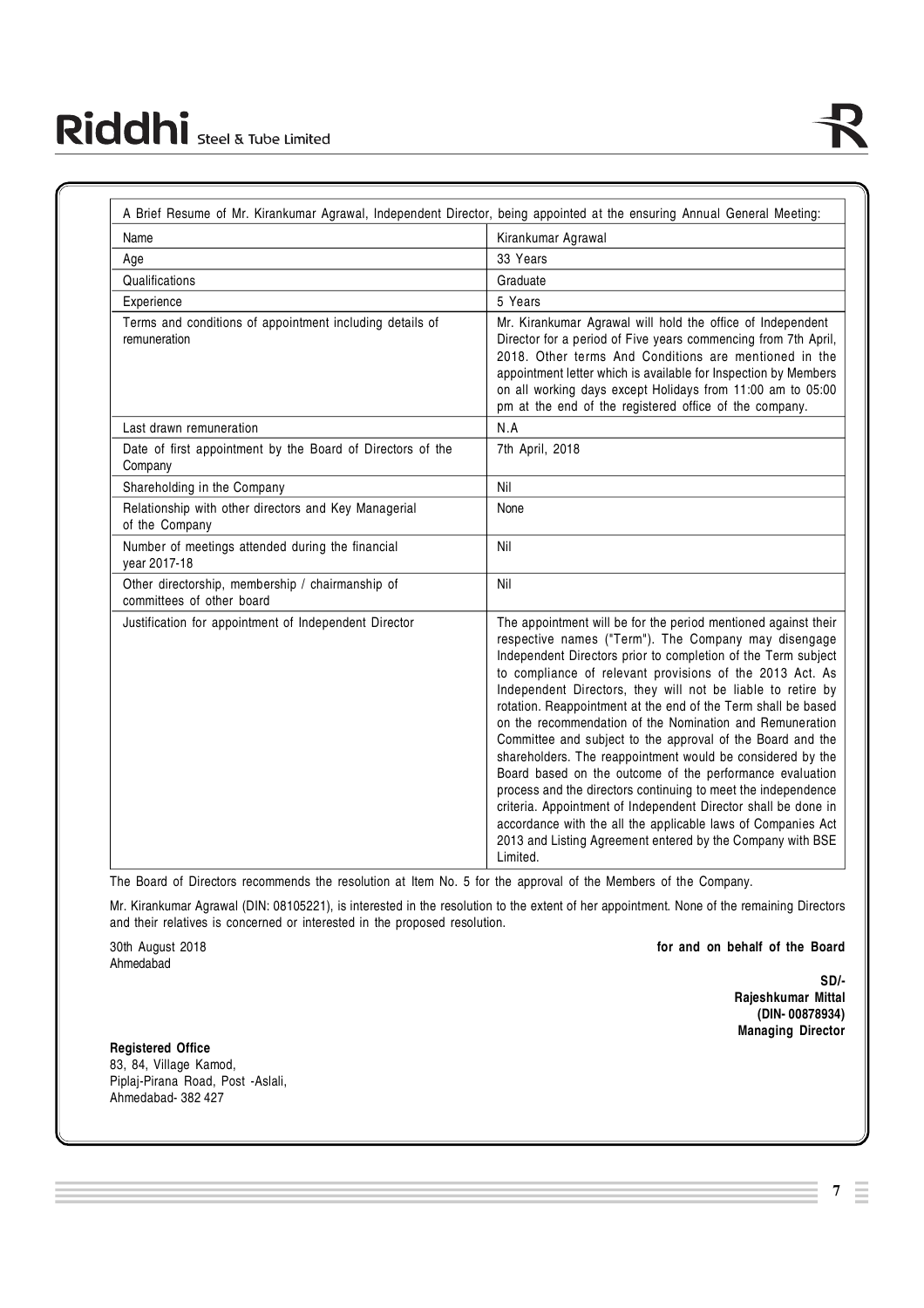## **DIRECTORS' REPORT**

#### **To, The Members,**

Your Directors are pleased to present the 17th Annual report of the Company along with the Audited Financial Statements for the year ended 31st March 2018.

## **1. Financial Highlights (Standalone)**

The Company's performance during the year ended 31st March, 2018 compared to the previous financial year, is summarized below:

| <b>Particulars</b>                                | 2017-18       | 2016-17       |
|---------------------------------------------------|---------------|---------------|
| Gross Income                                      |               |               |
| Profit/(Loss) before Depreciation and Tax         | 8,11,10,301   | 7,45,43,746   |
| Less: Depreciation                                | (3,28,19,216) | (3,30,21,511) |
| Profit/(Loss) before Tax and Extra Ordinary Items | 4,82,91,085   | 4,15,22,235   |
| Less: Extra Ordinary Items                        |               |               |
| Less: Current Tax                                 | 1,59,66,482   | 1,35,25,882   |
| Deferred Tax                                      | 9.57.377      | 11.82.930     |
| <b>Prior Period Tax</b>                           | -             |               |
| Add/Less: MAT credit Entitlement                  | -             |               |
| Profit/(Loss) After Tax                           | 3,13,67,226   | 2,68,13,423   |
| Brought forward balance of Profit & Loss A/c      | 17,89,90,864  | 15,21,77,441  |
| Balance Carried to Balance Sheet                  | 210,358,090   | 17,89,90,864  |

#### **2. Financial Highlights & Operation:**

During the Year under review, the total revenue from operations of your Company for the year 2017-18 has substantially increased at Rs. 26953.37 Lacs as against Rs. 24158.12 Lacs for the year 2015-16.

The PAT of your company stood at Rs. 313.67 Lacs as against Rs. 268.13 Lacs in previous financial year and hereby noticed the growth of Rs. 45.54 Lacs.

Your Directors have taken appropriate remedial action to mitigate the adverse circumstances for better performance and results during the current year.

Your Company has taken effective steps to improve its production and sales during the year under review.

The Company confirms that the annual listing fees to the stock exchange for the financial year 2017-18 are paid.

#### **3. Share Capital:**

The paid up equity capital as on March 31, 2018 was Rs. 829.03 Lacs during the year under review. The Company has not issued any shares with differential rights as to dividend, voting or otherwise.

#### **4. Dividend:**

With a view to conserve resources and expansion of business, your Directors have thought it prudent not to recommend any dividend for the financial year under review.

#### **5. Deposits:**

During the year under review, your Company has not accepted any deposits from the public within the meaning/ambit of Section 73 of the Companies Act 2013 and The Companies (Acceptance of Deposits) Rules, 2014.

#### **6. Transfer To Reserves:**

Your company has not transferred any amount to reserves during the year under consideration.

#### **7. Internal Financial Controls:**

Adequate internal control systems commensurate with the nature of the Company's business, its size, and complexity of its operations are in place and have been operating satisfactorily. Internal control systems comprising policies and procedures are designed to ensure reliability off financial reporting, timely feedback on achievement of operational and strategic goals, compliance with policies, procedure, applicable laws and regulations and that all assets and resources are acquired economically, used efficiently and adequately protected.

#### **8. Investor Services:**

**8**

The Company and its Registrar, M/s. Karvy Computershare Private Limited, who is looking after the physical as well as Demat work and also shareholders correspondence in terms of SEBI direction for having a common Registrar and Share Transfer Agent, endeavored their best to service the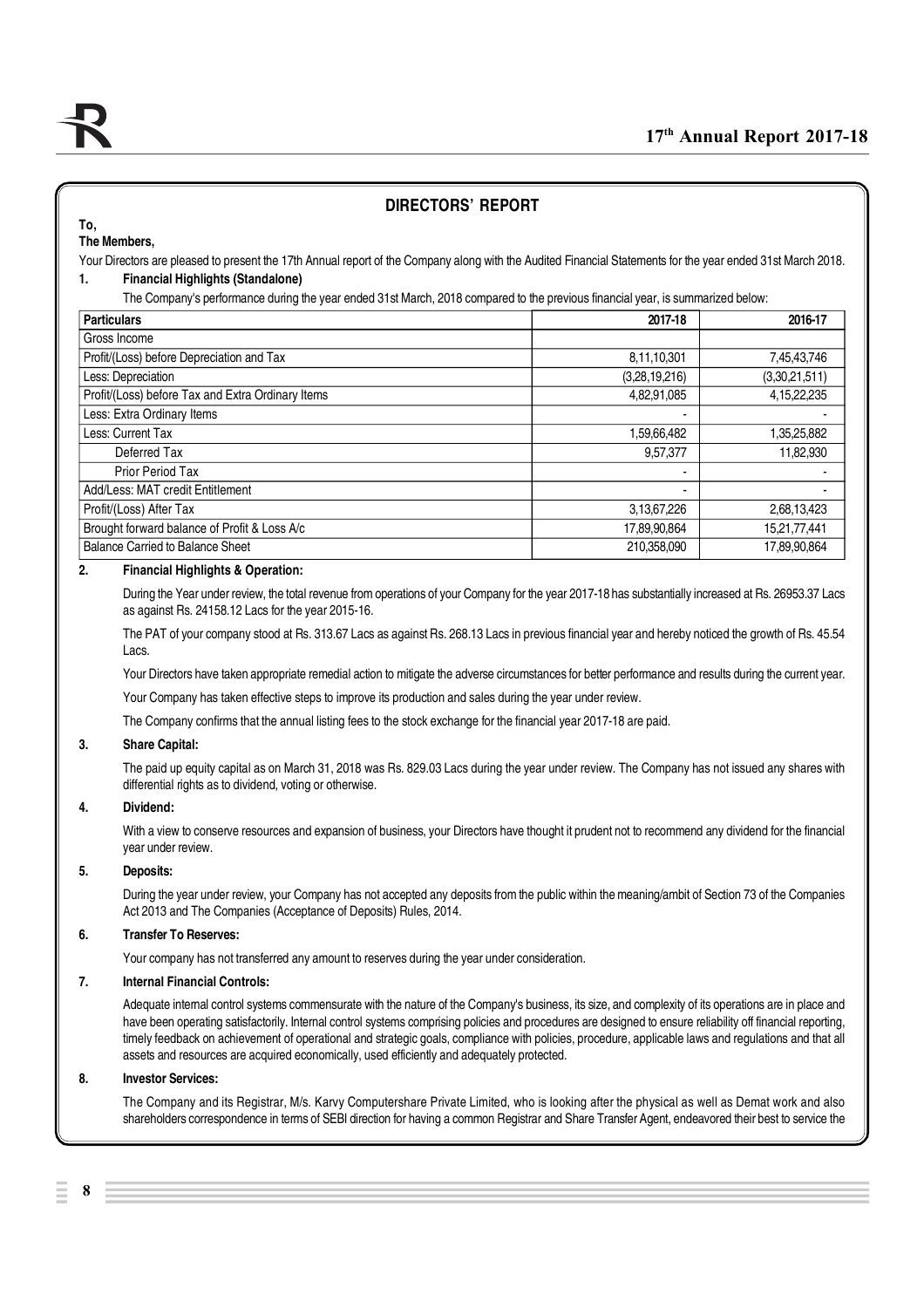Investors satisfactorily. Your Company has constituted a Committee comprising of 3 Independent Directors of the Company to redress the Investor grievances.

#### **9. Board Meetings:**

Eleven meetings of the Board of Directors were held during the year viz. on 1ST April, 2017, 30th June, 2017, 11th August, 2017, 23rd August, 2017 and 9th September, 2017, 4th October 2017, 13th October 2017, 9th January 2018, 24th November 2017, and 25th March 2018 In respect of such meetings, proper notices were given and the proceedings were properly recorded and signed in the Minutes book maintained for the purpose. No circular resolutions were passed by the Company during the financial year under review.

#### **10. Declaration By Independent Directors:**

The Company has received and takes on record the declarations received from the Independent Directors of the Company in accordance with the Section 149(6) of the Companies Act, 2013 confirming their independence and Regulation 25 of the Listing Regulations.

#### **11. Directors And Key Managerial Personnel:**

Mrs. Preeti Rajesh Mittal (DIN: 01594555) retires by rotation and being eligible has offered himself for re-appointment.

#### **12. Directors Responsibility Statement:**

In terms of Section134(5)of the Companies Act, 2013, in relation to the audited financial statements of the Company for the year ended 31st March, 2018, the Board of Directors hereby confirms that:

- I. That in the preparation of the annual accounts, the applicable accounting standards had been followed along with proper explanation relating to material departures.
- II. That the Directors had selected such accounting policies and applied them consistently and made judgments and estimates that are reasonable and prudent so as to give a true and fair view of the state of affairs of the company at the end of the financial year and of the profit or loss of the Company for that period.
- III. That the Directors had taken proper and sufficient care for the maintenance of adequate accounting records in accordance with the provisions of this Act for safe guarding the assets of the Company and for preventing and detecting fraud and other irregularities.
- IV. That the Directors had prepared the annual accounts on a going concern basis and that the directors had laid down internal financial control to be followed by the company and that such internal financial control is adequate and were operating effectively.
- V. That the directors had devised proper systems to ensure compliance with the provisions of all applicable laws and that such systems were adequate and operating effectively.

#### **13. Particulars Of Contracts And Arrangements With Related Party:**

All contracts / arrangements / transactions entered by the Company during the financial year with related parties were in the ordinary course of business and on an arm's length basis. During the year, the company had not entered into any contract or arrangement or transactions with related parties which could be considered 'material' (i.e. transactions exceeding ten percent of the annual turnover as per the last audited financial statements entered into individually or taken together with previous transactions during the financial year) according to the policy of the Company on materiality of Related Party Transactions. Accordingly, there are no transactions that are required to be reported in form AOC-2. However, you may refer to Related Party transactions, as per the Accounting Standards, in Note No. 21.5 of the Financial Statements.

#### **14. Subsidiary, Associate or Joint Company**

The Company does not have any subsidiary, joint venture or associate companies within the meaning of Section2 (6) and 2(87) of the Companies Act, 2013. As such, a report in the prescribed Form AOC -1 as per first proviso to sub-section (3) of Section 129 of the Companies Act, 2013 and Rules made thereunder is not required to be attached and a policy for determining material subsidiary is not required to be framed by the Company.

#### **15. Consolidated Financial Statement**

Since the Company does not have any subsidiary, joint venture or associate companies as mentioned above, Consolidated Financial Statement are not required to be prepared and attached with the financial statement of the Company pursuant to the requirements of Section 129 read with Schedule III of the Companies Act, 2013 and Rules made thereunder and Listing Regulations and applicable Accounting Standards.

#### **16. Evaluation Of Performance Of Board:**

The Board adopted a formal mechanism for evaluating its performance as well as that of its Committees and individual Directors, including the Chairman of the Board. The exercise was carried out through a structured evaluation process covering various aspects of the Board functioning such as composition of the Board & committees, experience & competencies, performance of specific duties & obligations, contribution at the meetings and otherwise, independent judgment, governance issues etc.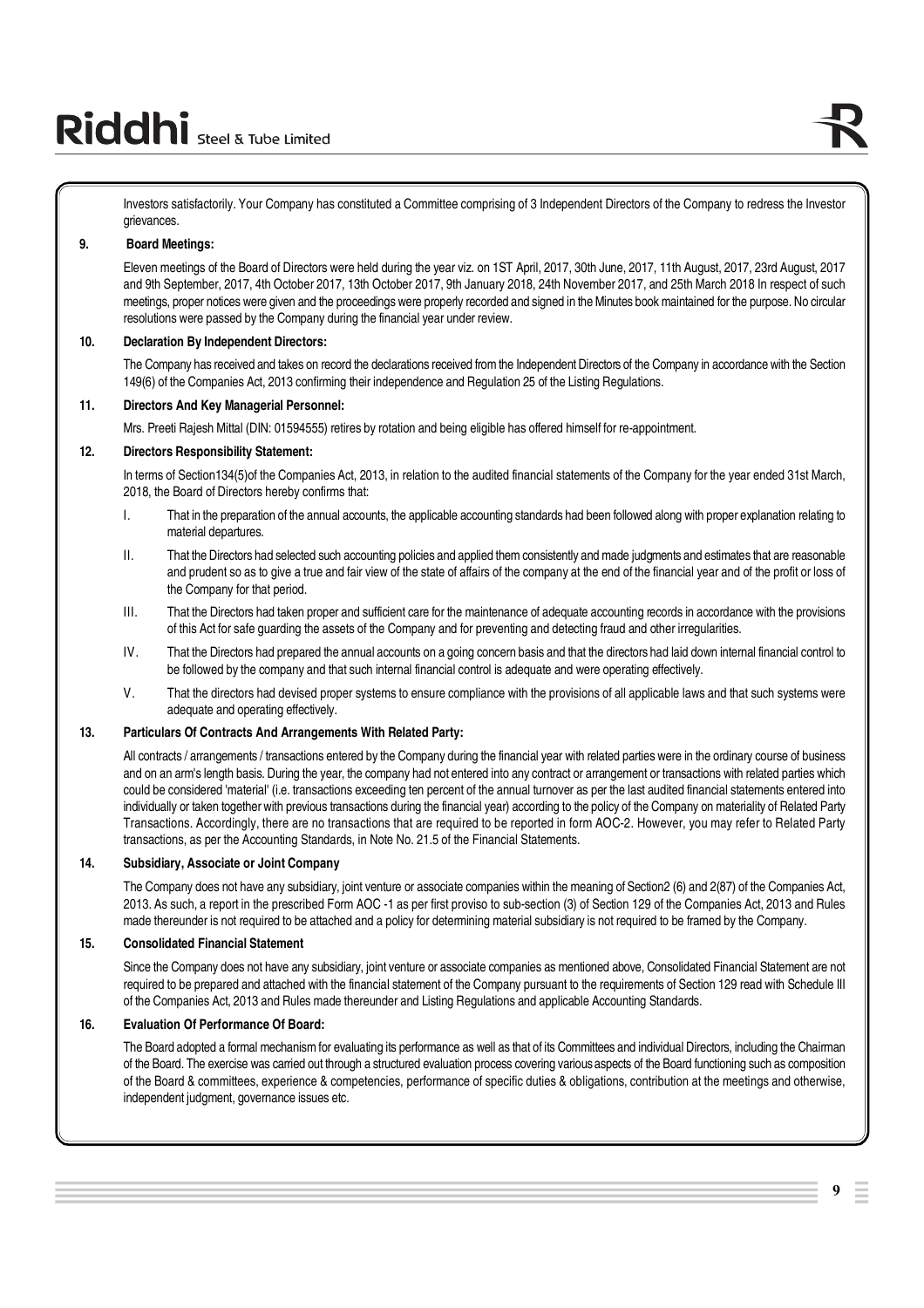#### **17. Familiarisation Programme :**

The Company undertook various steps to make the Independent Directors have full understanding about the Company. The details of such familiarization programs have been disclosed on the Company's website:<http://www.riddhitubes.com>

#### **18. Risk Management:**

Apart from normal business risk, no major risk is foreseen that in the opinion of the Board may threaten the existence of the Company. During the Year, the Board has decided that Audit Committee shall identify risk, assess, monitor, review and report the risk engaged in the business and shall also carry out the role of Risk Management.

Subsidiary, Associate or Joint Venture Company

The Company does not have any subsidiary, joint venture or associate companies within the meaning of Section 2(6) and 2(87) of the Companies Act, 2013.

#### **19. Auditors And Auditors' Report:**

#### **Statutory Auditor:**

M/s. Y. J. Malkani & Co., Chartered Accountants (FRN:143143W), the existing auditors of the Company were appointed as auditors of the Company at the 16th AGM for holding the office from the conclusion of that 16th AGM till the conclusion of the 21st AGM (Subject to ratification by the members at every subsequent Annual General Meetings).

As per Section 139(1) every company shall, at the first annual general meeting, appoint an individual or a firm as an auditor who shall hold office from the conclusion of that meeting till the conclusion of its sixth annual general meeting and thereafter till the conclusion of every sixth meeting and the manner and procedure of selection of auditors by the members of the company at such meeting shall be such as may be prescribed.

It is further provided that the Company shall place the matter relating to such appointment for ratification by members at every annual general meeting. Hence the members are requested to consider the matter of ratification of appointment of Auditors made and also to fix their remuneration.

#### **Statutory Auditor's Observations in Audit Report:**

The notes on financial statement referred to in the auditor's report are self-explanatory. There is no qualification, reservation or adverse remarks or disclaimer made by the auditors in their report and do not call for any further explanation / comment from the board.

#### **Cost Auditor:**

In terms of provisions of Section 148 of the Companies Act, 2013 and in accordance with notification issued by the Ministry Of Corporate Affairs, F. No. 52 /26/ CAB - 2010 dated 24th January, 2012, M/s Mayur Chhaganbhai Undhad, Cost Accountants, Ahmedabad, were appointed as Cost Auditor of the Company for the financial year 2017-18 by the Board as recommended by the Audit Committee and they have offered themselves for reappointment for the financial year 2018-19.

#### **Secretarial Auditor:**

Pursuant to the provisions of Section 204 of the Companies Act, 2013 and the Companies (Appointment and Remuneration of Managerial Personnel) Rules, 2014, the Board of Directors based on the recommendations of Audit Committee have appointed M/s. Siddharth N Maniar a Practicing Company Secretaries in Practice based in Ahmedabad to undertake the Secretarial Audit of the Company for the financial year ended 31stMarch, 2018 and further the Secretarial Auditor has offered themselves for reappointment for the financial year 2018-19. The Secretarial Audit Report for the financial year 2017- 18 does not contain any qualification, reservation or adverse remark. The Secretarial Audit Report is annexed here to as "Annexure-A" and forms part of this Report.

#### **Secretarial Auditor's Observations in Secretarial Audit Report:**

There is no qualification, reservation or adverse remarks or disclaimer made by the auditors in their report and do not call for any further explanation/ comment from the board.

#### **20. Particulars Of Employees And Related Disclosures:**

Disclosure with respect to remuneration of Directors and employees as required under Section197 of the Companies Act, 2013 read with Rule 5 (1) of the Companies (Appointment and Remuneration of Managerial Personnel) Rules, 2014 forms part of the Board's Report (Annexure -B).

Details of employee remuneration as required under provisions of Section 197 of the Companies Act, 2013 and Rule 5 (2) and 5 (3) of Rules are available at the Registered Office of the Company for inspection and shall be made available to any shareholder on request.

#### **21. REPORT ON CORPORATE GOVERNANCE**

As per SEBI circular no SECURITIES AND EXCHANGE BOARD OF INDIA (LISTING OBLIGATIONS AND DISCLOUSURE REQUIRNMENTS) REGULATION, 2015 No. SEBI/LAD-NRO/GN/2015-16/013 dated September 02, 2015 Company's paid up capital is less than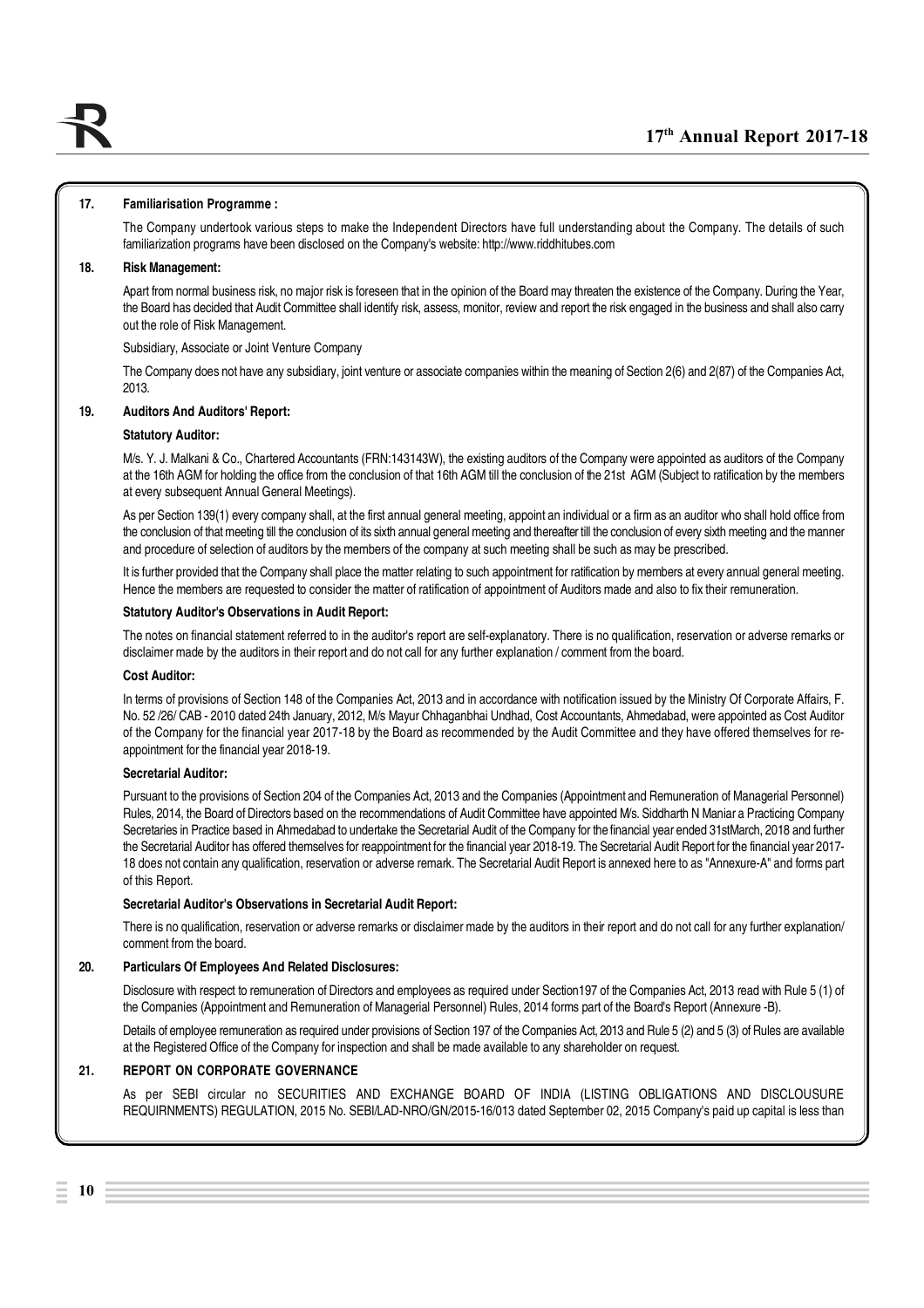Rs. 10 Crores and Net Worth is also less than Rs. 25 Crore or Company listed on SME Platform Company was not required to comply with the norms of the corporate Governance. Since the Company was listed on SME Exchange only as on Financial Year ending 31st march 2017, therefore the provisions relation to Corporate Governance is not applicable to the Company.

#### **22. MANAGEMENT**

There was no change in Management of the Company during the year under review. Further none of the Directors of the Company are disqualified under sub-section (2) of Section 164 of the Companies Act, 2013.

#### **23. RESEARCH & DEVELOPMENT**

The Company believes that technological obsolescence is a reality. Only progressive research and development will help us to measure up to future challenges and opportunities. We invest in and encourage continuous innovation. During the year under review, expenditure on research and development is not significant in relation to the nature size of operations of your Company.

#### **24. Prevention Of Insider Trading:**

In January 2015, SEBI notified the SEBI (Prohibition of insider trading) Regulations, 2015 which came into with effect from 15th May, 2015. Pursuant there to, the Company has formulated and adopted a new Code for Prevention of Insider Trading.

The Company has adopted a Code of Conduct for Prevention of Insider Trading with a view to regulate trading in securities by the Directors and designated employees of the Company. The Code requires pre-clearance for dealing in the Company's shares and prohibits the purchase or sale of Company shares by the Directors and the designated employees while in possession of unpublished price sensitive information in relation to the Company and during the period when the Trading Window is closed. The Board is responsible for implementation of the Code. All Directors and the designated employees have confirmed compliance with the Code.

#### **25. Corporate Social Responsibility:**

Section 135 of the Companies Act, 2013 and framed Rules there under provides that certain Companies are required to spend 2% of its average net profit during 3 preceding years on CSR activities. It also provides formation of CSR committee of the Board. The Rules prescribe the activities qualify under CSR and the manner of spending the amount. The company is not covered under section 135 of the Companies Act, 2013 and the Rules framed there under for the financial year under report. CSR Committee of the Board will be constituted at the time of applicability, of section 135 of the Act. Hence CSR report is no required to be annexed.

#### **26. Vigil Mechanism / Whistle Blower Policy:**

The Company has formulated Whistleblower Policy in conformity with the provisions of Section 177 (9) of the Companies Act, 2013 and Listing Regulations to provide a mechanism for any concerned person of the company to approach the Ethics Counselor/ Chairman of the Audit Committee of the Company for the purpose of dealing with instance of fraud and mismanagement, if any and also ensure that whistleblowers are protected from retribution, whether within or outside the organization. The details of the Whistle Blower Policy are posted on the Company's website at <http://> [www.riddhitubes.com/](http://www.riddhitubes.com/)

#### **27. Extract Of The Annual Return:**

The Extract of the Annual Return for the Financial Year2016-17 is enclosed with this report pursuant to Section 92 (3) of the Companies Act, 2013 as "Annexure-C" and forms part of this report.

#### **28. Performance On Evaluation Of Directors:**

The Nomination and Remuneration Committee has laid down the criteria for performance evaluation of the individual Directors and the Board. The framework of performance evaluation of the Independent Directors captures the following points:

- I. Key attributes of the Independent Directors that justify his/her extension / continuation on the Board of the Company.
- II. Participation of the Directors in the Board proceedings and his/her effectiveness. The evaluation was carried out by means of the replies given / observations made by all the Directors on the set of questions developed by them which brought out the key attributes of the Directors, quality of interactions amongst them and it effectiveness.

## **29. Management Discussion And Analysis:**

The Management Discussion and Analysis Report on the operations of the Company have been provided in a separate section which forms part of this Annual Report.

## **30. Material Changes and Commitments Affecting the Financial Position of the Company:**

There are no material changes and commitments affecting the financial position of the company have occurred between the ends of the financial year of the company.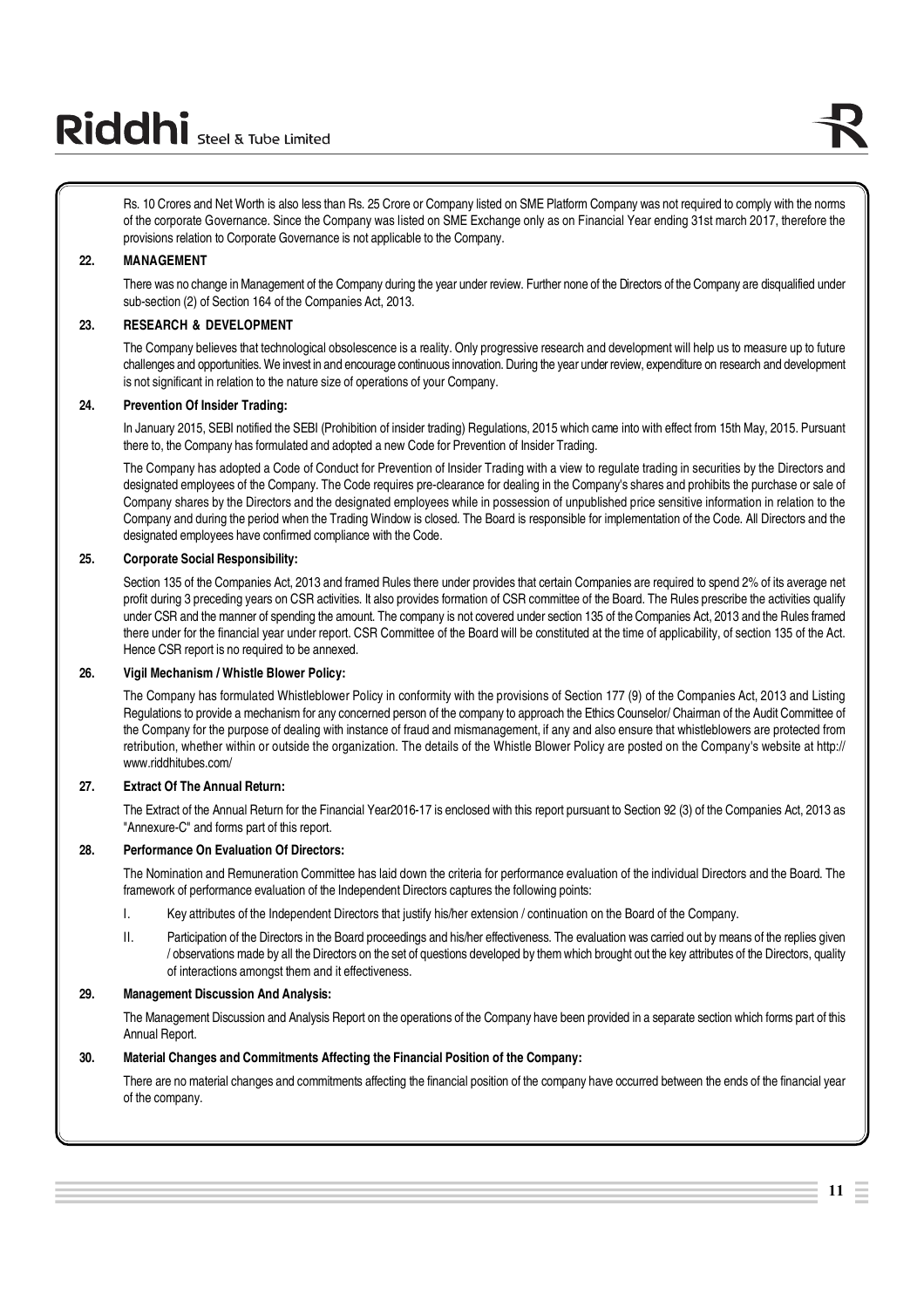- I. The Company has taken note of resignation of Mr. Neel Sukhani (Membership No. A42487) as Company Secretary and Compliance Officer w.e.f. 18th January, 2017, under the provisions of the Companies Act, 2013.
- II. The Company has appointed Mr. Nikhil Vadera (Membership No. A49435) Company Secretary and Compliance Officer under the provisions of the Companies Act, 2013 in the board meeting held as on 18th January, 2017.

#### **31. Change In The Nature Of Business:**

During the year under review, there are no changes in the nature of business of the Company.

## **32. Committees And Policies:**

#### **I. Audit Committee:**

Audit Committee comprises of three members and all members are Independent Directors. All transactions with related parties are on an arm's length basis. During the year, there are no instances where the Board had not accepted the recommendations of the Audit Committee.

The composition of the Audit Committee of the Board of Directors of the Company mentioned below:

| Name of Directors         | Designation | Nature of Directorship |
|---------------------------|-------------|------------------------|
| Mr. Paras K. Shah         | Chairman    | Independent Director   |
| Mr. Shankar Prasad Bhagat | Member      | Independent Director   |
| Mr. Saurin S. Shah        | Member      | Independent Director   |

#### **II. Nomination and Remuneration Committee:**

Nomination and Remuneration Committee comprises of three members of which three, including the Chairman of the Committee, are Independent Directors. The composition of the Nomination and Remuneration Committee of the Board of Directors of the Company is mentioned below:

| Name of Directors         | Designation | Nature of Directorship |
|---------------------------|-------------|------------------------|
| Mr. Paras K. Shah         | Chairman    | Independent Director   |
| Mr. Shankar Prasad Bhagat | Member      | Independent Director   |
| Mr. Saurin S. Shah        | Member      | Independent Director   |

#### **III. Stakeholders Relationship Committee:**

Stakeholder Relationship Committee comprises of three members of which three including the Chairman of the Committee, are Independent Directors. The composition of the Stakeholder Relationship Committee Committee of the Board of Directors of the Company is mentioned below:

| Name of Directors         | Designation | Nature of Directorship |
|---------------------------|-------------|------------------------|
| Mr. Paras K. Shah         | Chairman    | Independent Director   |
| Mr. Shankar Prasad Bhagat | Member      | Independent Director   |
| Mr. Saurin S. Shah        | Member      | Independent Director   |

#### **IV. Nomination and Remuneration Policy:**

The Nomination and Remuneration policy provides guidelines to the Nomination & Remuneration Committee relating to the Appointment, Removal & Remuneration of Directors and KMP. It also provides criteria for determining qualifications, positive attributes and Independence of Directors.

#### **V. Whistle Blower Policy & Vigil Mechanism:**

The Company has formulated Whistle Blower Policy & established Vigil Mechanism for the directors and employees of the Company to report, serious and genuine unethical behavior, actual or suspected fraud and violation of the Company's code of conduct or ethics policy. It also provides adequate safeguards against victimization of persons, who use such mechanism and makes provision for direct access to the chairperson of the Audit Committee in appropriate or exceptional cases. None of the employees of the Company has been denied access to the Audit Committee.

#### **33. Other Policies:**

The Company has formulated other policies as required under various Rules and Regulations duly approved by the Board and the same have been uploaded on the Company's website at the:<http://www.riddhitubes.com/>

#### **34. Conservation Of Energy, Technology Absorption And Foreign Exchange Earnings And Outgo:**

#### **I. Conservation of Energy:**

Energy conservation continuous to receive priority attention at all levels. All efforts are made to conserve and optimize use of energy with continuous monitoring, improvement in maintenance and distribution systems and through improved operational techniques. Company has not made any capital investment on energy conservation equipment during the financial year.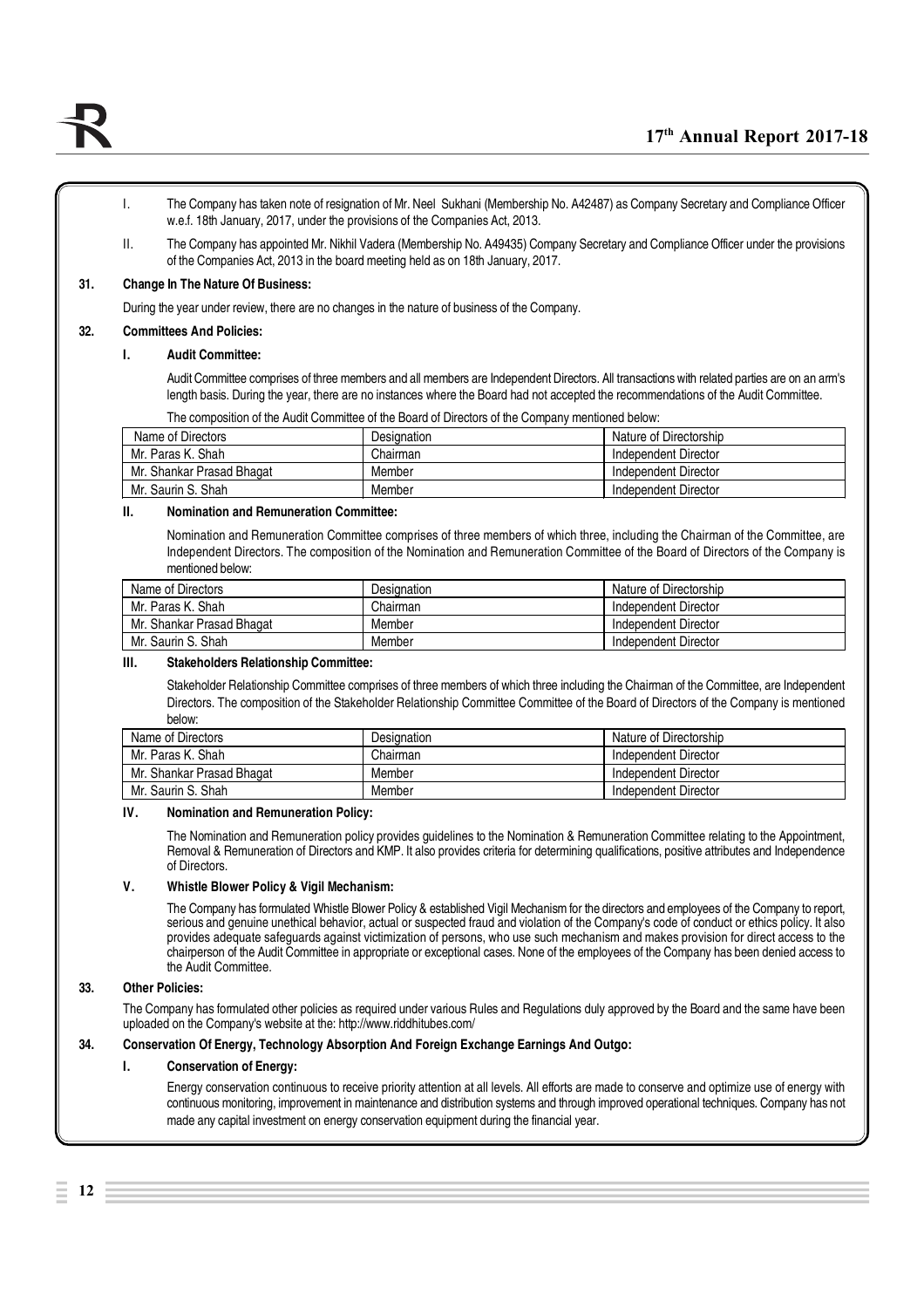# Riddhi Steel & Tube Limited

#### **II. Technology Absorption:**

No new technology is absorbed by the company as company is equipped in well manner with all the required technologies and machineries that it requires in order to have smooth functioning of business operations.

#### **III. Research And Development (R & D) :**

The company is carrying out research in the field of its business so as to grab the Available opportunities of business expansion and thereby enhance the profitability and market share.

## **IV. Expenditure on R & D:**

The company has not incurred any expenditure on Research and Development during the Financial Year.

#### **V. Foreign Exchange Earning and Outgo:**

The Company has not earned or used foreign exchange earnings/outgoings during the year under review.

#### **35. SEXUAL HARASSMENT**

The Company ensures that there is a healthy and safe atmosphere for every woman employee at the workplace. Further there was no case filled during the year under the sexual harassment of woman at workplace

#### **36. Transfer Of Unclaimed Dividend To Investor Education And Protection Fund:**

In terms of Section 125 of the Companies Act, 2013 and other applicable provisions, if any, of the Companies Act, 2013 including any statutory modifications or re-enactments thereof, there was no unpaid/unclaimed dividend declared paid last year.

## **37. Particulars Of Loans, Guarantee And Investments:**

The particulars of loans, guarantees and investments and security are given in the Notes to the Accounts.

#### **38. Insurance:**

The Company has taken adequate insurance cover on all movable and immovable assets to recover various types of risks.

#### **39. Note On Accounts:**

The notes forming part of the accounts are Self-explanatory and therefore, do not call for any further comments.

#### **40. Disclosures:**

Your Directors state that no disclosure or reporting is required in respect of the following items as there were no transactions on these items during the year under review:

- I. Details relating to deposits covered under Chapter V of the Act.
- II. Issue of equity shares with differential rights as to dividend, voting or otherwise.
- III. Issue of shares (including sweat equity shares) to employees of the Company under any scheme.
- IV. No significant or material orders were passed by the Regulators or Courts or Tribunals which impact the going concern status and Company's operations in future.

As per the requirement under The Sexual Harassment of Women at Workplace (Prevention, Prohibition & Redressal) Act, 2013 read with rules made there under, your Company has constituted Internal Complaints Committee which is responsible for redressal of complaints related to sexual harassment. During the year under review, there were no complaints pertaining to sexual harassment.

#### **41. Acknowledgement:**

The Directors wish to convey their gratitude and appreciation to all of the Company's employees for their tremendous personal efforts as well as their collective dedication and contribution to the Company's performance.

The Directors would also like to thank the employee unions, shareholders, customers, dealers, suppliers, bankers, government and all other business associates for their continued support extended to the Company and the Management.

**For and on Behalf of the Board of Directors**

**Sd/-**

**Date: 30th August, 2018 Managing Director Place: Ahmedabad**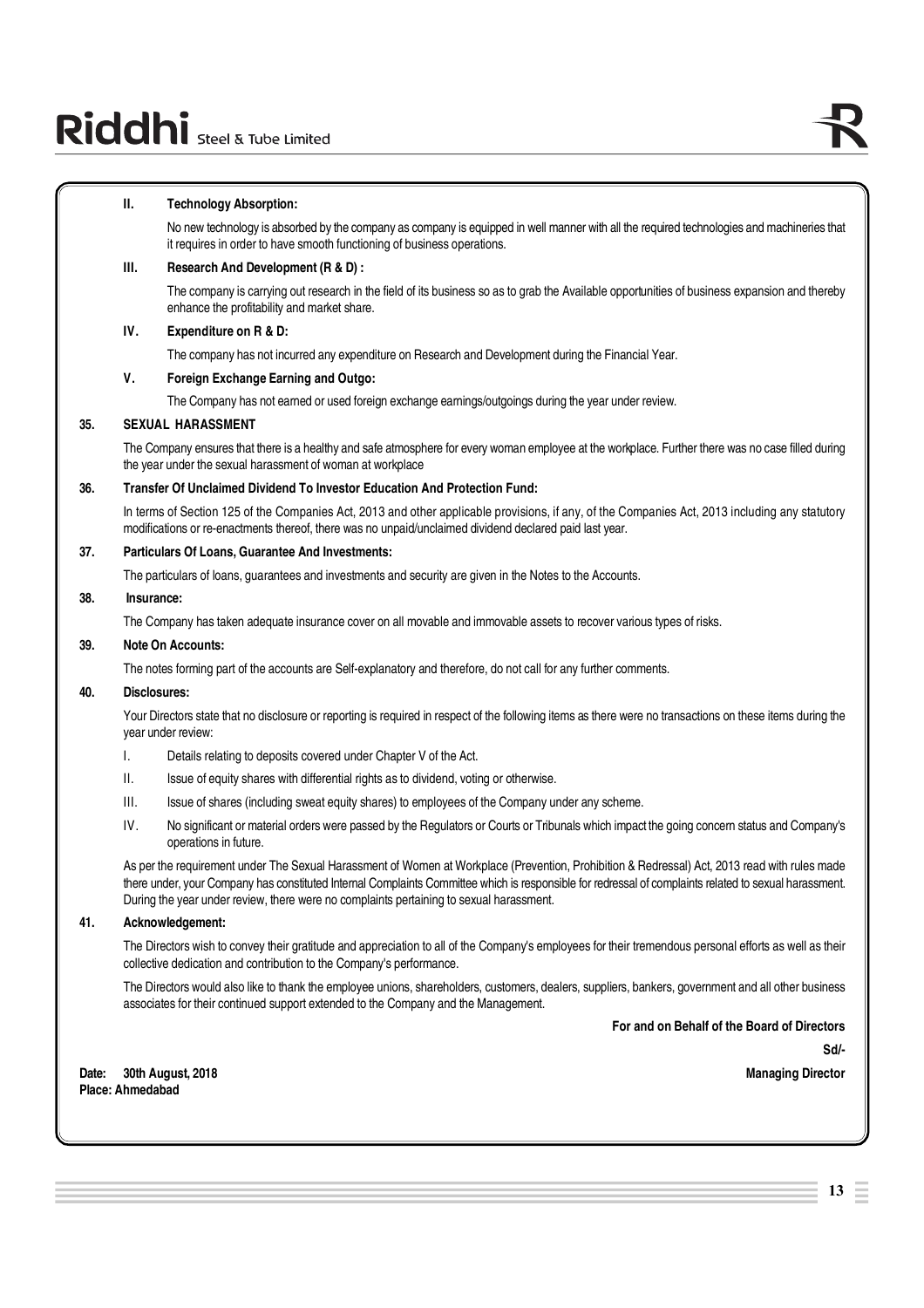## **Management Discussion and Analysis**

#### **Economic Scenario: Global (business Line)**

In 2018, global steel demand will reach 1.616 billion tones, while in 2019, it will hit 1.627 billion tones, the world steel said. The association previously forecast growth of 1.6 per cent this year. This is as economic growth in the world's second largest economy decelerates mildly and the government continues to steer the country away from investment-led to consumption-led growth. Global steel equity values have more than doubled since hitting 12 year lows in early 2016 in the worst of the steel sector crisis. The steel industry, worth about \$900 billion a year, is seen as a gauge of world economic health. It represents more than 160 steelmakers accounting for 85 per cent of global output.

#### **Economic Scenario: India (as per financial Express) (Ministry of Steel)**

It is indeed gratifying for Indian steel industry to have completed FY18 with a consumption growth of 7.8%. Last year steel consumption rose by 3.1% and the year before last the growth was 5.8%. In the current year also till October 2017, the rise in steel consumption for the first 7 months was confined to 4.5%. Thus it was a case of late pushes since November 2017. The factors that made this possible was the significant increase in global steel prices from November 2017 which began with rise in raw material prices of iron ore, coking coal and scrap i.e. and increase in global oil prices. Coupled with gradual uptick in the economic indicators i.e. GDP, Industrial Production, unemployment rates - the global economy led by the US, the EU, Japan, South Korea and India has forged ahead since the latter half of FY18. Indian Steel Sector has brought a new hope in Indian economy considering production of steel product as well as employment generation. Vast productions of steel products lead to expansion of export of steel products reducing import dependence which made India a net exporter in current period. The table below shows the trend in production for sale, import, export and actual consumption of finished steel (alloy/stainless + non-alloy) in the country for the last five years and April-December 2017-18:

#### **Advanced Economies**

Advanced Economies growth accelerated to 2.3% in 2017 as compared to 1.7% in 2016. The Advanced Economies are expected to grow further by 2.5% in 2018 and 2.2% in 2019. However, the Advanced Economies will have continued overhang of soft demand growth, ageing population (mainly in Japan and Europe) and low productivity growth.

India is currently the world's 3rd largest producer of crude steel and is expected to become the 2nd largest producer of crude steel in the world soon. Whereas, the country is also the 3rd largest consumer of finished steel (83.5 million tonnes in 2016) in the world preceded by China (681.0 million tonnes in 2016) and the USA (91.6 million tonnes in 2016) As Indian steel demand issubstantially influenced by infrastructure and construction sector which was primarily determined by the growth of investment, the secular decline of GFCF as a percentage of GDP (33.4% in FY13 to 28.5% in FY18) was very much a worrying factor. There was also no improvement in the share of private corporate sector investment which compensates the shortfall in public investment. The silver lining in this otherwise depressing scenario was provided by the rise in manufacturing sector especially in the steel intensive components since November/December 2017. Accordingly, during the first 10 months of FY18, the growth of manufacturing at 4.3% supported IIP to achieve 4.1% rise in the period. The prominent sub segments of manufacturing - manufacture of machinery and equipment, vessels and trailers, other transport and furniture - exhibited growth rates of 5.9%, 11.8%, 12.7% and 7.5%, respectively during the period. As nearly 38% of steel consumption in the country is accounted for by the manufacturing sector in the form of engineering, fabrication, automobile, other transport (railways, ship building, civil aviation, barges and containers) and packaging sub segments, the growth momentum observed in these areas in the recent period brought some cheers to steel fraternity. The industrial use of steel was clearly discernible by more demand for wire rods, structural and plates.

#### **Initiatives taken by the Company**

The Company is in continuous pursuit of creating more value for all its stakeholders. The Companies various functional teams have taken some remarkable initiatives to not only strengthen its profitability in near future but also gain medium to long-term competitive advantage over its peers.

#### **Cautionary Statement Statements**

in this management discussion and analysis describing the companies objectives, projections, estimates and expectations may be Forward looking statements within the meaning of applicable laws and regulations. Actual results may differ substantially or materially from those expressed or implied. Important developments that could affect the companies operations include a downtrend in the industry global or domestic or both, significant changes in political and economic environment in India, applicable statues, litigations, labour relations and interest costs.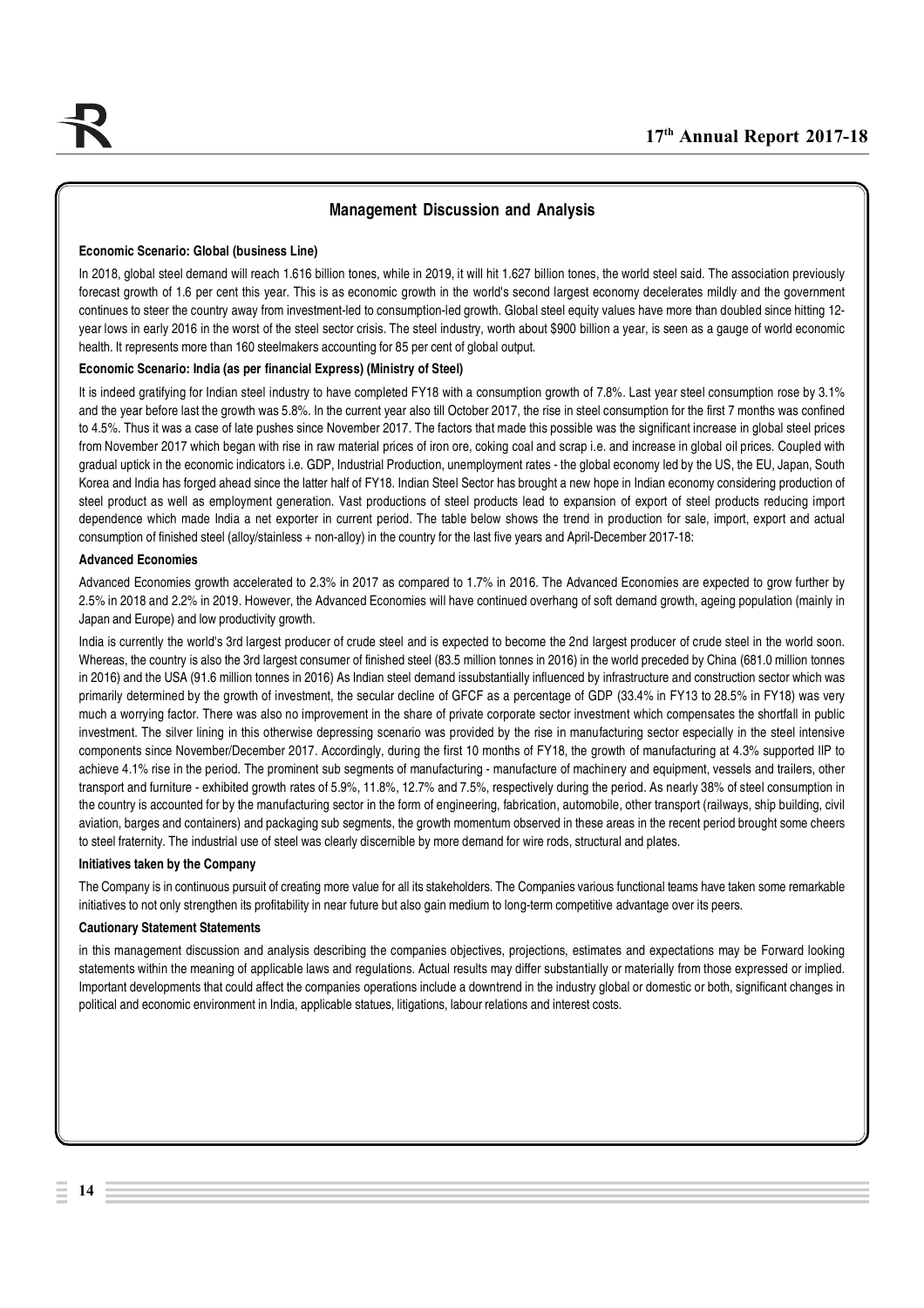## **Annexure - A Form No. MR-3 SECRETARIAL AUDIT REPORT**

## **For The Financial Year Ended March 31, 2018 [Pursuant To Section 204(1) Of The Companies Act, 2013 And Rule No.9 Of The Companies (Appointment And Remuneration Personnel) Rules, 2014] Without Prejudice Secretarial Audit Report For The Financial Year Ended March 31, 2018**

To,

The Members,

#### **RIDDHI STEEL AND TUBE LIMITED**

I have conducted the secretarial audit of the compliance of applicable statutory provisions and the adherence to good corporate practices by Riddhi Steel and Tube Limited (hereinafter called the company). The Secretarial Audit was conducted in a manner that provided me a reasonable basis for evaluating the corporate conducts/statutory compliances and expressing my Opinion thereon. Based on my verification of the Company books, papers, minute books, forms and returns filed and other records maintained by the company and also the information provided by the Company, its officers, agents and authorized representatives during the conduct of secretarial audit, I hereby report that in my/our opinion, the company has, during the audit period covering the financial year ended on March 31, 2018 complied with the statutory provisions listed hereunder and also that the Company has proper Boardprocesses and compliance-mechanism in place to the extent, in the manner and subject to the reporting made hereinafter:

I have examined the books, papers, minute books, forms and returns filed and other records maintained by the Company for the financial year ended on March 31, 2018 according to the provisions of:

- i. The Companies Act, 2013 (the Act) and the rules made there under.<br>ii. The Securities Contracts (Requilation) Act. 1956 ('SCRA') and the rul
- The Securities Contracts (Regulation) Act, 1956 ('SCRA') and the rules made there under.
- iii. The Depositories Act, 1996 and the Regulations and Bye-laws Framed there under.
- iv. The following Regulations and Guidelines prescribed under the Securities and Exchange Board of India Act, 1992 ('SEBI Act') :
	- i. The Securities and Exchange Board of India (Substantial Acquisition of Shares and Takeovers) Regulations, 2011.
	- ii. The Securities and Exchange Board of India (Prohibition of Insider Trading) Regulations, 1992.
	- iii. The Securities and Exchange Board of India (Issue of Capital and Disclosure Requirements) Regulations, 2009.
	- iv. The Securities and Exchange Board of India (Registrars to an Issue and Share Transfer Agents) Regulations, 1993 regarding the Companies Act and dealing with client.
- v. The Factories Act, 1948
- vi. The Employees' Provident Fund and Miscellaneous Provisions Act, 1952
- vii. The Contract Labour (Regulation & Abolition) Act
- viii. The Sexual Harassment of Women at Workplace (Prevention, Prohibition and Redressal) Act, 2013
- ix. Water (Prevention and Control of Pollution) Act, 1974
- x. Air (Prevention and Control of Pollution) Act, 1981
- I have also examined compliance with the applicable clauses of the following:

Secretarial Standards issued by The Institute of Company Secretaries of India.

The Listing Agreements entered into by the Company with BSE Limited (SME Platform) Stock Exchange;

During the period under review the Company has complied with the provisions of the Act. Rules, Regulations, Guidelines, Standards, etc. mentioned. I/we further report that the Board of Directors of the Company is duly constituted with proper balance of Executive Directors, Non-Executive Directors and Independent Directors. The changes in the composition of the Board of Directors that took place during the period under review were carried out in compliance with the provisions of the Act. Adequate notice is given to all directors to schedule the Board Meetings, agenda and detailed notes on agenda were sent at least seven days in advance, and a system exists for seeking and obtaining further information and clarifications on the agenda items before the meeting and for meaningful participation at the meeting.

Majority decision is carried through while the dissenting members' views are captured and recorded as part of the minutes.

I further report that during the audit period the company has issued 23,40,000/- equity shares to the public through public issued.

I further report that there are adequate systems and processes in the company commensurate with the size and operations of the company to monitor and ensure compliance with applicable laws, rules, regulations and guidelines.

**Date: 30th May, 2018 Siddharth N. Maniar Place: Ahmedabad COMPANY SECRETARY Sd/- COP: 3560**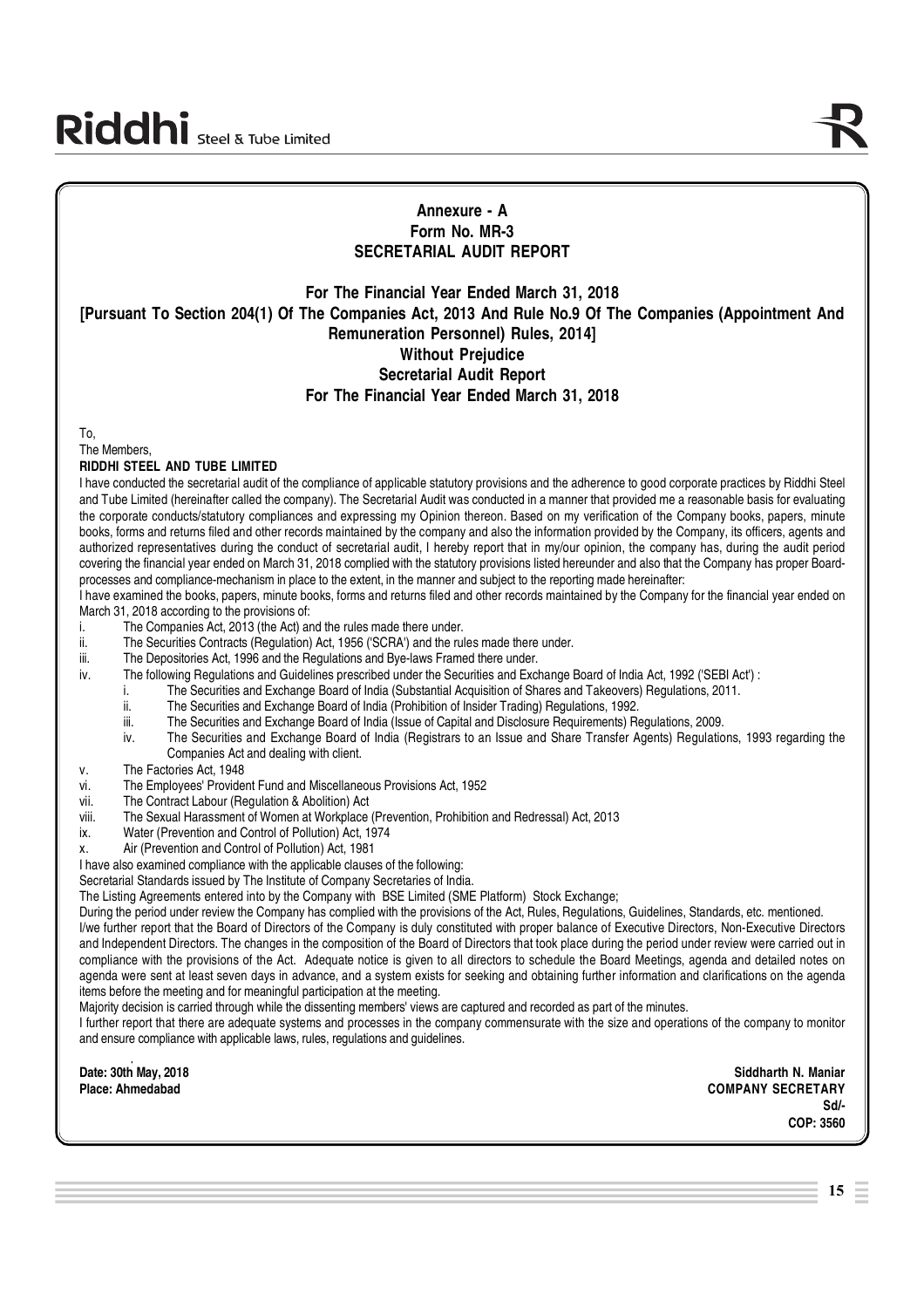This Report is to be read with my letter of even date which is annexed as Annexure A and forms an integral part of this report.

## **Annexure - A**

#### To, **RIDDHI STEEL AND TUBE LIMITED**

My report of even date is to be read along with this letter.

- I. Maintenance of Secretarial record is the responsibility of the management of the Company. My responsibility is to express an opinion on these secretarial records based on my audit;
- II. Inave followed the audit practices and process as were appropriate to obtain reasonable assurance about the correctness of the contents of the Secretarial records. The verification was done on test basis to ensure that correct facts are reflected in Secretarial records. I believe that the process and practices, I followed provide a reasonable basis for my opinion;
- III. Inave not verified the correctness and appropriateness of financial records and Books of Accounts of the Company;<br>IV. Where ever required. I have obtained the Management representation about the Compliance of laws, ru
- Where ever required, I have obtained the Management representation about the Compliance of laws, rules and regulations and happening of events etc.
- V. The Compliance of the provisions of Corporate and other applicable laws, rules, regulations, standards is the responsibility of management. Our examination was limited to the verification of procedure on test basis;
- VI. The Secretarial Audit report is neither an assurance as to the future viability of the Company nor of the efficacy or effectiveness with which the management has conducted the affairs of the Company.

**Siddharth N. Maniar Date: 30th May, 2018 COMPANY SECRETARY Place: Ahmedabad Sd/- COP:3560**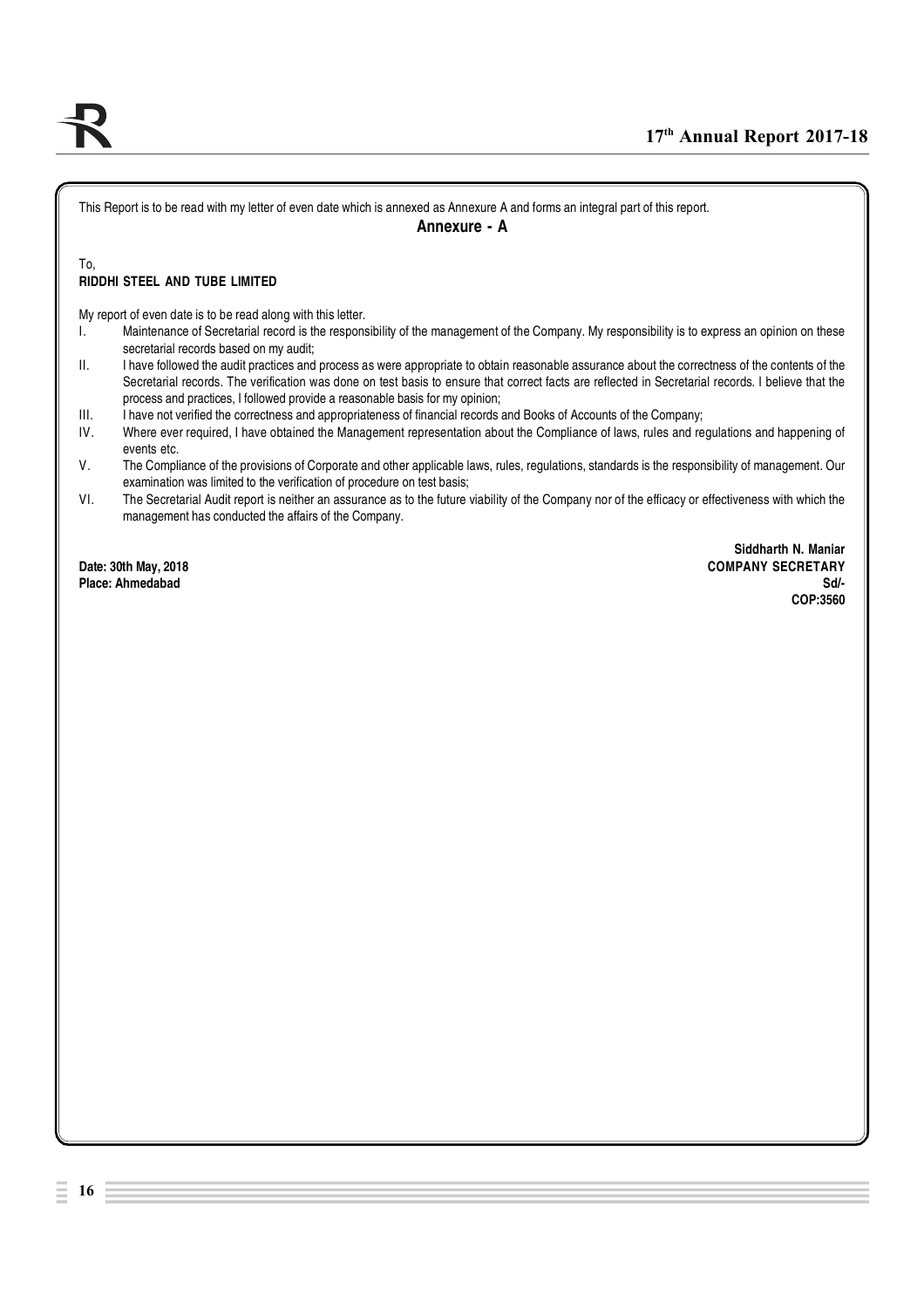## **Annexure - B**

## **Information Pursuant To Section 197 Of The Companies Act, 2013 Read With Rule 5(1) Of The Companies (Appointment And Remuneration Of Managerial Personnel) Rules, 2014**

I. The ratio of the remuneration of each director to the median employee's remuneration for the Financial year and such other details as prescribed are as given below:

| Name                                           | Ratio |
|------------------------------------------------|-------|
| Rajesh Ramkumar Mittal (Managing Director)     |       |
| Preeti Rajesh Mittal (Chief Financial Officer) | 6.09  |

II. For this purpose, sitting fees paid to the directors has not been considered as remuneration. The percentage increase in remuneration of each director, Chief Financial Officer, Company

Secretary or Manager, if any, in the financial year

| Name                   | <b>Designation</b>       | % of Increase |  |
|------------------------|--------------------------|---------------|--|
| Raiesh Ramkumar Mittal | <b>Managing Director</b> | No Increase   |  |
| Preeti Raiesh Mittal   | CFO & Director           | No Increase   |  |

III. The number of permanent employees on the rolls of company: 24

IV. Comparison of the each remuneration of the KMP against the performance of the Company:

| Name                              | <b>Remuneration of KMP</b><br>(Rs. Lacs) | Performance of the Company - PAT as on<br>31st March, 2018 (Rs. lacs) |
|-----------------------------------|------------------------------------------|-----------------------------------------------------------------------|
| Raiesh Ramkumar Mittal            | 6.00 P.A                                 | 313.67                                                                |
| <sup>1</sup> Preeti Raiesh Mittal | 5.40 P.A                                 |                                                                       |

V. The key parameters for any variable component of remuneration availed by the directors: There is no variable component in the remuneration of the Key Managerial Personnel.

VI. If remuneration is as per the remuneration policy of the company: Yes

**For and on Behalf of the Board of Directors Sd/-**<br>Managing Director

**Date: 30th August, 2018 Place: Ahmedabad**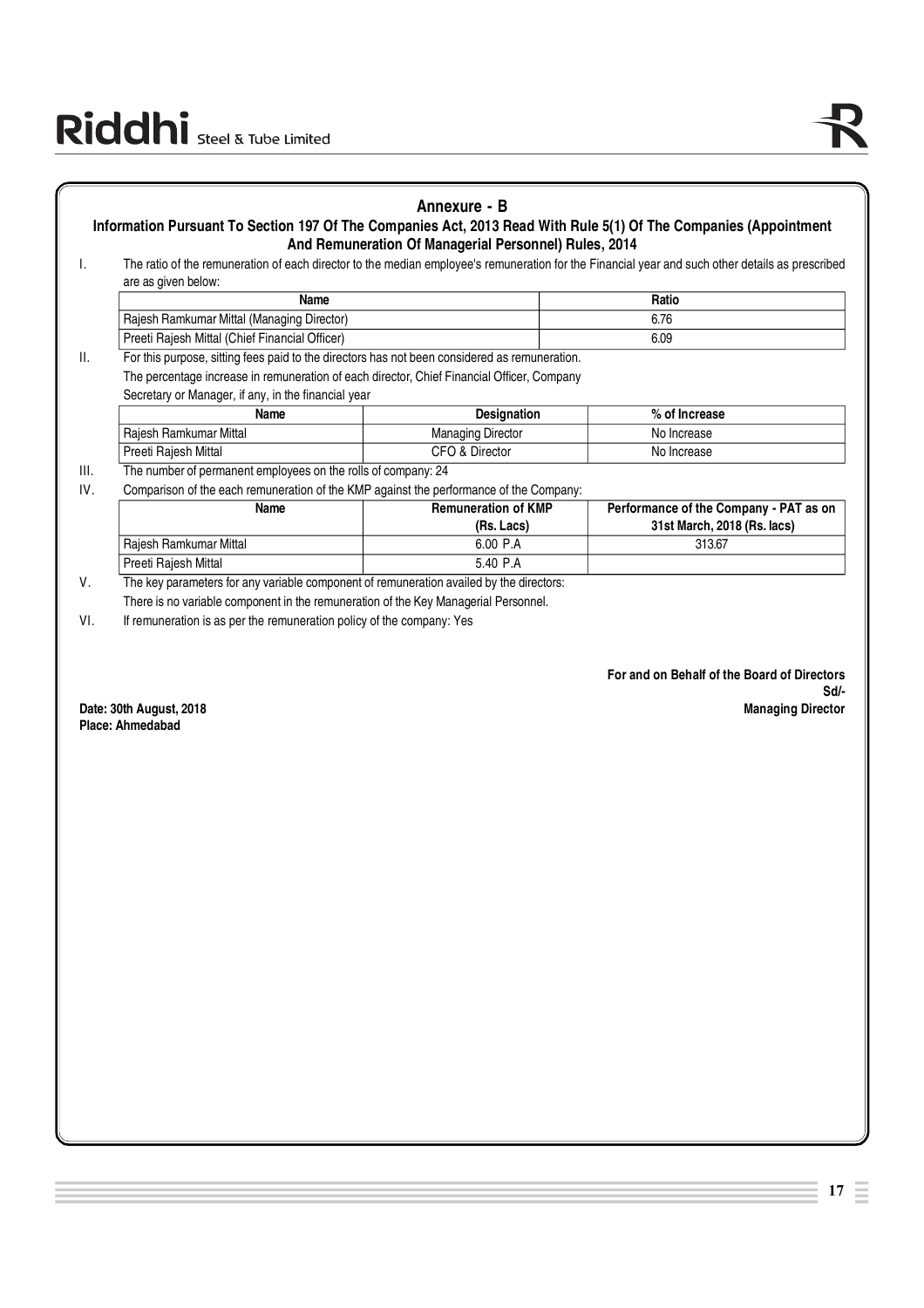## **ANNEXURE - C FORM NO. MGT.9 EXTRACT OF ANNUAL RETURN As On Financial Year Ended 31st March, 2017**

*[Pursuant To Section 92(3) Of The Companies Act, 2013 And Rule 12(1) Of The Companies (Management And Administration) Rules, 2014]* I. **REGISTRATION AND OTHER DETAILS**:

| Ι.   | CIN                                                   | L27106GJ2001PLC039978                                                                                           |  |
|------|-------------------------------------------------------|-----------------------------------------------------------------------------------------------------------------|--|
| Ш.   | <b>Registration Date</b>                              | 07/09/2001                                                                                                      |  |
| III. | Name of the Company:                                  | RIDDHI STEEL AND TUBE LIMITED                                                                                   |  |
| IV.  | Category/ Sub-category of Company                     | Public Company Limited by Shares/Non-Government Company                                                         |  |
| V.   | Address of the Registered office and contact details: | 83/84, Village - Kamod, Piplaj Pirana Road, Post - Aslali, Ahmedabad Gujarat<br>382427 India.                   |  |
|      |                                                       | Tel: +91-079-25320781 / 82 / 83 / 86.                                                                           |  |
|      |                                                       | E-mail: compliance@riddhitubes.com                                                                              |  |
|      |                                                       | Website: http://www.riddhitubes.com/                                                                            |  |
| VI.  | Whether Listed Company                                | Yes                                                                                                             |  |
| VII. | Name, Address and Contact details of Registrar and    |                                                                                                                 |  |
|      | Transfer Agent, if any                                | Karvy Computershare Private Limited                                                                             |  |
|      |                                                       | Karvy Selenium Tower B, Plot 31-32, Gachibowli, Financial District,<br>Nanakramguda, Hyderabad - 500 032, India |  |
|      |                                                       | Tel: +91 - 40 - 67162222, Fax: +91 - 40 - 2343 1551                                                             |  |
|      |                                                       | Website: Www.Karisma.Karvy.Com                                                                                  |  |
|      |                                                       | SEBI Registration No: INR000000221                                                                              |  |
|      |                                                       |                                                                                                                 |  |

## **II. PRINCIPAL BUSINESS ACTIVITIES OF THE COMPANY**

All the business activities contributing 10% or more of the total turnover of the Company shall be stated:-

| Sr.<br>No. | Name and Description of main products /<br>services                                                          | NIC Code of the Product / service | % to total turnover of the company |
|------------|--------------------------------------------------------------------------------------------------------------|-----------------------------------|------------------------------------|
|            | Manufacture of tubes, pipes and hollow profiles and<br>of tube or pipe fittings of cast iron /<br>cast-steel | 24311                             | 100                                |

#### **III. Particulars of holding, subsidiary and associate companies -**

| Sr.<br>No. | Name and Address of the Company | <b>CIN/ GLN</b> | Holding / Subsidiary /<br>Associate | % of Shares held | Applicable<br><b>Section</b> |
|------------|---------------------------------|-----------------|-------------------------------------|------------------|------------------------------|
|            | N. A.                           |                 |                                     |                  |                              |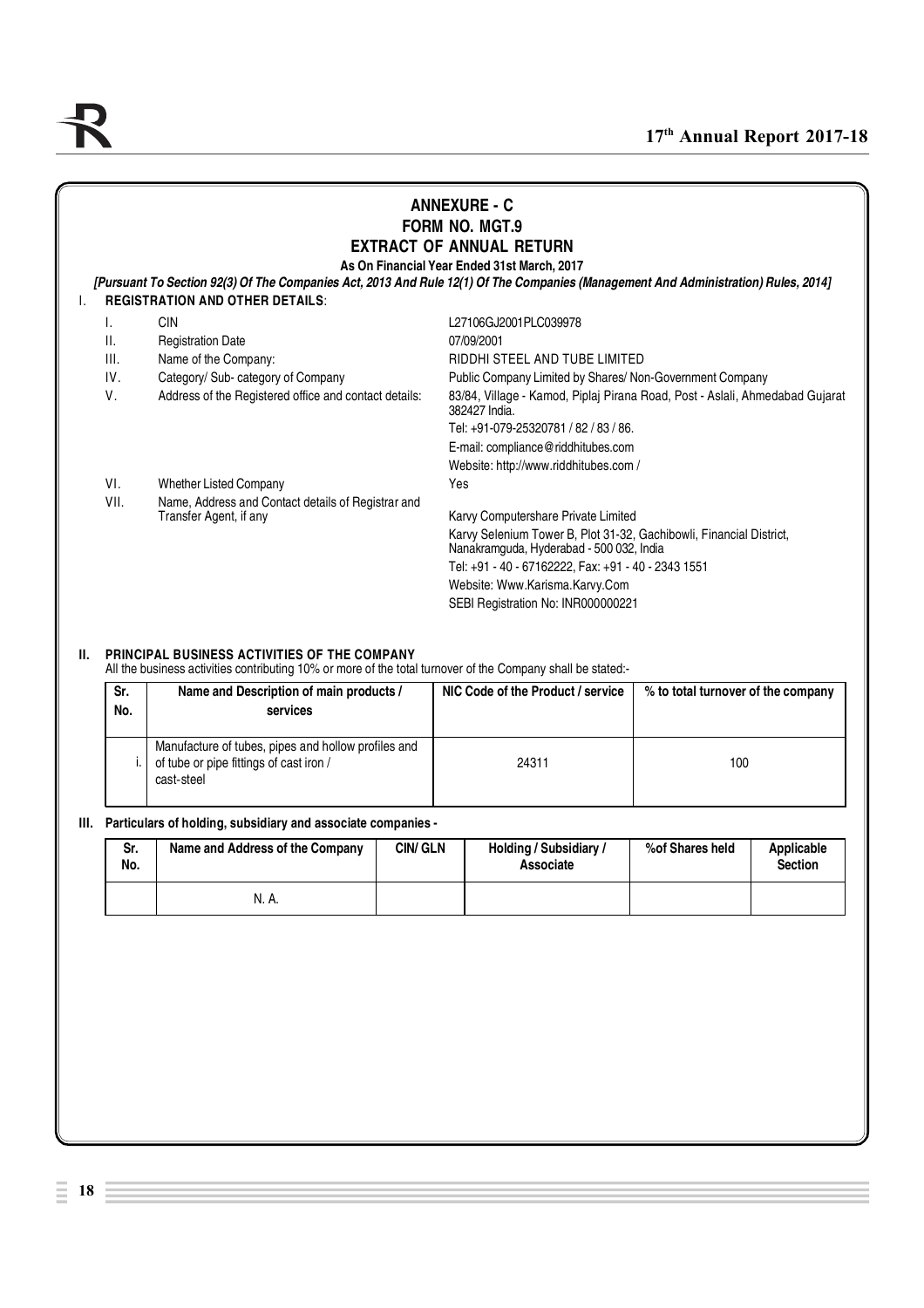| Sr.<br>No | Of<br>Category<br><b>Share Holder</b>           |             | No. Of Shares Held At The Beginning Of<br>The Year |              |                             |           | No. Of Shares Held At The End Of The<br>Year |              |                             | % Change<br><b>During The</b> |
|-----------|-------------------------------------------------|-------------|----------------------------------------------------|--------------|-----------------------------|-----------|----------------------------------------------|--------------|-----------------------------|-------------------------------|
|           |                                                 | Demat       | <b>Physical</b>                                    | <b>Total</b> | % Of Total<br><b>Shares</b> | Demat     | Physical                                     | Total        | % Of Total<br><b>Shares</b> | Year                          |
| (1)       | (II)                                            | (III)       | (IV)                                               | (V)          | (VI)                        | (VII)     | (VIII)                                       | (IX)         | (X)                         | (XI)                          |
| (A)       | PROMOTER AND<br><b>PROMOTER</b><br><b>GROUP</b> |             |                                                    |              |                             |           |                                              |              |                             |                               |
| (1)       | <b>INDIAN</b>                                   |             |                                                    |              |                             |           |                                              |              |                             |                               |
| (a)       | Individual /HUF                                 | 5688632     | 0                                                  | 5688632      | 68.62                       | 5688632   | 0                                            | 5688632      | 68.62                       | 0.00                          |
| (b)       | Central<br>Government/State<br>Government(s)    | 0           | $\mathbf 0$                                        | 0            | 0.00                        | 0         | $\pmb{0}$                                    | 0            | 0.00                        | 0.00                          |
| (c)       | <b>Bodies Corporate</b>                         | 0           | 0                                                  | 0            | 0.00                        | 0         | 0                                            | 0            | 0.00                        | 0.00                          |
| (d)       | Financial<br>Institutions / Banks               | $\Omega$    | 0                                                  | 0            | 0.00                        | 0         | $\mathbf{0}$                                 | $\mathbf 0$  | 0.00                        | 0.00                          |
| (e)       | Others                                          | 0           | 0                                                  | 0            | 0.00                        | 0         | 0                                            | 0            | 0.00                        | 0.00                          |
|           | Sub-Total A(1) :                                | 5688632     | 0                                                  | 5688632      | 68.62                       | 5688632   | 0                                            | 5688632      | 68.62                       | 0.00                          |
| (2)       | <b>FOREIGN</b>                                  |             |                                                    |              |                             |           |                                              |              |                             |                               |
| (a)       | Individuals<br>(NRIs/Foreign<br>Individuals)    | $\mathbf 0$ | 0                                                  | 0            | 0.00                        | 0         | $\pmb{0}$                                    | $\mathbf{0}$ | 0.00                        | 0.00                          |
| (b)       | <b>Bodies Corporate</b>                         | 0           | 0                                                  | 0            | 0.00                        | 0         | 0                                            | 0            | 0.00                        | 0.00                          |
| (c)       | Institutions                                    | $\pmb{0}$   | 0                                                  | 0            | 0.00                        | 0         | 0                                            | 0            | 0.00                        | 0.00                          |
| (d)       | Qualified<br>Foreign<br>Investor                | 0           | $\mathbf 0$                                        | 0            | 0.00                        | 0         | $\mathbf 0$                                  | $\mathbf 0$  | 0.00                        | 0.00                          |
| (e)       | Others                                          | 0           | 0                                                  | 0            | 0.00                        | 0         | 0                                            | 0            | 0.00                        | 0.00                          |
|           | Sub-Total $A(2)$ :                              | 0           | 0                                                  | 0            | 0.00                        | 0         | 0                                            | $\mathbf 0$  | 0.00                        | 0.00                          |
|           | Total $A=A(1)+A(2)$                             | 5688632     | 0                                                  | 5688632      | 68.62                       | 5688632   | 0                                            | 5688632      | 68.62                       | 0.00                          |
| (B)       | <b>PUBLIC</b><br><b>SHAREHOLDING</b>            |             |                                                    |              |                             |           |                                              |              |                             |                               |
| (1)       | <b>INSTITUTIONS</b>                             |             |                                                    |              |                             |           |                                              |              |                             |                               |
| (a)       | Mutual Funds /UTI                               | 0           | 0                                                  | 0            | 0.00                        | 0         | 0                                            | 0            | 0.00                        | 0.00                          |
| (b)       | Financial<br>Institutions /Banks                | $\Omega$    | 0                                                  | 0            | 0.00                        | 0         | $\mathbf{0}$                                 | $\Omega$     | 0.00                        | 0.00                          |
| (c)       | Central<br>Government / State<br>Government(s)  | $\pmb{0}$   | 0                                                  | 0            | 0.00                        | 0         | $\pmb{0}$                                    | $\mathbf{0}$ | 0.00                        | 0.00                          |
| (d)       | Venture<br>Capital<br>Funds                     | 0           | 0                                                  | 0            | 0.00                        | 0         | $\mathbf 0$                                  | $\pmb{0}$    | 0.00                        | 0.00                          |
| (e)       | Insurance<br>Companies                          | $\pmb{0}$   | $\mathbf 0$                                        | $\pmb{0}$    | 0.00                        | $\pmb{0}$ | $\pmb{0}$                                    | $\mathbf 0$  | 0.00                        | 0.00                          |
| (f)       | Foreign Institutional<br>Investors              | $\pmb{0}$   | $\pmb{0}$                                          | $\mathsf 0$  | 0.00                        | $\pmb{0}$ | $\pmb{0}$                                    | $\mathbf 0$  | 0.00                        | 0.00                          |
| (g)       | Venture<br>Foreign<br>Capital Investors         | $\pmb{0}$   | $\pmb{0}$                                          | 0            | 0.00                        | $\pmb{0}$ | $\pmb{0}$                                    | $\pmb{0}$    | 0.00                        | 0.00                          |
| (h)       | Qualified<br>Foreign<br>Investor                | $\pmb{0}$   | 0                                                  | 0            | 0.00                        | $\pmb{0}$ | $\pmb{0}$                                    | $\pmb{0}$    | 0.00                        | 0.00                          |
| (i)       | Others                                          | $\mathsf 0$ | 0                                                  | 0            | 0.00                        | $\pmb{0}$ | $\pmb{0}$                                    | $\pmb{0}$    | 0.00                        | 0.00                          |
|           | Sub-Total $B(1)$ :                              | 0           | 0                                                  | 0            | 0.00                        | $\pmb{0}$ | $\pmb{0}$                                    | $\pmb{0}$    | 0.00                        | 0.00                          |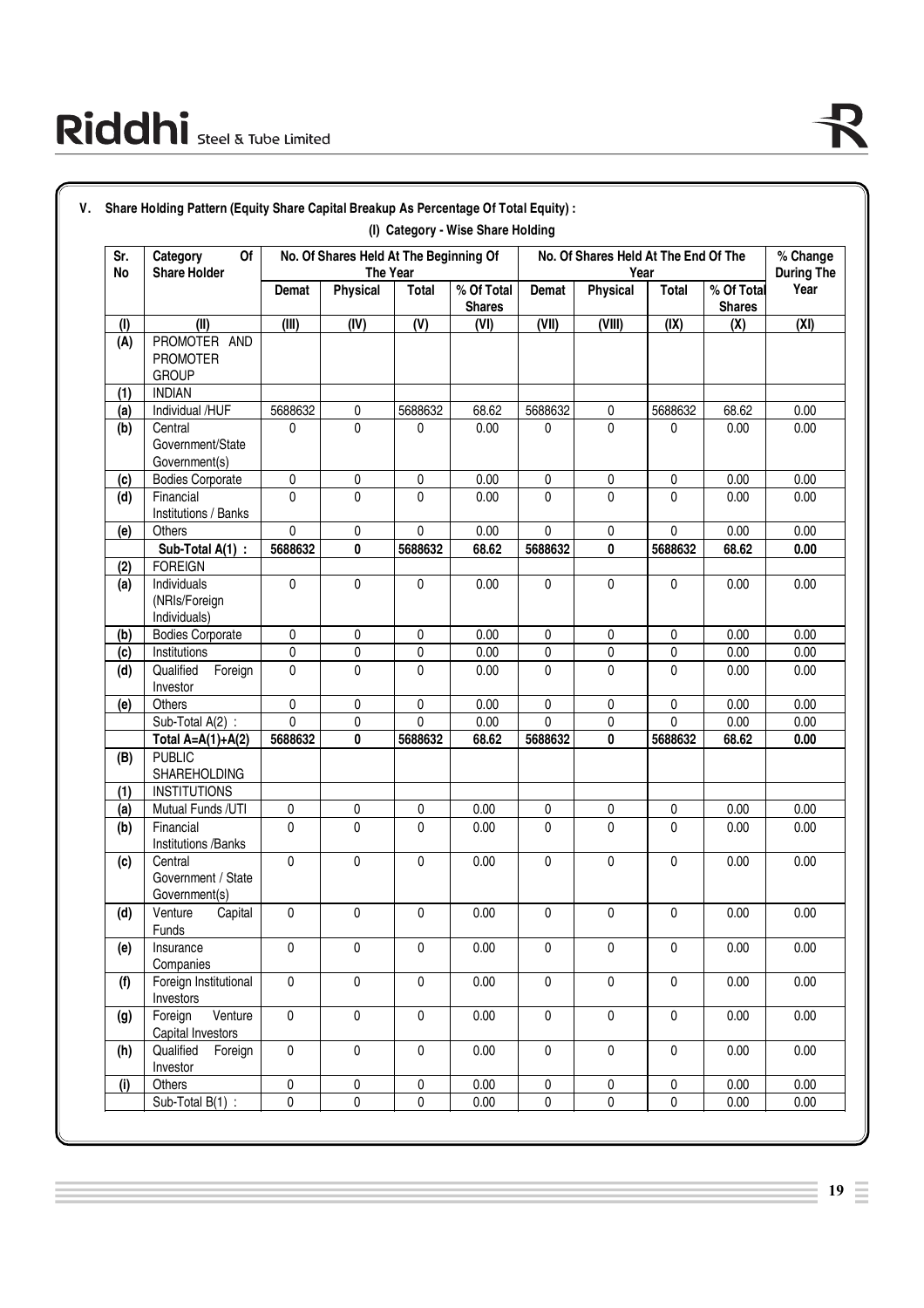| (2) | NON-                                                                                 |              |        |         |        |              |              |         |        |         |
|-----|--------------------------------------------------------------------------------------|--------------|--------|---------|--------|--------------|--------------|---------|--------|---------|
|     | <b>INSTITUTIONS</b>                                                                  |              |        |         |        |              |              |         |        |         |
| (a) | <b>Bodies Corporate</b>                                                              | 507000       | 261620 | 768620  | 9.27   | 512555       | 261620       | 774175  | 9.34   | 0.07    |
| (b) | Individuals                                                                          |              |        |         |        |              |              |         |        |         |
|     | Individuals<br>(i)<br>holding<br>nominal<br>share capital up to<br>Rs.1 lakh         | 354000       | 0      | 354000  | 4.27   | 318445       | $\mathbf{0}$ | 318445  | 3.84   | $-0.43$ |
|     | Individuals<br>(ii)<br>nominal<br>holding<br>share capital in<br>excess of Rs.1 lakh | 1479000      | 0      | 1479000 | 17.84  | 1506000      | 0            | 1506000 | 18.17  | 0.33    |
| (c) | Others                                                                               |              |        |         |        |              |              |         |        |         |
|     | NON-<br><b>NRI</b><br><b>REPATRIATION</b>                                            | $\Omega$     | 0      | 0       | 0.00   | 3000         | 0            | 3000    | 0.04   | 0.04    |
| (d) | Qualified<br>Foreign<br>Investor                                                     | $\mathbf{0}$ | 0      | 0       | 0.00   | $\mathbf{0}$ | 0            | 0       | 0.00   | 0.00    |
|     | Sub-Total B(2):                                                                      | 2340000      | 261620 | 2601620 | 31.38  | 2340000      | 261620       | 2601620 | 31.38  | 0.00    |
|     | Total $B=B(1)+B(2)$ :                                                                | 2340000      | 261620 | 2601620 | 31.38  | 2340000      | 261620       | 2601620 | 31.38  | 0.00    |
|     | Total $(A+B)$ :                                                                      | 8028632      | 261620 | 8290252 | 100.00 | 8028632      | 261620       | 8290252 | 100.00 | 0.00    |
| (C) | Shares held<br>by<br>custodians, against<br>which                                    |              |        |         |        |              |              |         |        |         |
|     | Depository<br>Receipts<br>have<br>been issued                                        |              |        |         |        |              |              |         |        |         |
| (1) | Promoter<br>and<br>Promoter Group                                                    |              |        |         |        |              |              |         |        |         |
| (2) | Public                                                                               | 0            | 0      | 0       | 0.00   | $\mathbf{0}$ | 0            | 0       | 0.00   | 0.00    |
|     | <b>GRAND</b><br><b>TOTAL</b><br>$(A+B+C)$ :                                          | 8028632      | 261620 | 8290252 | 100.00 | 8028632      | 261620       | 8290252 | 100.00 | 0.00    |

**(ii) Shareholding of Promoters**

|                | No. Of Shares Held At The Beginning Of The Year<br>Name Of<br>I.E 01.04.2016<br>Shareholder |                         |                                        |                                                          |                         | Year I.E 31.03.2017                       | No. Of Shares Held At The End Of The                     |                                       |
|----------------|---------------------------------------------------------------------------------------------|-------------------------|----------------------------------------|----------------------------------------------------------|-------------------------|-------------------------------------------|----------------------------------------------------------|---------------------------------------|
|                |                                                                                             | No. Of<br><b>Shares</b> | % of total<br>Shares of<br>the company | % of Shares<br>Pledged/<br>encumbered<br>To total shares | No. Of<br><b>Shares</b> | % of total<br>Shares of<br>the<br>company | % of Shares<br>Pledged/<br>encumbered<br>To total shares | % Change<br><b>During</b><br>The Year |
|                | Rajesh Mittal                                                                               | 429350                  | 5.18                                   |                                                          | 429350                  | 5.18                                      |                                                          |                                       |
| $\overline{2}$ | Preeti Mittal                                                                               | 2957004                 | 35.67                                  |                                                          | 2957004                 | 35.67                                     |                                                          |                                       |
| 3              | Rajesh Mittal<br><b>HUF</b>                                                                 | 546502                  | 6.59                                   |                                                          | 546502                  | 6.59                                      |                                                          |                                       |
| 4              | Riddhi Mittal                                                                               | 341238                  | 4.12                                   |                                                          | 341238                  | 4.12                                      |                                                          |                                       |
| 5              | <b>Rajat Mittal</b>                                                                         | 1414538                 | 17.06                                  |                                                          | 1414538                 | 17.06                                     |                                                          |                                       |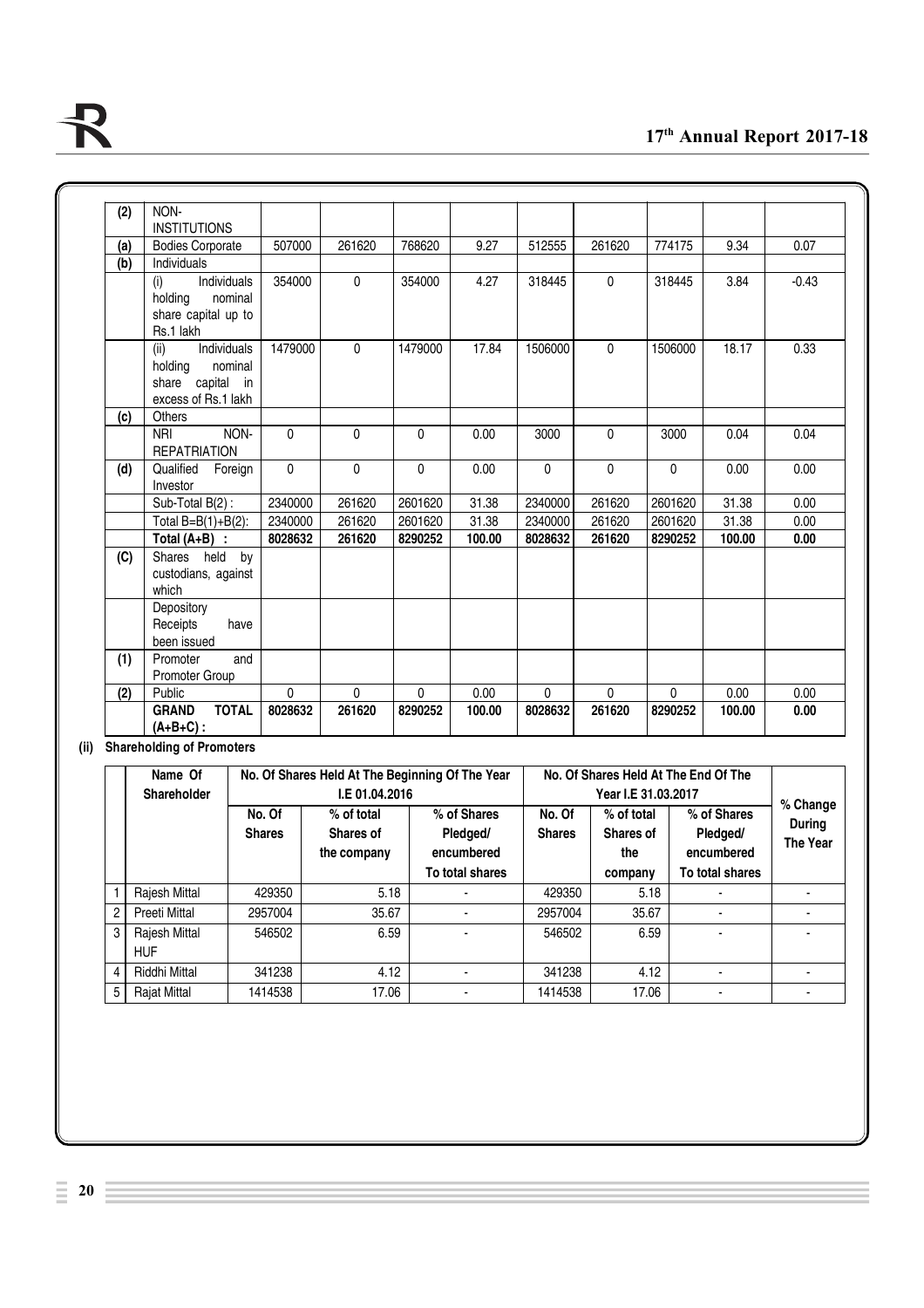|                   |                                                                                                                                                                                                      |                          |                  | Shareholding at the beginning of the<br>vear |                                              |              | <b>Cumulative Shareholding during the</b><br>vear |                                                   |  |
|-------------------|------------------------------------------------------------------------------------------------------------------------------------------------------------------------------------------------------|--------------------------|------------------|----------------------------------------------|----------------------------------------------|--------------|---------------------------------------------------|---------------------------------------------------|--|
| Sr.<br>No.        | Shareholder's Name                                                                                                                                                                                   |                          | No. Of<br>shares |                                              | % of total shares of<br>the company          |              | No. Of shares                                     | $%$ of total shares of<br>the company             |  |
| 1.                | At the Beginning of the Year                                                                                                                                                                         |                          | 5688632          |                                              | 68.62                                        |              | 5688632                                           | 68.62                                             |  |
| 2.                | Date wise<br>Increase $/$<br>Decrease in<br>Promoters Shareholding during the year<br>specifying the reasons for increase /<br>decrease (e.g. allotment / transfer / bonus /<br>sweat equity Etc.) : |                          |                  |                                              |                                              |              |                                                   |                                                   |  |
| 3.                | At the end of the year                                                                                                                                                                               |                          | 5688632          |                                              | 68.62                                        |              | 5688632                                           | 68.62                                             |  |
|                   | IV. Shareholding Pattern Of Top Ten Shareholders (Other Than Directors, Promoters And Holders Of GDR And ADR):                                                                                       |                          |                  |                                              |                                              |              |                                                   |                                                   |  |
| Sr.               | Name of Top 10 Shareholders                                                                                                                                                                          |                          | Date             |                                              | Shareholding at the<br>beginning of the year |              |                                                   | <b>Cumulative Shareholding during</b><br>the year |  |
| No.               |                                                                                                                                                                                                      |                          |                  | No. Of shares                                | % of total shares<br>of the company          |              | No. Of shares                                     | % of total<br>shares of the<br>company            |  |
|                   | 1. Mayur Babubhai Patel                                                                                                                                                                              |                          |                  |                                              |                                              |              |                                                   |                                                   |  |
|                   | At the beginning of the year                                                                                                                                                                         |                          | 01/04/2017       | 423000                                       | 5.10                                         |              | 423000                                            | 5.10                                              |  |
| Date<br>$etc.$ ): | wise<br>Increase /<br>Decrease<br>in.<br>shareholding during the year specifying the<br>reasons for increase / decrease (e.g.<br>allotment / transfer / bonus / sweat equity                         |                          |                  |                                              | <b>NO CHANGES</b>                            |              |                                                   |                                                   |  |
|                   | At the end of the year                                                                                                                                                                               |                          | 31/03/2018       |                                              |                                              |              | 423000                                            | 5.10                                              |  |
|                   | 2. Vivid Offset Printers Private Limited                                                                                                                                                             |                          |                  |                                              |                                              |              |                                                   |                                                   |  |
|                   | At the beginning of the year                                                                                                                                                                         |                          | 01/04/2017       | 0                                            | 0                                            |              | 0                                                 | 0                                                 |  |
| Purchase          |                                                                                                                                                                                                      | 09/06/2017               |                  | 30000                                        |                                              | 0.36         | 30000                                             | 0.36                                              |  |
| Purchase          |                                                                                                                                                                                                      | 30/06/2017               |                  | 21000                                        |                                              | 0.25         | 51000                                             | 0.62                                              |  |
| Purchase          |                                                                                                                                                                                                      | 14/07/2017               |                  | 9000                                         |                                              | 0.11         | 60000                                             | 0.72                                              |  |
| Purchase          |                                                                                                                                                                                                      | 28/07/2017               |                  | 6000                                         |                                              | 0.07         | 66000                                             | 0.80                                              |  |
| Purchase          |                                                                                                                                                                                                      | 08/09/2017               |                  | 18000                                        |                                              | 0.22         | 84000                                             | 1.01                                              |  |
| Sale              |                                                                                                                                                                                                      | 15/09/2017               |                  | 21000                                        |                                              | 0.25         | 63000                                             | 0.76                                              |  |
| Sale              |                                                                                                                                                                                                      | 22/09/2017               |                  | 21000                                        |                                              | 0.25         | 42000                                             | 0.51                                              |  |
| Sale<br>Purchase  |                                                                                                                                                                                                      | 29/09/2017<br>13/10/2017 |                  | 42000<br>6000                                |                                              | 0.51<br>0.07 | 0<br>6000                                         | 0.00<br>0.07                                      |  |
| Purchase          |                                                                                                                                                                                                      | 24/11/2017               |                  | 3000                                         |                                              | 0.04         | 9000                                              | 0.11                                              |  |
| Purchase          |                                                                                                                                                                                                      | 01/12/2017               |                  | 6000                                         |                                              | 0.07         | 15000                                             | 0.18                                              |  |
| Purchase          |                                                                                                                                                                                                      | 15/12/2017               |                  | 18000                                        |                                              | 0.22         | 33000                                             | 0.40                                              |  |
| Purchase          |                                                                                                                                                                                                      | 19/01/2018               |                  | 6000                                         |                                              | 0.07         | 39000                                             | 0.47                                              |  |
| Sale              |                                                                                                                                                                                                      | 26/01/2018               |                  | 3000                                         |                                              | 0.04         | 36000                                             | 0.43                                              |  |
| Purchase          |                                                                                                                                                                                                      | 09/02/2018               |                  | 84000                                        |                                              | 1.01         | 120000                                            | 1.45                                              |  |
| Purchase          |                                                                                                                                                                                                      | 02/03/2018               |                  | 84000                                        |                                              | 1.01         | 204000                                            | 2.46                                              |  |
| Purchase          |                                                                                                                                                                                                      | 09/03/2018               |                  | 18000                                        |                                              | 0.22         | 222000                                            | 2.68                                              |  |
|                   | Purchase                                                                                                                                                                                             | 16/03/2018               |                  | 24000                                        |                                              | 0.29         | 246000                                            | 2.97                                              |  |

Sale 23/03/2018 18000 0.22 228000 2.75 At the end of the year 31/03/2018 31/03/2018 225000 2.71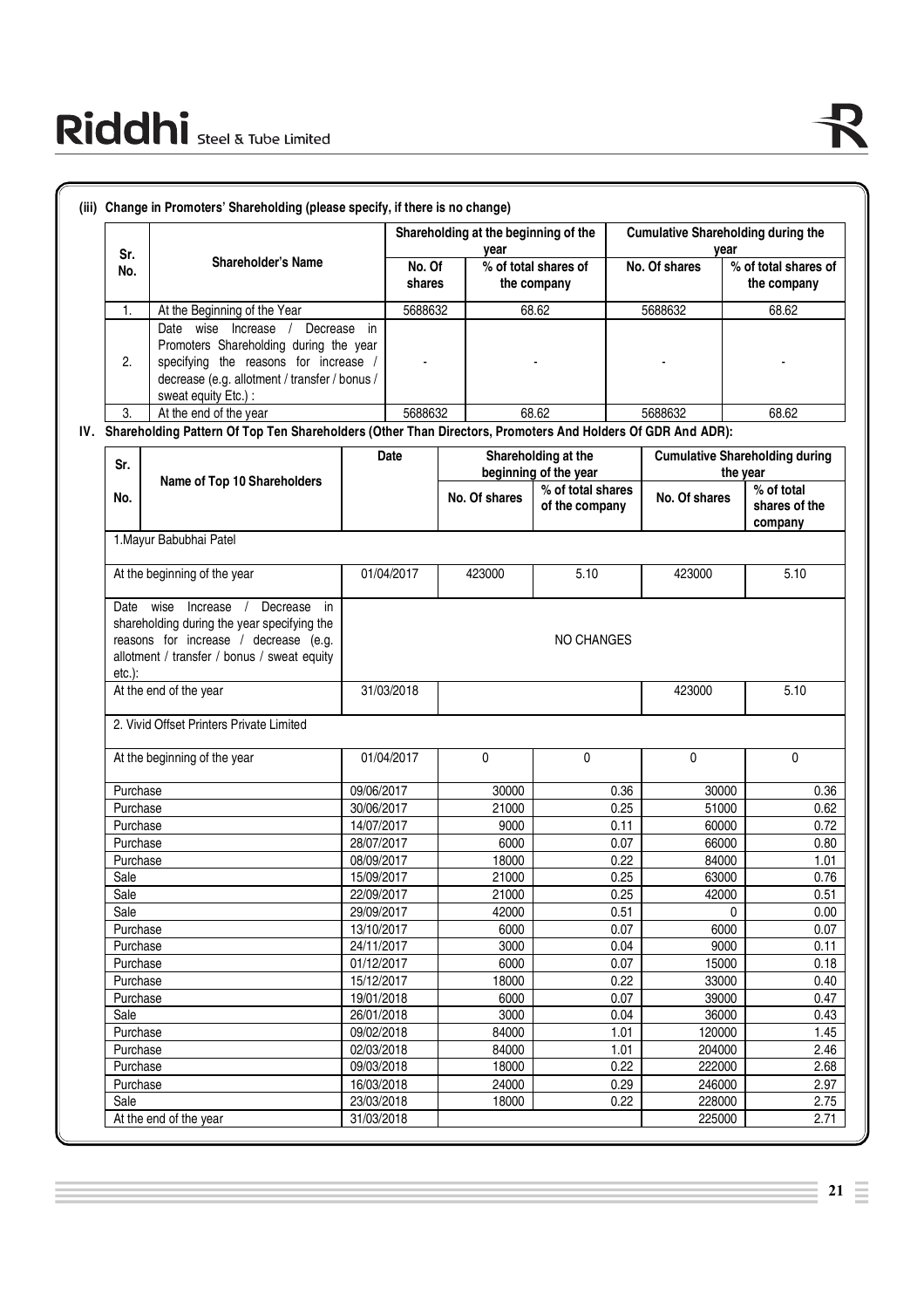

| At the beginning of the year                                                                         | 01/04/2017 | 211620 | 2.55              | 211620 | 2.55     |
|------------------------------------------------------------------------------------------------------|------------|--------|-------------------|--------|----------|
|                                                                                                      |            |        |                   |        |          |
| Increase<br>Date wise<br>Decrease<br>$\sqrt{ }$<br>in<br>shareholding during the year specifying the |            |        |                   |        |          |
| reasons for increase / decrease (e.g.                                                                |            |        |                   |        |          |
| allotment / transfer / bonus / sweat equity                                                          |            |        |                   |        |          |
| $etc.$ ):                                                                                            |            |        | <b>NO CHANGES</b> |        |          |
|                                                                                                      |            |        |                   |        |          |
| At the end of the year                                                                               | 31/03/2018 |        |                   | 211620 | 2.55     |
| 4. Darshan Orna Limited                                                                              |            |        |                   |        |          |
| At the beginning of the year                                                                         | 01/04/2017 | 0      | $\mathbf 0$       | 0      | $\Omega$ |
|                                                                                                      |            |        |                   |        |          |
| Purchase                                                                                             | 29/09/2017 | 111000 | 1.34              | 111000 | 1.34     |
| Sale                                                                                                 | 13/10/2017 | 6000   | 0.07              | 105000 | 1.27     |
| Purchase                                                                                             | 22/12/2017 | 27000  | 0.33              | 132000 | 1.59     |
| At the end of the year                                                                               | 31/03/2018 |        |                   | 132000 | 1.59     |
| 5. Ketan Rasiklal Shah                                                                               |            |        |                   |        |          |
| At the beginning of the year                                                                         | 01/04/2017 | 129000 | 1.56              | 129000 | 1.56     |
| Purchase                                                                                             | 19/01/2018 | 129000 | 1.56              | 258000 | 3.11     |
| Sale                                                                                                 | 19/01/2018 | 129000 | 1.56              | 129000 | 1.56     |
| At the end of the year                                                                               | 31/03/2018 |        |                   | 129000 | 1.56     |
| 6. Beeline Broking Limited                                                                           |            |        |                   |        |          |
| At the beginning of the year                                                                         | 01/04/2017 | 3000   | 0.04              | 3000   | 0.04     |
| Purchase                                                                                             | 21/07/2017 | 15000  | 0.18              | 18000  | 0.22     |
| Purchase                                                                                             | 04/08/2017 | 3000   | 0.04              | 21000  | 0.25     |
| Sale                                                                                                 | 18/08/2017 | 3000   | 0.04              | 18000  | 0.22     |
| Purchase                                                                                             | 08/09/2017 | 12000  | 0.14              | 30000  | 0.36     |
| Purchase                                                                                             | 22/09/2017 | 42000  | 0.51              | 72000  | 0.87     |
| Sale                                                                                                 | 29/09/2017 | 69000  | 0.83              | 3000   | 0.04     |
| Purchase                                                                                             | 06/10/2017 | 9000   | 0.11              | 12000  | 0.14     |
| Purchase                                                                                             | 13/10/2017 | 12000  | 0.14              | 24000  | 0.29     |
| Purchase                                                                                             | 08/12/2017 | 3000   | 0.04              | 27000  | 0.33     |
| Purchase                                                                                             | 15/12/2017 | 3000   | 0.04              | 30000  | 0.36     |
| Sale                                                                                                 | 22/12/2017 | 28676  | 0.35              | 1324   | 0.02     |
| Purchase                                                                                             | 05/01/2018 | 3000   | 0.04              | 4324   | 0.05     |
| Purchase                                                                                             | 12/01/2018 | 30000  | 0.36              | 34324  | 0.41     |
| Purchase                                                                                             | 19/01/2018 | 36000  | 0.43              | 70324  | 0.85     |
| Purchase                                                                                             | 26/01/2018 | 21000  | 0.25              | 91324  | 1.10     |
| Purchase                                                                                             | 23/03/2018 | 18000  | 0.22              | 109324 | 1.32     |
| At the end of the year                                                                               | 31/03/2018 |        |                   | 112324 | 1.35     |
| 7. Keshav Vijay Biyani                                                                               |            |        |                   |        |          |
| At the beginning of the year                                                                         | 01/04/2017 | 66000  | 0.80              | 66000  | 0.80     |
| Purchase                                                                                             | 16/03/2018 | 24000  | 0.29              | 90000  | 1.09     |
|                                                                                                      |            |        |                   |        |          |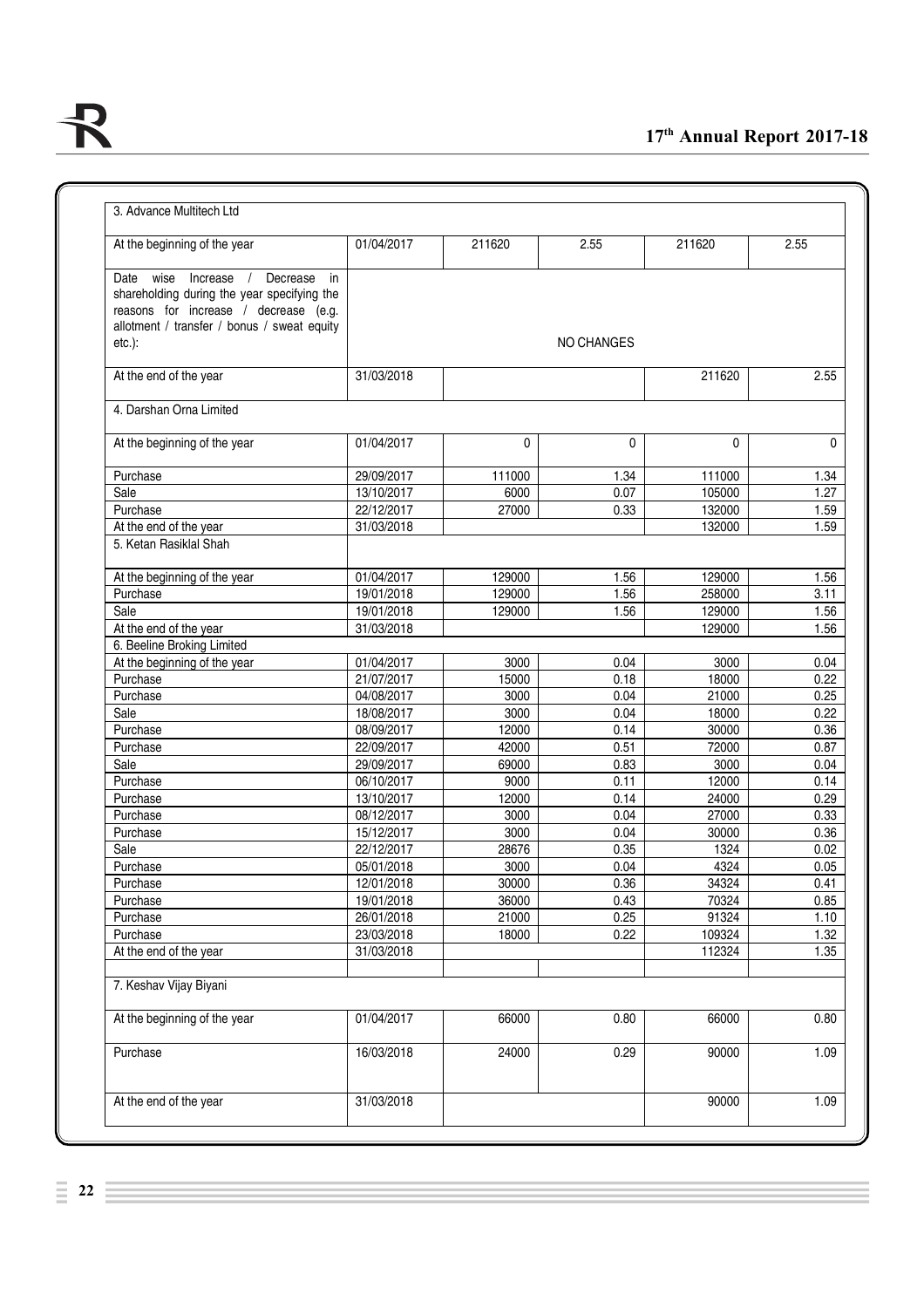| 8. Advance Synthetic                                                                                                                                                                           |            |       |                   |       |      |  |  |  |
|------------------------------------------------------------------------------------------------------------------------------------------------------------------------------------------------|------------|-------|-------------------|-------|------|--|--|--|
| At the beginning of the year                                                                                                                                                                   | 01/04/2017 | 50000 | 0.60              | 50000 | 0.60 |  |  |  |
| Date<br>wise<br>Decrease<br>Increase<br>in<br>shareholding during the year specifying the<br>reasons for increase / decrease (e.g.<br>allotment / transfer / bonus / sweat equity<br>$etc.$ ): |            |       | <b>NO CHANGES</b> |       |      |  |  |  |
| At the end of the year                                                                                                                                                                         | 31/03/2018 |       |                   | 50000 | 0.60 |  |  |  |
| 9. Mahesh Sohanlal Jhawar                                                                                                                                                                      |            |       |                   |       |      |  |  |  |
| At the beginning of the year                                                                                                                                                                   | 01/04/2017 | 45000 | 0.54              | 45000 | 0.54 |  |  |  |
| Date<br>Decrease<br>wise<br>Increase<br>in<br>shareholding during the year specifying the<br>reasons for increase / decrease (e.g.<br>allotment / transfer / bonus / sweat equity<br>$etc.$ ): |            |       | NO CHANGES        |       |      |  |  |  |
| At the end of the year                                                                                                                                                                         | 31/03/2018 |       |                   | 45000 | 0.54 |  |  |  |
|                                                                                                                                                                                                |            |       |                   |       |      |  |  |  |

| 10.NIYATI KETAN SHAH         |            |       |      |       |       |  |  |  |  |  |  |
|------------------------------|------------|-------|------|-------|-------|--|--|--|--|--|--|
| At the beginning of the year | 01/04/2017 | 45000 | 0.54 | 45000 | 0.54  |  |  |  |  |  |  |
|                              |            |       |      |       |       |  |  |  |  |  |  |
| Purchase                     | 19/01/2018 | 45000 | 0.54 | 90000 | 09، ا |  |  |  |  |  |  |
| Sale                         | 19/01/2018 | 45000 | 0.54 | 45000 | 0.54  |  |  |  |  |  |  |
| At the end of the year       | 31/03/2018 |       |      | 45000 | 0.54  |  |  |  |  |  |  |
|                              |            |       |      |       |       |  |  |  |  |  |  |

## **(v) Shareholding of Directors and Key Managerial Personnel:**

|           | Shareholder's<br>Name | Date             | Shareholding at the beginning of the<br>vear |                                          | Date wise<br>Increase/                | <b>Cumulative Shareholding</b><br>during the year |                                           |  |
|-----------|-----------------------|------------------|----------------------------------------------|------------------------------------------|---------------------------------------|---------------------------------------------------|-------------------------------------------|--|
| Sr.<br>No |                       |                  | No. Of shares                                | $%$ of total<br>shares of the<br>company | <b>Decrease</b><br>during the<br>Year | No. Of<br>shares                                  | % of total<br>shares of<br>the<br>company |  |
| ι.        | Rajesh R. Mittal      | As on 01.04.2016 | 429350                                       | 5.18                                     | <b>NIL</b>                            | 429350                                            | 5.18                                      |  |
|           |                       | As on 31,03,2017 |                                              |                                          |                                       | 429350                                            | 5.18                                      |  |
| 2.        | Preeti R. Mittal      | As on 01.04.2016 | 2957004                                      | 35.67                                    | <b>NIL</b>                            | 2957004                                           | 35.67                                     |  |
|           |                       | As on 31,03,2017 |                                              |                                          |                                       | 2957004                                           | 35.67                                     |  |

 $23 \equiv$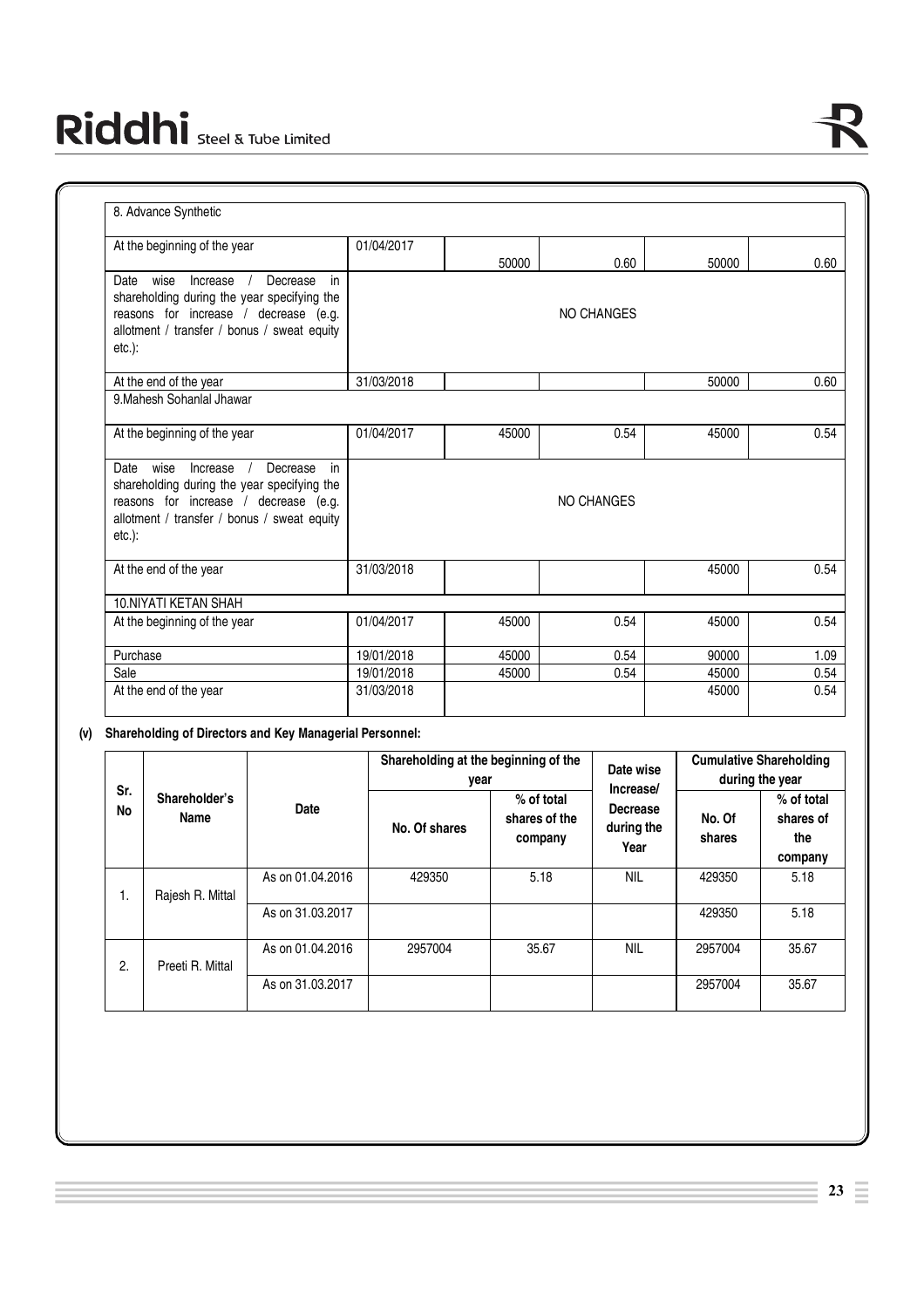## **V. INDEBTEDNESS**

**Indebtedness of the Company including interest outstanding/accrued but not due for payment**

| <b>Particulars</b>                                     | <b>Secured Loans</b><br><b>Excluding Deposits</b> | <b>Unsecured Loans</b> | <b>Deposits</b><br>(shareholder +<br>Director) | Total<br><b>indebtness</b> |
|--------------------------------------------------------|---------------------------------------------------|------------------------|------------------------------------------------|----------------------------|
| Indebtedness at the beginning of the<br>financial year |                                                   |                        |                                                |                            |
| <b>Principal Amount</b><br>Interest due but not paid   | 434077703                                         | 344523632              | $\blacksquare$                                 | 778601335                  |
| Interest accrued but not due                           |                                                   |                        |                                                |                            |
| Total (i+ii+iii)                                       | 434077703                                         | 344523632              |                                                | 778601335                  |
| Change in Indebtedness during the<br>financial year    |                                                   |                        |                                                |                            |
| Addition                                               | 3234368862                                        | 451793628              | ٠                                              | 3686162490                 |
| Reduction                                              | 3066428660                                        | 569833875              |                                                | 3636262535                 |
| Net Change                                             | 167940202                                         | (118040247)            | ٠                                              | 49899955                   |
| Indebtedness at the end of the financial<br>year       |                                                   |                        |                                                |                            |
| <b>Principal Amount</b>                                |                                                   |                        | ٠                                              |                            |
| Interest due but not paid                              |                                                   |                        |                                                |                            |
| Interest accrued but not due                           |                                                   |                        |                                                |                            |
| Total (i+ii+iii)                                       | 602017905                                         | 226483385              |                                                | 828501290                  |

## **VI. Remuneration Of Directors And Key Managerial Personnel**

**A. Remuneration To Managing Director, Whole-Time Directors, Other Non-Executive Director And / Or Manager :**

| Sr. No. |                                                                                           |                      | Name of MD/WTD/Manager/other Executive Director | <b>Total Amount</b> |
|---------|-------------------------------------------------------------------------------------------|----------------------|-------------------------------------------------|---------------------|
|         | <b>Particulars of Remuneration</b>                                                        | Rajesh Mittal (M.D.) | Preeti Mittal (C.F.O.)                          | (in Rs.)            |
| 1.      | Gross salary                                                                              | 6,00,000             | 5,40,000                                        | 11,40,000           |
|         | (a) Salary as per provisions<br>contained in Section 17(1) of<br>the Income-tax Act, 1961 | 6,00,000             | 5,40,000                                        | 11,40,000           |
|         | (b) Value of perquisites u/s<br>17(2) of the Income tax Act,<br>1961                      | 0                    | 0                                               | 0                   |
|         | (c) Profits in lieu of salary under<br>Section 17(3) of the Income tax<br>Act, 1961       | 0                    | $\Omega$                                        | 0                   |
| 2.      | Stock Option                                                                              | $\Omega$             | $\Omega$                                        | 0                   |
| 3.      | <b>Sweat Equity</b>                                                                       | 0                    | 0                                               | 0                   |
| 4.      | Commission as % of profit                                                                 | 0                    | 0                                               | 0                   |
| 5.      | <b>Other Allowances</b>                                                                   | $\mathbf{0}$         | 0                                               | 0                   |
|         | TOTAL (A)                                                                                 | 6,00,000             | 5,40,000                                        | 11,40,000           |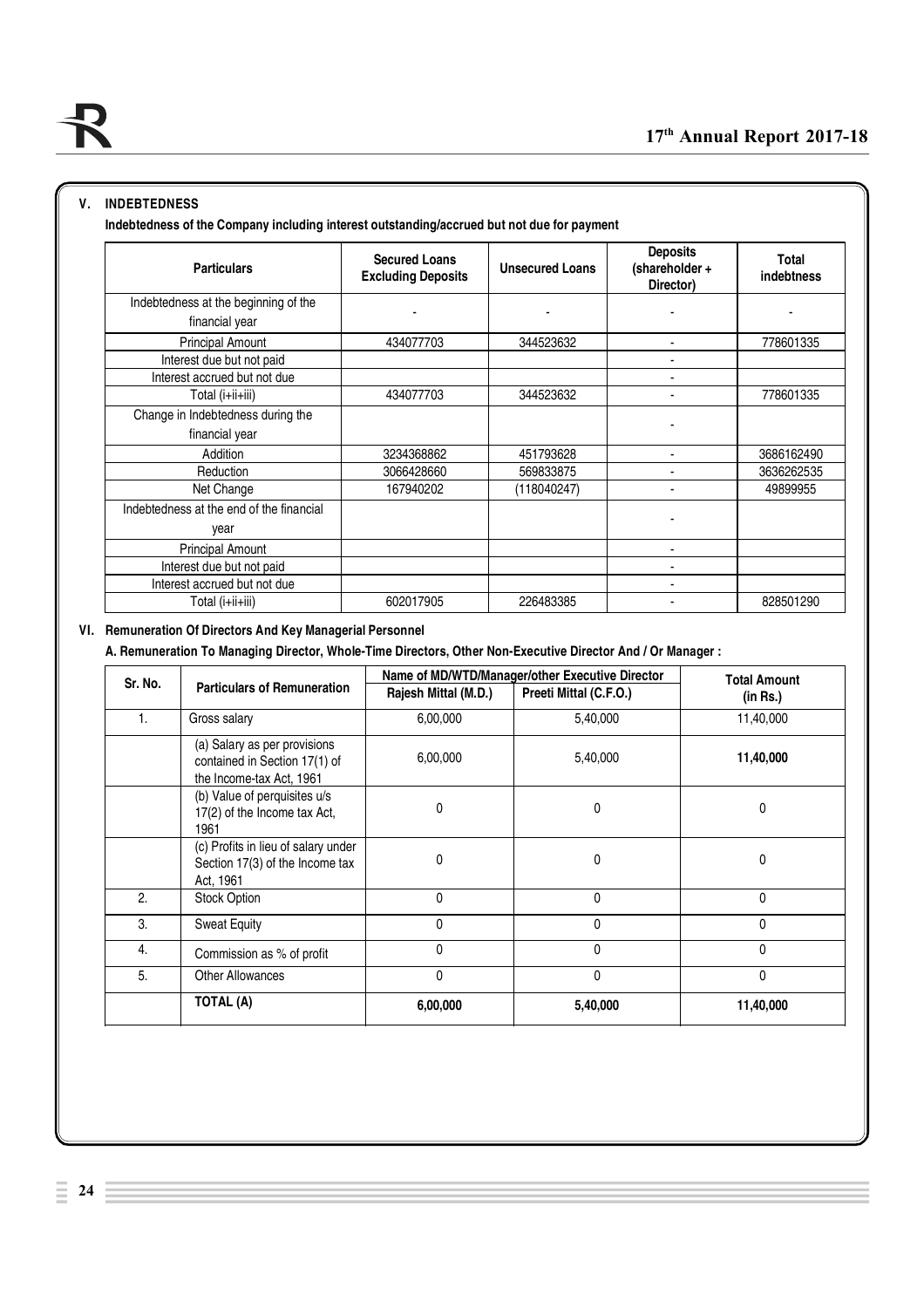#### **B. Remuneration to other directors:**

|            | Name of Director               |                                                      | <b>Particulars of Remuneration</b>    |                              |                                 |  |  |  |  |
|------------|--------------------------------|------------------------------------------------------|---------------------------------------|------------------------------|---------------------------------|--|--|--|--|
| Sr.<br>No. |                                | Fee for attending<br>board/<br>committee<br>meetings | <b>Commission</b>                     | Others,<br>please<br>specify | <b>Total Amount</b><br>(in Rs.) |  |  |  |  |
| 1.         | <b>Independent Directors</b>   |                                                      |                                       |                              |                                 |  |  |  |  |
|            | Paras K Shah                   |                                                      |                                       | $\blacksquare$               |                                 |  |  |  |  |
|            | Shankar P Bhagat               |                                                      |                                       | $\blacksquare$               |                                 |  |  |  |  |
|            | Saurin S Shah                  |                                                      |                                       |                              |                                 |  |  |  |  |
|            | Total                          | $\blacksquare$                                       |                                       | ۰                            |                                 |  |  |  |  |
| 2.         | Non - Executive Director       | $\blacksquare$                                       |                                       | $\blacksquare$               |                                 |  |  |  |  |
|            | Total (2)                      | $\blacksquare$                                       |                                       | $\blacksquare$               |                                 |  |  |  |  |
|            | TOTAL $(1+2)$                  | ٠                                                    |                                       | $\blacksquare$               |                                 |  |  |  |  |
|            | Overall celling as per the Act |                                                      | One Lac per Board / Committee Meeting |                              |                                 |  |  |  |  |

**C. Remuneration To Other Key Managerial Personnel:**

| Sr.<br>No. | <b>Particulars of Remuneration</b>                                                  | Nikhil Vadera*<br>- CS | <b>Total Amount</b><br>(in Rs.) |
|------------|-------------------------------------------------------------------------------------|------------------------|---------------------------------|
| 1.         | Gross salary                                                                        |                        |                                 |
|            | (a) Salary as per provisions contained in Section 17(1) of the Income-tax Act, 1961 | 2.72 Lakhs             | 2.72 Lakhs                      |
|            | (b) Value of perquisites u/s 17(2) of the Income tax Act, 1961                      |                        |                                 |
|            | (c) Profits in lieu of salary under Section 17(3) of the Income tax Act, 1961       |                        |                                 |
| 2.         | <b>Stock Option</b>                                                                 |                        |                                 |
| 3.         | <b>Sweat Equity</b>                                                                 |                        |                                 |
| 4.         | Commission as % of profit                                                           | -                      |                                 |
| 5.         | Other Allowances                                                                    | $\blacksquare$         |                                 |
|            | TOTAL (A)                                                                           | 2.72 Lakhs             | 2.72 Lakhs                      |

## **VII. PENALTIES/PUNISHMENT/COMPOUNDING OF OFFENCES:**

| <b>Type</b>                         | Section of the<br><b>Companies Act</b> | <b>Brief</b><br><b>Description</b> | Details of Penalty /<br><b>Punishment/</b><br><b>Compounding fees</b><br>imposed | <b>Authority</b><br>[RD / NCLT/<br>COURT] | Appeal made,<br>if any (give<br>Details) |
|-------------------------------------|----------------------------------------|------------------------------------|----------------------------------------------------------------------------------|-------------------------------------------|------------------------------------------|
| A. COMPANY                          |                                        |                                    |                                                                                  |                                           |                                          |
| Penalty                             |                                        |                                    |                                                                                  |                                           |                                          |
| Punishment                          |                                        |                                    | <b>NIL</b>                                                                       |                                           |                                          |
| Compounding                         |                                        |                                    |                                                                                  |                                           |                                          |
| <b>B. DIRECTORS</b>                 |                                        |                                    |                                                                                  |                                           |                                          |
| Penalty                             |                                        |                                    |                                                                                  |                                           |                                          |
| Punishment                          |                                        |                                    | <b>NIL</b>                                                                       |                                           |                                          |
| Compounding                         |                                        |                                    |                                                                                  |                                           |                                          |
| <b>C. OTHER OFFICERS IN DEFAULT</b> |                                        |                                    |                                                                                  |                                           |                                          |
| Penalty                             |                                        |                                    |                                                                                  |                                           |                                          |
| Punishment                          |                                        |                                    | <b>NIL</b>                                                                       |                                           |                                          |
| Compounding                         |                                        |                                    |                                                                                  |                                           |                                          |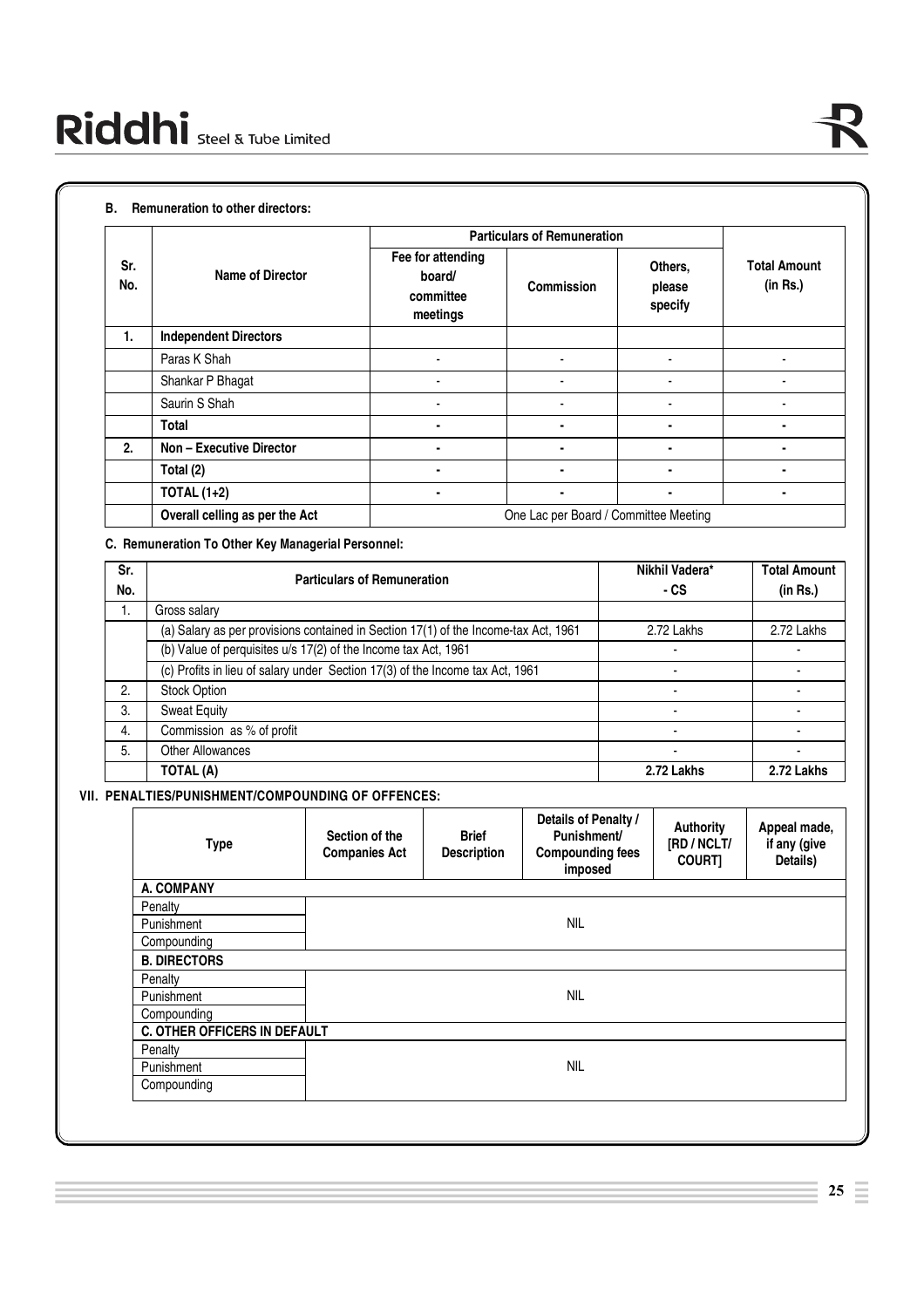## **INDEPENDENT AUDITORS' REPORT**

## TO

#### **THE MEMBERS OF RIDDHI STEEL & TUBE LIMITED**

#### **Report on the Financial Statements**

We have audited the accompanying financial statements of RIDDHI STEEL & TUBE LIMITED ("the Company"), which comprise the Balance Sheet as at 31st March, 2018, the Statement of Profit and Loss, cash flow statement for the year then ended, and a summary of the significant accounting policies and other explanatory information.

#### **Management's Responsibility for the Financial Statements**

The Company's Board of Directors is responsible for the matters stated in Section 134(5) of the Companies Act, 2013 ("the Act") with respect to the preparation of these financial statements that give a true and fair view of the financial position, financial performance of the Company in accordance with the accounting principles generally accepted in India, including the Accounting Standards specified under Section 133 of the Act, read with Rule 7 of the Companies (Accounts) Rules, 2014. This responsibility also includes maintenance of adequate accounting records in accordance with the provisions of the Act for safeguarding the assets of the Company and for preventing and detecting frauds and other irregularities; selection and application of appropriate accounting policies; making judgments and estimates that are reasonable and prudent; and design, implementation and maintenance of adequate internal financial controls, that were operating effectively for ensuring the accuracy and completeness of the accounting records, relevant to the preparation and presentation of the financial statements that give a true and fair view and are free from material misstatement, whether due to fraud or error.

#### **Auditor's Responsibility**

Our responsibility is to express an opinion on these financial statements based on our audit.

We have taken into account the provisions of the Act, the accounting and auditing standards and matters which are required to be included in the audit report under the provisions of the Act and the Rules made thereunder.

We have conducted our audit in accordance with the Standards on Auditing specified under Section 143(10) of the Act. Those Standards require that we comply with ethical requirements and plan and perform the audit to obtain reasonable assurance about whether the financial statements are free from material misstatement.

An audit involves performing procedures to obtain audit evidence about the amounts and the disclosures in the financial statements. The procedures selected depend on the auditor's judgment, including the assessment of the risks of material misstatement of the financial statements, whether due to fraud or error. In making those risk assessments, the auditor considers internal financial control relevant to the Company's preparation of the financial statements that give a true and fair view in order to design audit procedures that are appropriate in the circumstances. An audit also includes evaluating the appropriateness of the accounting policies used and the reasonableness of the accounting estimates made by the Company's Directors, as well as evaluating the overall presentation of the financial statements.

We believe that the audit evidence we have obtained is sufficient and appropriate to provide a basis for our audit opinion on the financial statements.

#### **Opinion**

In our opinion and to the best of our information and according to the explanations given to us, the aforesaid financial statements give the information required by the Act in the manner so required and give a true and fair view in conformity with the accounting principles generally accepted in India, of the state of affairs of the Company as at 31st March, 2017, and its Profits and its cash flows for the year ended on that date.

#### **Report on Other Legal and Regulatory Requirements**

- i. As required by the Companies (Auditor's Report) Order,2016 ('The Order') issued by the Central Government of India in terms of subsection 11 of section 143 of the Act, We give in the Annexure - Aa statement on the matters specified in the paragraph 3 and 4 of the order to the extent possible.
- ii. As required by Section 143(3) of the Act, we report that:
	- (a) We have sought and obtained all the information and explanations which to the best of our knowledge and belief were necessary for the purposes of our audit.
	- (b) In our opinion, proper books of account as required by law have been kept by the Company so far as it appears from our examination of those books.
	- (c) The Balance Sheet, the Statement of Profit and Loss and cash flow statement dealt with by this Report are in agreement with the books of account.
	- (d) In our opinion, the aforesaid financial statements comply with the Accounting Standards specified under Section 133 of the Act, read with Rule 7 of the Companies (Accounts) Rules, 2014.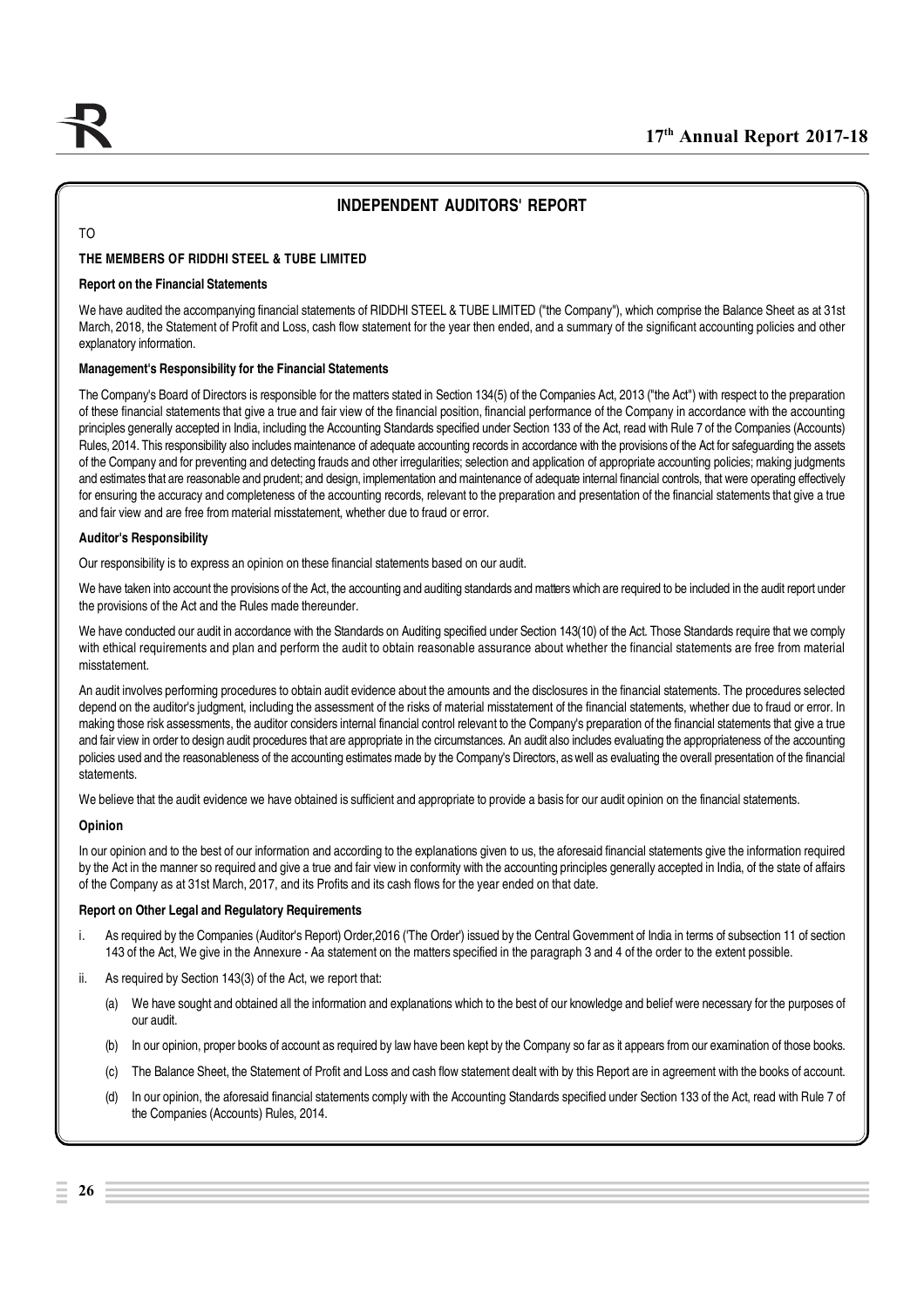- (e) On the basis of the written representations received from the directors as on 31st March, 2018 taken on record by the Board of Directors, none of the directors is disqualified as on 31st March, 2018 from being appointed as a director in terms of Section 164(2) of the Act.
- (f) With respect to the adequacy of the internal financial controls over financial reporting and the operating effectiveness of such controls, refer to our separate report in Annexure - B; and
- (g) With respect to the other matters to be included in the Auditor's Report in accordance with Rule 11 of the Companies (Audit and Auditors) Rules, 2014, in our opinion and to the best of our information and according to the explanations given to us:
	- i. The Company has no pending litigations which can impact its financial position.
	- ii. The company has made the provision, as required under the applicable laws or accounting standards for material foreseeable losses on long term contracts including derivative contracts.
	- iii. The company is not require to transfer any amount to the Investor Education and Protection Fund.

**For, Y.J Malkani& Co. Chartered Accountants Sd/- Ahmedabad Yasin J. Malkani M.No. 173492 FRN 143143W**

**30thMay,2018 Proprietor**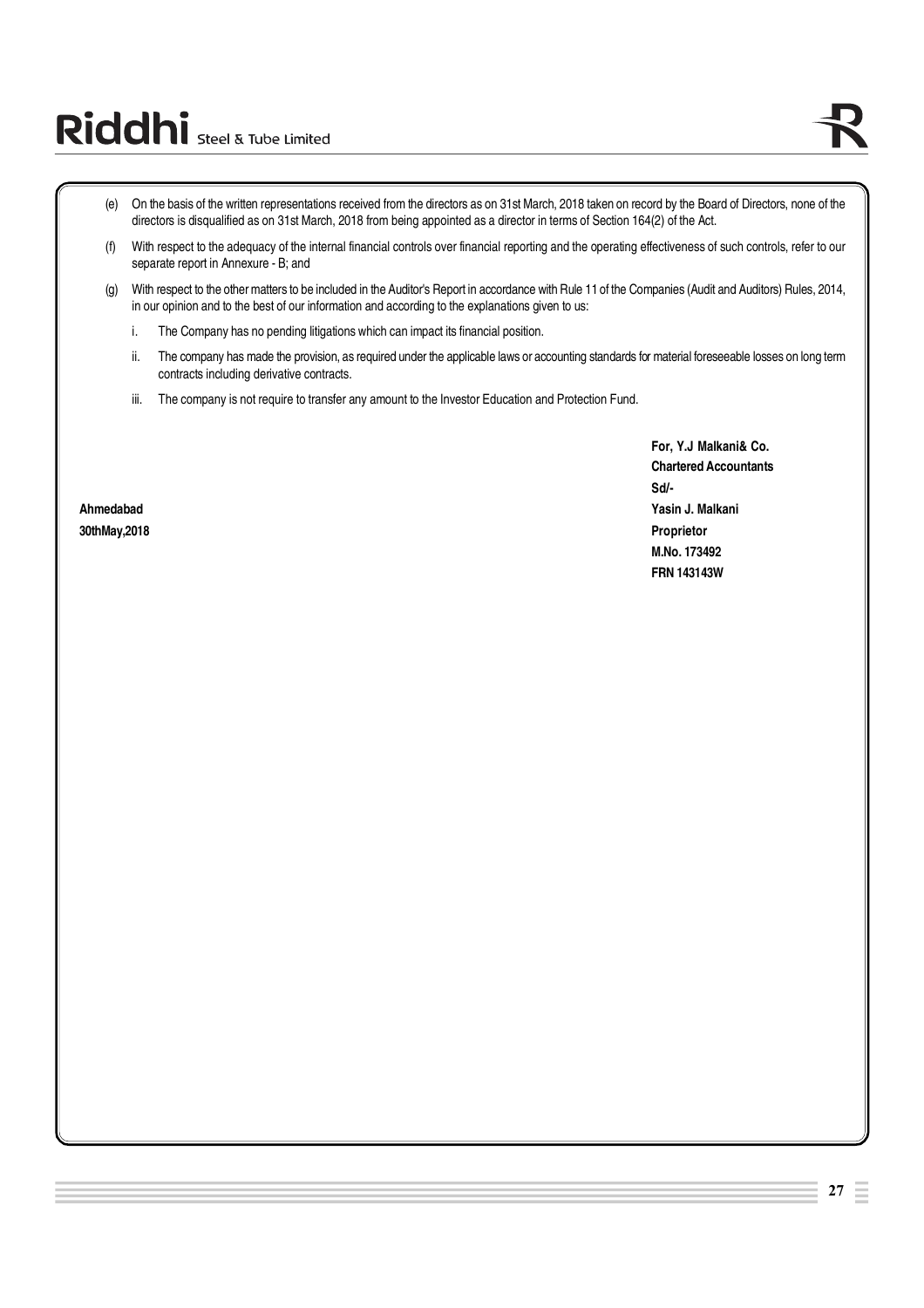## **"ANNEXURE A" TO THE INDEPENDENT AUDITOR'S REPORT OF EVEN DATE ON THE FINANCIAL STATEMENTS OF RIDDHI STEEL AND TUBE LIMITED**

Referred to in paragraph 1 under the heading 'Report on Other Legal & Regulatory Requirement' of our report of even date to the financial statements of the Company for the year ended March 31, 2018:

#### **1. In respect of its Property, Plants & Equipments:**

- (a) The Company has maintained proper records showing full particulars, including quantitative details and situation of Property, Plants & Equipments;
- (b) The Property, Plants & Equipments have been physically verified by the management in a phased manner, designed to cover all the items over a period of three years, which in our opinion, is reasonable having regard to the size of the company and nature of its business. Pursuant to the program, a portion of the Property, Plants & Equipments has been physically verified by the management during the year and no material discrepancies between the books records and the physical Property, Plants & Equipments have been noticed.
- (c) The title deeds of immovable properties are held in the name of the company.

#### **2. In respect of its Inventories:**

- (a) The management has conducted the physical verification of inventory at reasonable intervals.
- (b) The discrepancies noticed on physical verification of the inventory as compared to books records which has been properly dealt with in the books of account were not material.
- 3. The Company has not granted any loans, secured or unsecured to companies, firms, Limited Liability partnerships or other parties covered in the Register maintained under section 189 of the Act. Accordingly, the provisions of clause 3 (iii) (a) to (C) of the Order are not applicable to the Company and hence not commented upon.
- 4. In our opinion and according to the information and explanations given to us, the company has complied with the provisions of Section 185 and 186 of the Act, with respect to loans and investments made.
- 5. The Company has not accepted any deposits from the public and hence the directives issued by the Reserve Bank of India and the provisions of Sections 73 to 76 or any other relevant provisions of the Act and the Companies (Acceptance of Deposit) Rules, 2015 with regard to the deposits accepted from the public are not applicable
- 6. With reference to the compulsory cost records to be maintained by the Company pursuant to the Companies (Cost Records and Audit) Rules, 2014 prescribed by the Central Government of India under section 148 of the Companies Act, 2013, the Company has complied with the same; however we have not made a detailed examination of the records.

#### **7. In respect of Statutory Dues:**

- (a) The company is regular in depositing with appropriate authorities undisputed statutory dues including provident fund, investor education and protection fund, employee's state insurance, income tax, sales tax, wealth tax, custom duty, excise duty, cess and other statutory dues applicable to it. According to the information and explanations given to us, no undisputed amount is payable in respect of income tax, wealth tax, sales tax, customs duty, excise duty and cess, etc., for a period of more than six months from the date they became payable.
- (b) According to the information and explanation given to us, there are no dues of income tax, sales tax, service tax, duty of customs, duty of excise, value added tax outstanding on account of any dispute.
- 8. In our opinion and according to the information and explanations given to us, the Company has not defaulted in the repayment of dues to banks. The Company has not taken any loan either from financial institutions or from the government and has not issued any debentures.
- 9. Based upon the audit procedures performed and the information and explanations given by the management, the company has raised moneys by way of initial public offer and term Loans and were utilized for the purpose for which they were raised.
- 10. Based upon the audit procedures performed and the information and explanations given by the management, we report that no fraud by the Company or on the company by its officers or employees has been noticed or reported during the year.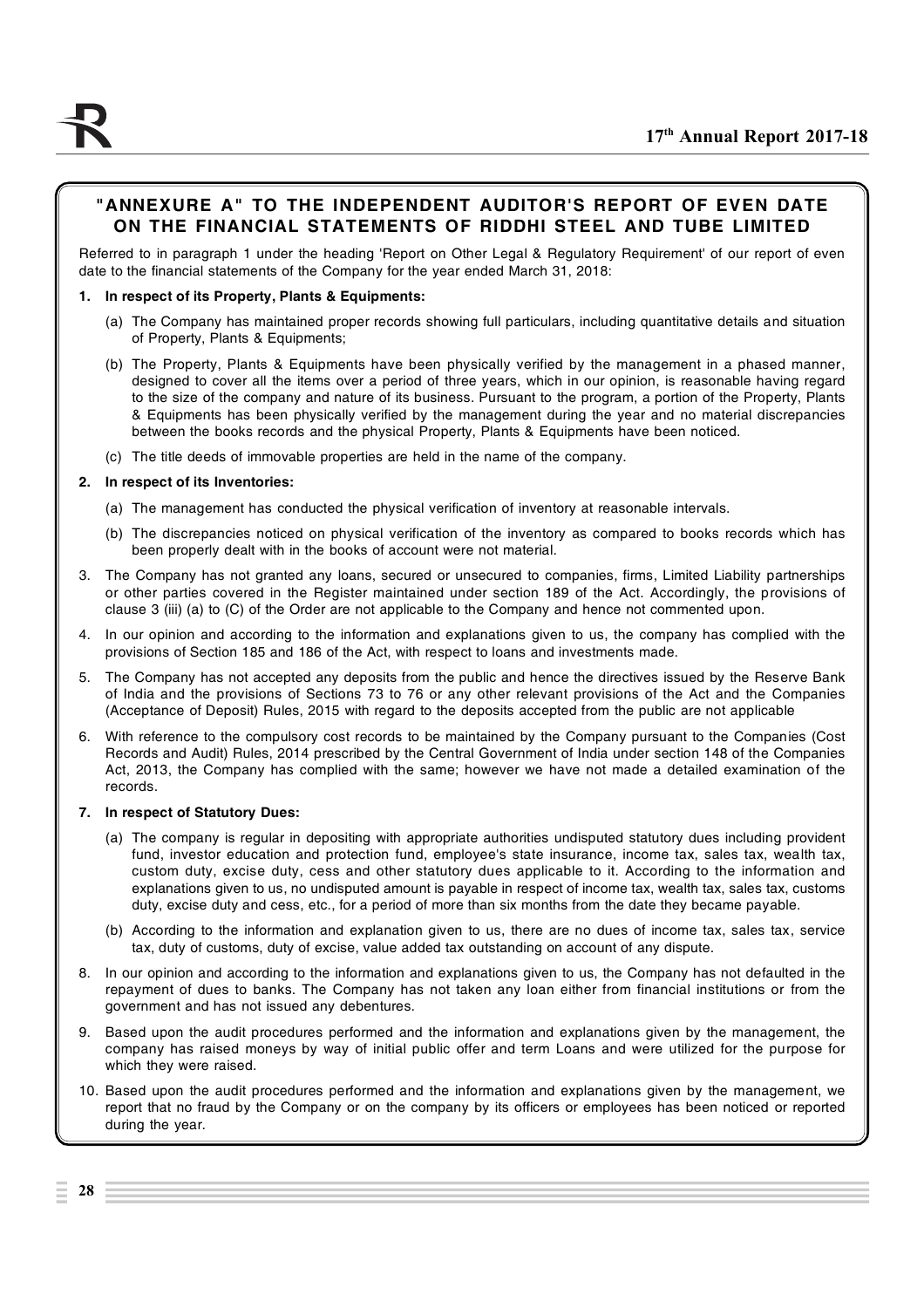# Riddhi Steel & Tube Limited

- 11. Based upon the audit procedures performed and the information and explanations given by the management, the remuneration paid is within the limits laid down under section 197 read with schedule V of the companies Act, 2013. Accordingly, the provisions of clause 3 (xi) of the Order are not applicable to the Company and hence not commented upon.
- 12. In our opinion, the Company is not a Nidhi Company. Therefore, the provisions of clause 3 (xii) of the Order are not applicable to the Company.
- 13. In our opinion, all transactions with the related parties are in compliance with section 177 and 188 of Companies Act, 2013 and the details have been disclosed in the Financial Statements as required by the applicable accounting standards.
- 14. Based upon the audit procedures performed and the information and explanations given by the management, the company has not made any preferential allotment or private placement of shares or fully or partly convertible debentures during the year under review. Accordingly, the provisions of clause 3 (xiv) of the Order are not applicable to the Company and hence not commented upon.
- 15. Based upon the audit procedures performed and the information and explanations given by the management, the company has not entered into any non-cash transactions with directors or persons connected with him. Accordingly, the provisions of clause 3 (xv) of the Order are not applicable to the Company and hence not commented upon.
- 16. In our opinion, the company is not required to be registered under section 45 IA of the Reserve Bank of India Act, 1934 and accordingly, the provisions of clause 3 (xvi) of the Order are not applicable to the Company and hence not commented upon.

**30thMay,2018 Proprietor**

**For, Y.J Malkani& Co. Chartered Accountants Sd/- Ahmedabad Yasin J. Malkani M.No. 173492 FRN 143143W**

## **"ANNEXURE - B" TO THE INDEPENDENT AUDITOR'S REPORT OF EVEN DATE ON THE FINANCIAL STATEMENTS OF RIDDHI STEEL AND TUBE LIMITED**

## **REPORT ON THE INTERNAL FINANCIAL CONTROLS UNDER CLAUSE (I) OF SUB-SECTION 3 OF SECTION 143 OF THE COMPANIES ACT, 2013 ("THE ACT")**

We have audited the internal financial controls over financial reporting of RIDDHI STEEL AND TUBE LIMITED ("the Company") as of March 31, 2018 in conjunction with our audit of the financial statements of the Company for the year ended on that date.

## **Management's Responsibility for Internal Financial Controls:**

The Company's management is responsible for establishing and maintaining internal financial controls based on the internal control over financial reporting criteria established by the Company considering the essential components of internal control stated in the Guidance Note on Audit of Internal Financial Controls Over Financial Reporting issued by the Institute of Chartered Accountants of India. These responsibilities include the design, implementation and maintenance of adequate internal financial controls that were operating effectively for ensuring the orderly and efficient conduct of its business, including adherence to company's policies, the safeguarding of its assets, the prevention and detection of frauds and errors, the accuracy and completeness of the accounting records, and the timely preparation of reliable financial information, as required under the Companies Act, 2013.

## **Auditors' Responsibility**

Our responsibility is to express an opinion on the Company's internal financial controls over financial reporting based on our audit. We conducted our audit in accordance with the Guidance Note on Audit of Internal Financial Controls Over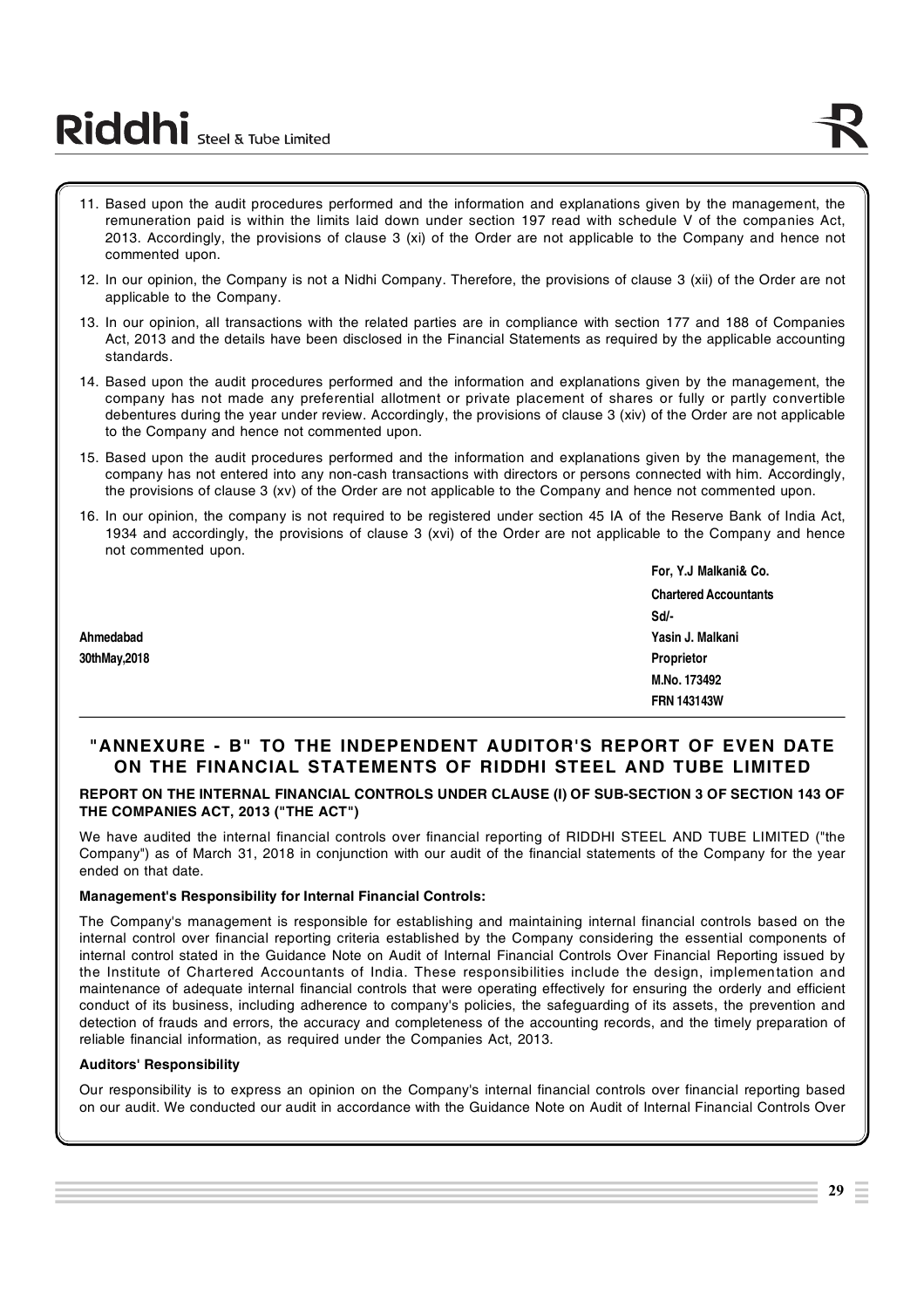Financial Reporting (the "Guidance Note") and the Standards on Auditing, issued by ICAI and deemed to be prescribed under section 143(10) of the Companies Act, 2013, to the extent applicable to an audit of internal financial controls, both applicable to an audit of Internal Financial Controls and, both issued by the Institute of Chartered Accountants of India. Those Standards and the Guidance Note require that we comply with ethical requirements and plan and perform the audit to obtain reasonable assurance about whether adequate internal financial controls over financial reporting was established and maintained and if such controls operated effectively in all material respects.

Our audit involves performing procedures to obtain audit evidence about the adequacy of the internal financial controls system over financial reporting and their operating effectiveness. Our audit of internal financial controls over financial reporting included obtaining an understanding of internal financial controls over financial reporting, assessing the risk that a material weakness exists, and testing and evaluating the design and operating effectiveness of internal control based on the assessed risk. The procedures selected depend on the auditor's judgement, including the assessment of the risks of material misstatement of the financial statements, whether due to fraud or error.

We believe that the audit evidence we have obtained is sufficient and appropriate to provide a basis for our audit opinion on the Company's internal financial controls system over financial reporting.

#### **Meaning of Internal Financial Controls Over Financial Reporting**

A company's internal financial control over financial reporting is a process designed to provide reasonable assurance regarding the reliability of financial reporting and the preparation of financial statements for external purposes in accordance with generally accepted accounting principles. A company's internal financial control over financial reporting includes those policies and procedures that:

- (1) pertain to the maintenance of records that, in reasonable detail, accurately and fairly reflect the transactions and dispositions of the assets of the company;
- (2) provide reasonable assurance that transactions are recorded as necessary to permit preparation of financial statements in accordance with generally accepted accounting principles, and that receipts and expenditures of the company are being made only in accordance with authorisations of management and directors of the company; and
- (3) provide reasonable assurance regarding prevention or timely detection of unauthorised acquisition, use, or disposition of the company's assets that could have a material effect on the financial statements.

#### **Inherent Limitations of Internal Financial Controls Over Financial Reporting**

Because of the inherent limitations of internal financial controls over financial reporting, including the possibility of collusion or improper management override of controls, material misstatements due to error or fraud may occur and not be detected. Also, projections of any evaluation of the internal financial controls over financial reporting to future periods are subject to the risk that the internal financial control over financial reporting may become inadequate because of changes in conditions, or that the degree of compliance with the policies or procedures may deteriorate.

#### **Opinion**

In our opinion, the Company has, in all material respects, an adequate internal financial controls system over financial reporting and such internal financial controls over financial reporting were operating effectively as at March 31, 2018, based on the internal control over financial reporting criteria established by the Company considering the essential components of internal control stated in the Guidance Note on Audit of Internal Financial Controls Over Financial Reporting issued by the Institute of Chartered Accountants of India.

**For, Y.J Malkani& Co. Chartered Accountants Sd/- Ahmedabad Yasin J. Malkani M.No. 173492 FRN 143143W**

**30thMay,2018 Proprietor**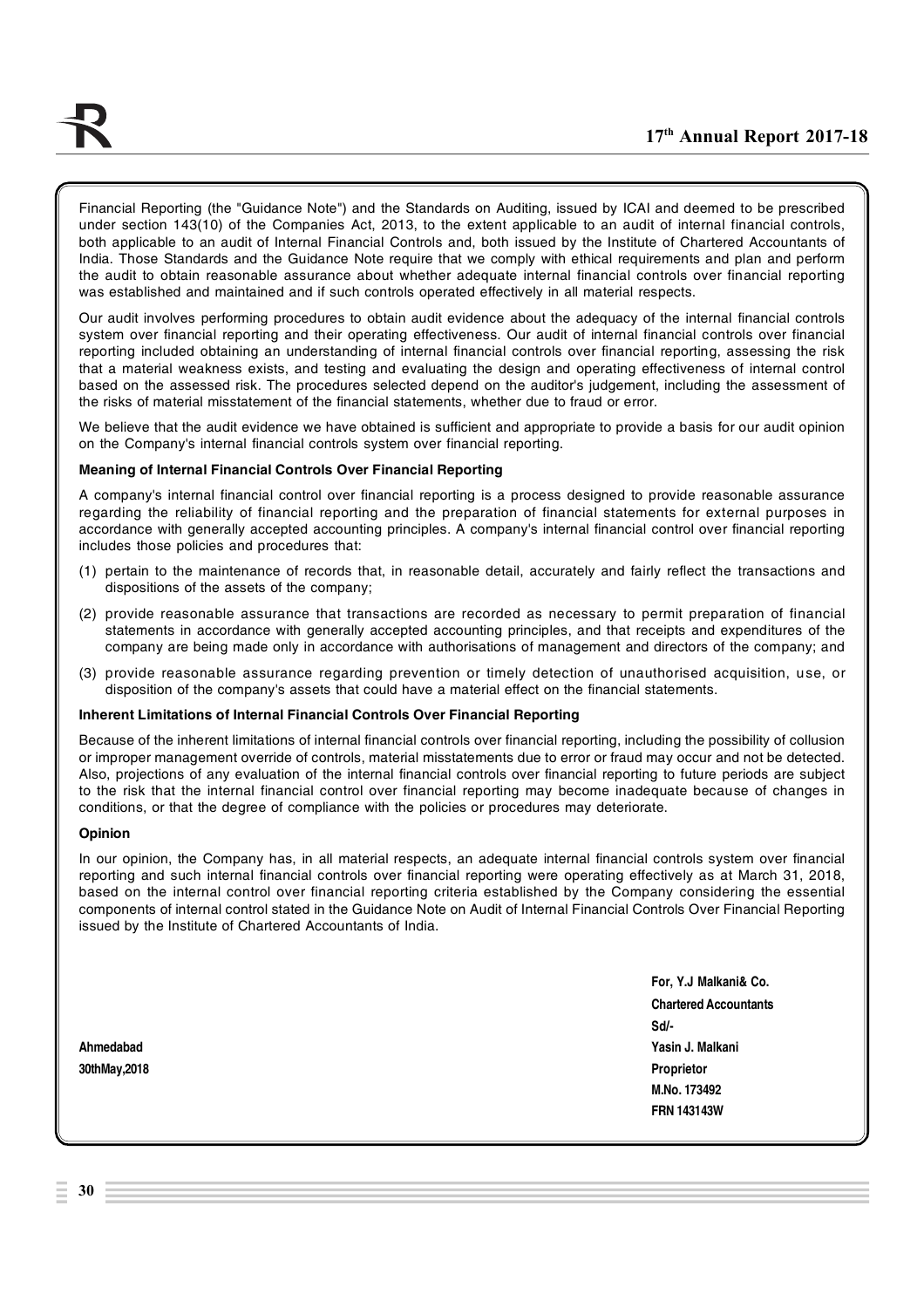|                                                                                                                                   | BALANCE SHEET AS AT MARCH 31, 2018 |                                                                             |                                   |                                                                     |                                           |                                       |
|-----------------------------------------------------------------------------------------------------------------------------------|------------------------------------|-----------------------------------------------------------------------------|-----------------------------------|---------------------------------------------------------------------|-------------------------------------------|---------------------------------------|
| <b>Particulars</b>                                                                                                                | Note                               | <b>Rupees</b>                                                               | As at 31.03.2018<br><b>Rupees</b> | <b>Rupees</b>                                                       | As at 31.03.2017                          | <b>Rupees</b>                         |
| <b>I EQUITY AND LIABILITIES</b>                                                                                                   |                                    |                                                                             |                                   |                                                                     |                                           |                                       |
|                                                                                                                                   |                                    |                                                                             |                                   |                                                                     |                                           |                                       |
| (1) Shareholders' Funds                                                                                                           |                                    |                                                                             |                                   |                                                                     |                                           |                                       |
| (a) Share Capital                                                                                                                 | 1                                  | 82,902,520                                                                  |                                   | 82,902,520                                                          |                                           |                                       |
| (b) Reserves & Surplus                                                                                                            | $\overline{c}$                     | 289,378,090                                                                 | 372,280,610                       | 258,010,864                                                         |                                           | 340,913,384                           |
| (2) Share Application Money Pending Allotment                                                                                     |                                    |                                                                             |                                   |                                                                     |                                           |                                       |
| (3) Non-Current Liabilities                                                                                                       |                                    |                                                                             |                                   |                                                                     |                                           |                                       |
| (a) Long-Term Borrowings                                                                                                          | 3                                  | 416,313,052                                                                 |                                   | 397,177,563                                                         |                                           |                                       |
| (b) Deferred Tax Liabilities (Net)                                                                                                |                                    | 12,770,098                                                                  | 429,083,150                       | 11,812,721                                                          |                                           | 408,990,284                           |
| (4) Current Liabilities                                                                                                           |                                    |                                                                             |                                   |                                                                     |                                           |                                       |
| (a) Short-Term Borrowings                                                                                                         | 4                                  | 412,188,237                                                                 |                                   | 381,423,771                                                         |                                           |                                       |
| (b) Trade Payables                                                                                                                | 5                                  | 101,016,937                                                                 |                                   | 66,546,035                                                          |                                           |                                       |
| (c) Other Current Liabilities                                                                                                     | 6                                  | 10,387,776                                                                  |                                   | 25,517,512                                                          |                                           |                                       |
| (d) Short-Term Provisions                                                                                                         | $\overline{7}$                     | 15,966,482                                                                  | 539,559,432                       | 16,293,305                                                          |                                           | 489,780,623                           |
|                                                                                                                                   |                                    |                                                                             | 1,340,923,192                     |                                                                     |                                           | 1,239,684,291                         |
| <b>II ASSETS</b>                                                                                                                  |                                    |                                                                             |                                   |                                                                     |                                           |                                       |
| (1) Non-Current Assets                                                                                                            |                                    |                                                                             |                                   |                                                                     |                                           |                                       |
| (a) Fixed Assets                                                                                                                  |                                    |                                                                             |                                   |                                                                     |                                           |                                       |
| (i) Property, Plant & Equipment                                                                                                   | 8                                  | 264,691,963                                                                 |                                   | 228,614,472                                                         |                                           |                                       |
| (ii) Intangible Assets                                                                                                            |                                    |                                                                             |                                   |                                                                     |                                           |                                       |
| (iii) Capital Work In Progress                                                                                                    | 8(A)                               | 34,706,513                                                                  | 299,398,476                       | 34,378,749                                                          |                                           | 262,993,221                           |
| (2) Current Assets                                                                                                                |                                    |                                                                             |                                   |                                                                     |                                           |                                       |
| (a) Inventories                                                                                                                   | 9                                  | 346,132,198                                                                 |                                   | 291,168,576                                                         |                                           |                                       |
| (b) Trade Receivables                                                                                                             | 10                                 | 545,905,334                                                                 |                                   | 458,474,777                                                         |                                           |                                       |
| (c) Cash and Cash Equivalents                                                                                                     | 11                                 | 1,558,465                                                                   |                                   | 8,153,423                                                           |                                           |                                       |
| (d) Short-Term Loans and Advances                                                                                                 | 12                                 | 147,928,720                                                                 | 1,041,524,716                     | 218,894,294                                                         |                                           | 976,691,070                           |
|                                                                                                                                   |                                    |                                                                             | 1,340,923,192                     |                                                                     |                                           | 1,239,684,291                         |
| Summary of Significant Accounting Policies<br><b>Additional Notes to Financial Statement</b>                                      | 20                                 |                                                                             |                                   |                                                                     |                                           |                                       |
| As per our report of even date attached<br>For, Y.J MALKANI & CO<br><b>Chartered Accountants</b><br>Firm Registration No: 143143W | 21                                 |                                                                             | For and on behalf of the Board    |                                                                     |                                           |                                       |
| Sd/-<br>Yashin J. Malkani<br>Membership No.: 173492<br>Place: Ahmedabad<br>Date: 30/05/2018                                       |                                    | Rajesh R Mittal<br>Director<br>Sd/-<br>Place: Ahmedabad<br>Date: 30/05/2018 | Sd/-                              | Preeti R Mittal<br>Director<br>Place: Ahmedabad<br>Date: 30/05/2018 | Nikhil Vadera<br>Sd/-<br>Date: 30/05/2018 | Company Secretary<br>Place: Ahmedabad |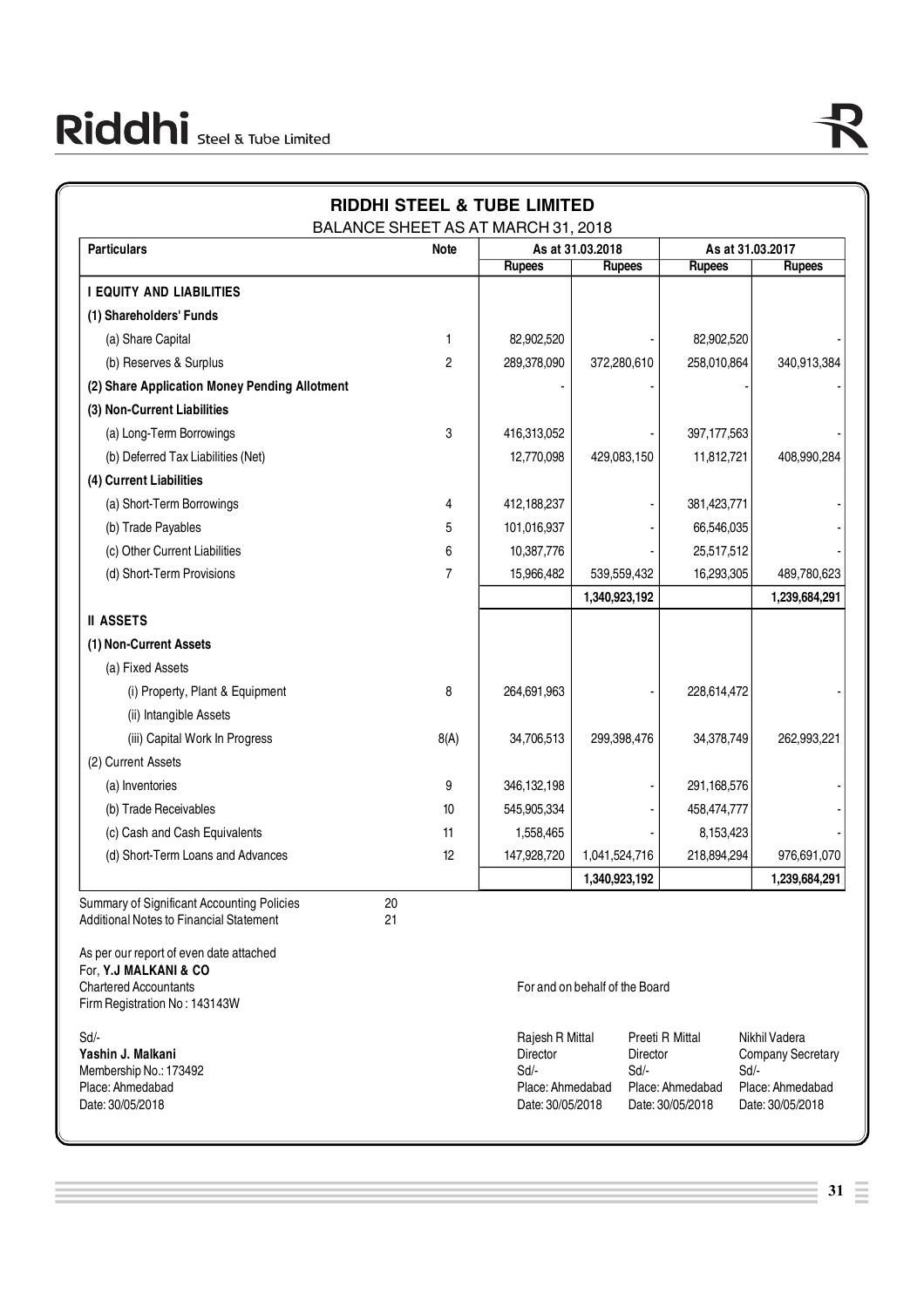| <b>Particulars</b>                                                                                                                | <b>Note</b> | For the year ended                                                               |                                |                                                                               | For the year ended<br>31st March, 2017                                                    |
|-----------------------------------------------------------------------------------------------------------------------------------|-------------|----------------------------------------------------------------------------------|--------------------------------|-------------------------------------------------------------------------------|-------------------------------------------------------------------------------------------|
|                                                                                                                                   |             | 31st March, 2018<br><b>Rupees</b>                                                | <b>Rupees</b>                  | <b>Rupees</b>                                                                 | <b>Rupees</b>                                                                             |
| (I) Revenue                                                                                                                       |             |                                                                                  |                                |                                                                               |                                                                                           |
| Revenue from Operations                                                                                                           | 13          | 2,695,337,361                                                                    |                                | 2,415,811,995                                                                 |                                                                                           |
| Other Income                                                                                                                      | 14          | 6,388,527                                                                        |                                | 15,110,293                                                                    |                                                                                           |
| (II) Total Revenue                                                                                                                |             |                                                                                  | 2,701,725,888                  |                                                                               | 2,430,922,288                                                                             |
| (III) Expenses                                                                                                                    |             |                                                                                  |                                |                                                                               |                                                                                           |
| <b>Cost Of Material Consumed</b>                                                                                                  | 15          | 2,388,439,409                                                                    |                                | 2,200,562,244                                                                 |                                                                                           |
| (Increase) / Decrease in Stock                                                                                                    | 16          | 19,597,823                                                                       |                                | (74,903,438)                                                                  |                                                                                           |
| <b>Employee Benefits Expense</b>                                                                                                  | 17          | 12,044,204                                                                       |                                | 7,046,483                                                                     |                                                                                           |
| <b>Financial Charges</b>                                                                                                          | 18          | 85,307,536                                                                       |                                | 103,276,947                                                                   |                                                                                           |
| Administrative and Selling Expenses                                                                                               | 19          | 115,226,615                                                                      |                                | 120,396,306                                                                   |                                                                                           |
| Depreciation and Amortisation expense                                                                                             | 8           | 32,819,216                                                                       |                                | 33,021,511                                                                    |                                                                                           |
| (IV) Total Expenses                                                                                                               |             |                                                                                  | 2,653,434,802                  |                                                                               | 2,389,400,053                                                                             |
| (V) Prior Period Items                                                                                                            |             |                                                                                  |                                |                                                                               |                                                                                           |
| (VI) Profit / (Loss) Before Exceptional Items And Tax (II-IV)                                                                     |             |                                                                                  | 48,291,085                     |                                                                               | 41,522,235                                                                                |
| (VII) Exceptional Items                                                                                                           |             |                                                                                  |                                |                                                                               |                                                                                           |
| (VIII) Profit/(Loss) Before Taxes - PBT (VI-VII)                                                                                  |             |                                                                                  | 48,291,085                     |                                                                               | 41,522,235                                                                                |
| (IX) Tax Expense:                                                                                                                 |             |                                                                                  |                                |                                                                               |                                                                                           |
| Current tax                                                                                                                       |             | 15,966,482                                                                       |                                | 13,525,882                                                                    |                                                                                           |
| Deferred tax                                                                                                                      |             | 957,377                                                                          |                                | 1,182,930                                                                     |                                                                                           |
| Prior Income Tax                                                                                                                  |             |                                                                                  | 16,923,859                     |                                                                               | 14,708,812                                                                                |
| (X) Profit/(Loss) For The Period After Tax                                                                                        |             |                                                                                  | 31,367,226                     |                                                                               | 26,813,423                                                                                |
| (XI) Earnings Per Share                                                                                                           |             |                                                                                  |                                |                                                                               |                                                                                           |
| - Basic EPS                                                                                                                       |             |                                                                                  |                                | 3.78                                                                          | 3.23                                                                                      |
| - Diluted EPS                                                                                                                     |             |                                                                                  |                                | 3.78                                                                          | 3.23                                                                                      |
| - Nominal value of shares                                                                                                         |             |                                                                                  |                                | 10.00                                                                         | 10.00                                                                                     |
| Summary of Significant Accounting Policies<br>20<br><b>Additional Notes to Financial Statement</b><br>21                          |             |                                                                                  |                                |                                                                               |                                                                                           |
| As per our report of even date attached<br>For, Y.J MALKANI & CO<br><b>Chartered Accountants</b><br>Firm Registration No: 143143W |             |                                                                                  | For and on behalf of the Board |                                                                               |                                                                                           |
| Sd/-<br>Yashin J. Malkani<br>Membership No.: 173492<br>Place: Ahmedabad<br>Date: 30/05/2018                                       |             | Rajesh R Mittal<br><b>Director</b><br>Sd<br>Place: Ahmedabad<br>Date: 30/05/2018 |                                | Preeti R Mittal<br>Director<br>$Sd$ .<br>Place: Ahmedabad<br>Date: 30/05/2018 | Nikhil Vadera<br><b>Company Secretary</b><br>Sd/-<br>Place: Ahmedabad<br>Date: 30/05/2018 |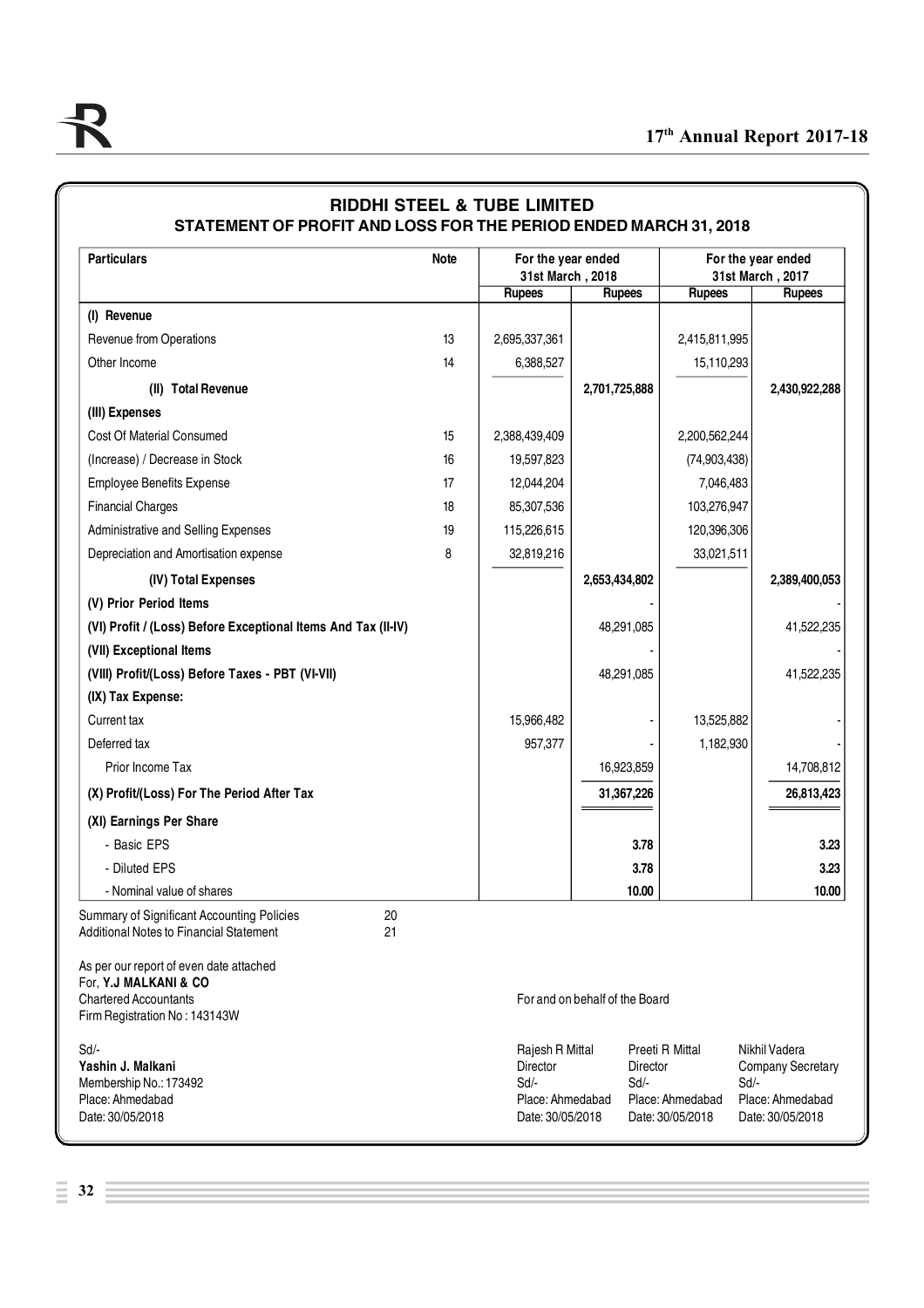| <b>Particulars</b>                                                                               | Amt.                           | Amt.          |
|--------------------------------------------------------------------------------------------------|--------------------------------|---------------|
| Cash Flow From Operating Activities:                                                             |                                |               |
| Net Profit before tax as per Profit and Loss statement                                           | 48,291,085                     |               |
| Add: Non Cash and Non-Operating Expenses                                                         |                                |               |
| Depreciation 32,819,216                                                                          |                                |               |
| Preliminary Expenses Written off                                                                 |                                |               |
| Interest Expense & Bank Charges                                                                  | 85,307,536                     |               |
| ess: Non-Operating Income                                                                        |                                |               |
| Profit on Sale of Property, Plant & Equipment                                                    |                                |               |
| Interest Income                                                                                  | 6,072,584                      |               |
| Cash Flow before change in working capital                                                       | 160,345,253.0                  |               |
| Increase in Trade Payable                                                                        | 34,470,902                     |               |
| Decrease in Short term borrowings                                                                | 30,764,466                     |               |
| Decrease in Other Current Liabilities                                                            | (1,51,29,736)                  |               |
| Decrease in Short Term Provisions                                                                | (27, 67, 423)                  |               |
| Decrease in Short Term Loans & Advances                                                          | 70,965,574                     |               |
| Increase in Inventories                                                                          | (5,49,63,621)                  |               |
| Increase in Trade Receivable                                                                     | (8,74,30,556)                  |               |
| <b>Cash Flow Before Tax</b>                                                                      | 136,254,859                    |               |
| ess: Tax Paid                                                                                    | 13,525,882                     |               |
| <b>Cash Flow From Operating Activities</b>                                                       |                                | 122,728,977   |
| Cash Flow From Investing Activities :                                                            |                                |               |
| Interest Income                                                                                  | 6,072,584                      |               |
| Sale of Fixed Assets                                                                             | 35,284                         |               |
| Purchase of Fixed Assets                                                                         | (6,92,59,755)                  |               |
| <b>Cash Flow From Investing Activities</b>                                                       |                                | (6,31,51,887) |
| Cash Flow From Financing Activities:                                                             |                                |               |
| Equity Shares Capital Issued                                                                     |                                |               |
| Interest on Loan & Bank Charges                                                                  | (8,53,07,536)                  |               |
| Procurement of Long Term Loans                                                                   | 19,135,487                     |               |
| <b>Cash Flow From Financing Activities</b>                                                       |                                | (6,61,72,049) |
| Net Cash Flow During the year                                                                    |                                | (65, 94, 959) |
| Cash & Cash Equivalents at the beginning of the Year                                             |                                | 8,153,424     |
| Cash & Cash Equivalents at the end of the Year                                                   |                                | 1,558,465     |
| Net Increase/(decrease)                                                                          |                                | (65, 94, 959) |
| As per our report of even date attached<br>For, Y.J MALKANI & CO<br><b>Chartered Accountants</b> | For and on behalf of the Board |               |

| Raiesh R Mittal  | Preeti R Mittal  | Nikhil Vadera     |
|------------------|------------------|-------------------|
| Director         | Director         | Company Secretary |
| Sd/-             | Sd/-             | Sd/-              |
| Place: Ahmedabad | Place: Ahmedabad | Place: Ahmedabad  |
| Date: 30/05/2018 | Date: 30/05/2018 | Date: 30/05/2018  |
|                  |                  |                   |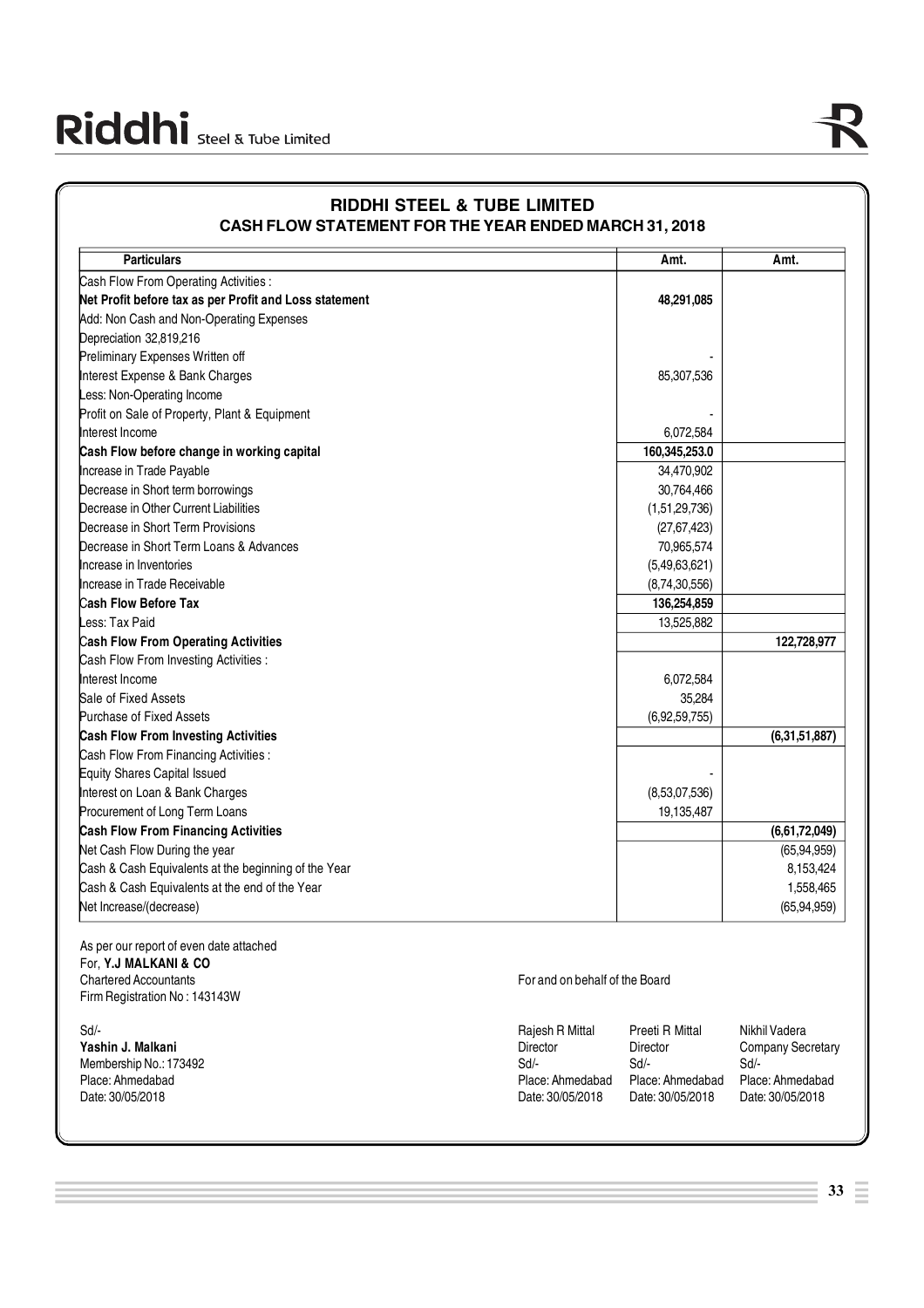| Notes To Financial Statements For The Year Ended March 31, 2018                                      | <b>RIDDHI STEEL &amp; TUBE LIMITED</b> |                  |                     |                  |
|------------------------------------------------------------------------------------------------------|----------------------------------------|------------------|---------------------|------------------|
| NOTE NO. 01 - Share Capital                                                                          |                                        |                  |                     |                  |
| <b>Particulars</b>                                                                                   | As at 31,03,2018                       |                  | As at 31.03.2017    |                  |
|                                                                                                      | ₹                                      | ₹                | ₹                   | ₹                |
| <b>Authorised Shares</b>                                                                             |                                        |                  |                     |                  |
| 85,00,000 Equity Shares of Rs.10/- each                                                              | 85,000,000                             | 85,000,000       | 85,000,000          | 85,000,000       |
| Issued, Subscribed and Paid up shares                                                                |                                        |                  |                     |                  |
| 82,90,252 Equity Shares of Rs.10/- each fully paid up                                                | 82,902,520                             | 82,902,520       | 82,902,520          | 82,902,520       |
|                                                                                                      |                                        | 82,902,520       |                     | 82,902,520       |
| A. Reconciliation of the Shares outstanding at the beginning and at the end of the reporting period: |                                        |                  |                     |                  |
| <b>Particulars</b>                                                                                   | As at 31.03.2018                       |                  | As at 31.03.2017    |                  |
|                                                                                                      | <b>No of Shares</b>                    | ₹                | <b>No of Shares</b> | ₹                |
| <b>Equity Shares:</b>                                                                                |                                        |                  |                     |                  |
| At the beginning of the period                                                                       | 8,290,252                              | 82,902,520       | 5,950,252           | 59,502,520       |
| Shares Issued during the year as fully paid                                                          |                                        |                  | 2,340,000           | 23,400,000       |
| Outstanding at the end of the period                                                                 | 8,290,252                              | 82,902,520       | 8,290,252           | 82,902,520       |
| B. Details of Shareholders holding more than 5% shares in the company:                               |                                        |                  |                     |                  |
| <b>Particulars</b>                                                                                   | As at 31,03,2018                       |                  | As at 31.03.2017    |                  |
|                                                                                                      | <b>No of Shares</b>                    | ₹                | No of Shares        | ₹                |
| Equity Shares of Rs.10/- each fully paid                                                             |                                        |                  |                     |                  |
| Mr. Rajesh R Mittal HUF                                                                              | 546,502                                | 6.59%            | 546,502             | 6.59%            |
| Smt. Preeti R. Mittal                                                                                | 2,957,004                              | 35.67%           | 2,957,004           | 35.67%           |
| Mr. Rajat R Mittal                                                                                   | 1,414,538                              | 17.06%           | 1,414,538           | 17.06%           |
| Mr. Rajesh R Mittal                                                                                  | 429,350                                | 5.18%            | 429,350             | 5.18%            |
| Ms. Mayur Babubhai Patel                                                                             | 423,000                                | 5.10%            | 423,000             | 5.10%            |
| <b>NOTE NO. 02 - RESERVES &amp; SURPLUS</b>                                                          |                                        |                  |                     |                  |
| <b>Particulars</b>                                                                                   |                                        | As at 31.03.2018 |                     | As at 31.03.2017 |
|                                                                                                      | ₹                                      | ₹                | ₹                   | ₹                |
| <b>Share Premium</b>                                                                                 |                                        |                  |                     |                  |
| Balance as per the last financial statement                                                          | 13,500,000                             |                  | 13,500,000          |                  |
| Add: Amount transferred to share premium Account                                                     | 65,520,000                             |                  | 65,520,000          |                  |
| Less: Amount transferred From share premium account                                                  |                                        |                  |                     |                  |
| <b>Closing Balance -</b>                                                                             |                                        | 79,020,000       | $\blacksquare$      | 79,020,000       |
| Surplus / (deficit) in the Statement of Profit and Loss                                              |                                        |                  |                     |                  |
| Balance as per the last financial statement                                                          | 178,990,864                            |                  | 152, 177, 441       |                  |
| Add: Profit for the period                                                                           | 31,367,226                             |                  | 26,813,423          |                  |
| Less: Depreciation in respect of Assets whose useful life is over                                    |                                        |                  |                     |                  |
| Add: DTA in respect of Assets whose useful life is over                                              |                                        |                  |                     |                  |
| <b>Closing Balance</b>                                                                               |                                        | 210,358,090      |                     | 178,990,864      |
| <b>Total of Reserves and Surplus</b>                                                                 |                                        | 289,378,090      |                     | 258,010,864      |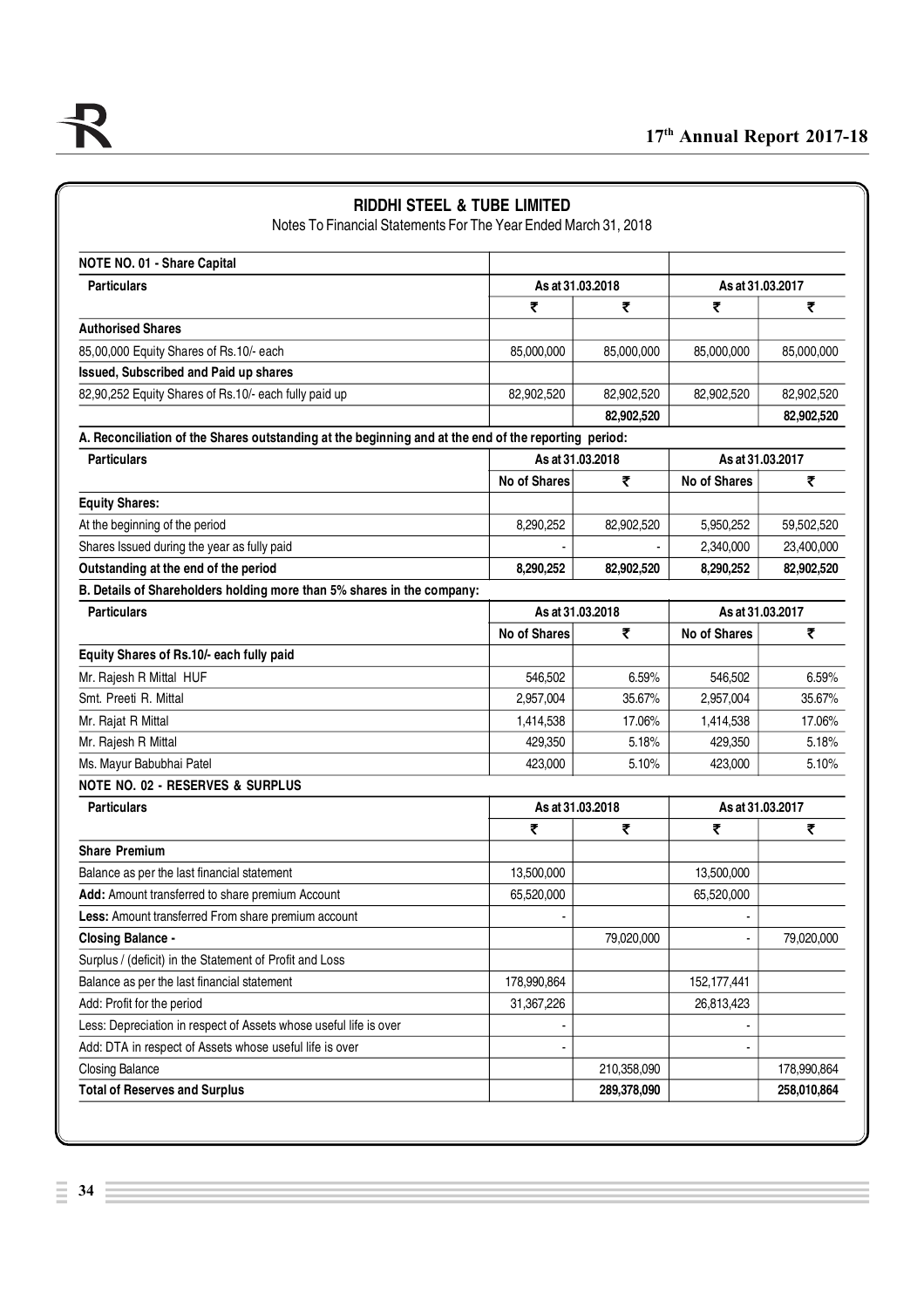| <b>Particulars</b>                             | As at 31.03.2018 |                  | As at 31.03.2017 |                  |  |
|------------------------------------------------|------------------|------------------|------------------|------------------|--|
|                                                | ₹                | ₹                | ₹                | ₹                |  |
| <b>Secured Loan:</b>                           |                  |                  |                  |                  |  |
| From Term Loan Account                         | 184,757,044      |                  | 46,023,149       |                  |  |
| From Kotak Mahindra Prime Ltd                  | 4,945,707        |                  | 6,413,134        |                  |  |
| From ICICI Bank Loan                           | 126,916          |                  | 217,649          |                  |  |
|                                                |                  | 189,829,667      |                  | 52,653,932       |  |
| <b>Unsecured Loan:</b>                         |                  |                  |                  |                  |  |
| <b>From Directors</b>                          | 56,539,899       |                  | 17,056,291       |                  |  |
| From Shareholders, Relative & Others           | 169,9463,486     | 226,483,385      | 327,467,340      | 344,523,631      |  |
|                                                |                  | 416,313,052      |                  | 397,177,563      |  |
| NOTE NO. 04 - Short Term Borrowings            |                  |                  |                  |                  |  |
| <b>Particulars</b>                             | As at 31.03.2018 |                  | As at 31.03.2017 |                  |  |
|                                                | ₹                | ₹                | ₹                | ₹                |  |
| <b>Secured Loan:</b>                           |                  |                  |                  |                  |  |
| From Bank Cash Credit A/C                      | 412,188,237      |                  | 381,423,771      |                  |  |
| (Secured against Movable And Immovable         |                  |                  |                  |                  |  |
| Property & Personal guarantee of Promoters.)   |                  |                  |                  |                  |  |
|                                                |                  | 412,188,237      |                  | 381,423,771      |  |
| NOTE NO. 05 - Trade Payables                   |                  |                  |                  |                  |  |
| <b>Particulars</b>                             |                  | As at 31.03.2018 |                  | As at 31.03.2017 |  |
|                                                | ₹                | ₹                | ₹                | ₹                |  |
| Creditors For Goods & Expenses                 | 60,051,820       |                  | 39,031,718       |                  |  |
| <b>Creditors For Capital Goods</b>             | 40,965,117       | 101,016,937      | 27,514,317       | 66,546,035       |  |
|                                                |                  | 101,016,937      |                  | 66,546,035       |  |
| <b>NOTE NO. 06 - Other Current Liabilities</b> |                  |                  |                  |                  |  |
| <b>Particulars</b>                             | As at 31.03.2018 |                  | As at 31.03.2017 |                  |  |
|                                                | ₹                | ₹                | ₹                | ₹                |  |
| <b>Advance From Customers</b>                  | 5,689,191        |                  | 18,896,793       |                  |  |
| <b>Statutory Liabilities</b>                   | 4,681,398        |                  | 6,589,282        |                  |  |
| <b>Other Liabilities</b>                       | 17,187           | 10,387,776       | 31,437           | 25,517,512       |  |
|                                                |                  | 10,387,776       |                  | 25,517,512       |  |
| <b>NOTE NO. 07 - Short Term Provisions</b>     |                  |                  |                  |                  |  |
| <b>Particulars</b>                             | As at 31.03.2018 |                  | As at 31.03.2017 |                  |  |
|                                                | ₹                | ₹                | ₹                | ₹                |  |
| Provision For Income Tax                       | 15,966,482       |                  | 13,525,882       |                  |  |
| <b>Unpaid Electricity Bill</b>                 |                  |                  | 1,928,050        |                  |  |
| <b>Unpaid Salary</b>                           | 15,966,482       | 839,373          | 16,293,305       |                  |  |
|                                                |                  | 15,966,482       |                  | 16,293,305       |  |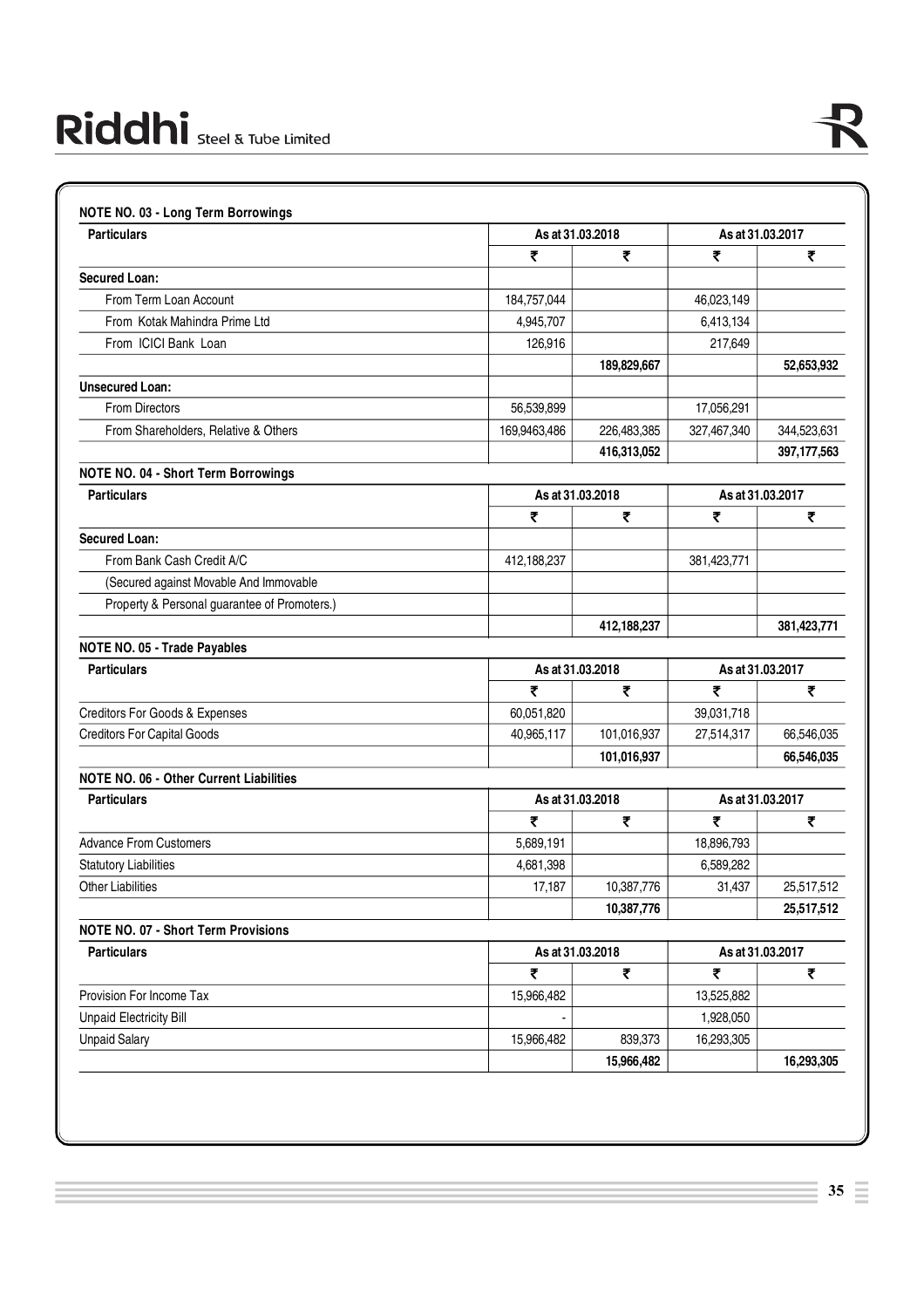| Sr.                  |                                           |                     | Cost             |                  |                         |                      | Depreciation   |                                                                         |                       | Net Book Value              |                                                                   |
|----------------------|-------------------------------------------|---------------------|------------------|------------------|-------------------------|----------------------|----------------|-------------------------------------------------------------------------|-----------------------|-----------------------------|-------------------------------------------------------------------|
| No.                  | <b>Particulars</b>                        | As at<br>01.04.2017 | <b>Additions</b> | <b>Deletions</b> | As at<br>31.03.2018     | Up to<br>31.03.2017  | For the year   | Depreciation<br>in respect<br>of Assets<br>whose useful<br>life is over | Up to<br>31.03.2018   | As at<br>31.03.2017         | As at<br>31.03.2016                                               |
|                      | <b>Factory Building</b>                   | 74,158,532          | 2,175,641        | 0                | 76,334,173              | 30,853,598           | 4,194,831      |                                                                         | 35,048,429            | 43,304,934                  | 42,262,582                                                        |
| 2                    | <b>Furniture &amp; Fixtures</b>           | 797,298             | 4,250            | 0                | 801,548                 | 720,463              | 21,830         |                                                                         | 742.293               | 76,835                      | 107,728                                                           |
| 3                    | <b>Plants &amp; Machineries</b>           | 292,695,823         | 45,397,421       | 29,075           | 338,064,169 139,766,113 |                      | 22,623,113     |                                                                         | 162,389,226           | 152,929,710                 | 154,216,131                                                       |
| 4                    | <b>Cooling Set</b>                        | 171,000             | 0                | 0                | 171,000                 | 108,059              | 8,749          |                                                                         | 116,808               | 62,941                      | 73,102                                                            |
| 5                    | Office Equipment's                        | 1,344,698           | 19,517           | 0                | 1,364,215               | 828,464              | 187,646        |                                                                         | 1,016,110             | 516,234                     | 136,272                                                           |
| 6                    | <b>Electrical Fittings</b>                | 9,700,593           | $\Omega$         | 0                | 9,700,593               | 8,102,489            | 459,148        |                                                                         | 8,561,637             | 1,598,104                   | 2,265,043                                                         |
|                      | Computer & Peripherals                    | 1,670,549           | 13,348           | 0                | 1,683,897               | 1,090,665            | 182,495        |                                                                         | 1,273,160             | 579,884                     | 94,548                                                            |
| 8                    | Motor Cars                                | 20,573,458          | 8,033,918        | 0                | 28,607,376              | 12,424,803           | 2,857,499      |                                                                         | 15,282,302            | 8,148,655                   | 10,477,664                                                        |
| 9                    | <b>Air Conditioners</b>                   | 495,230             | 0                | 0                | 495,230                 | 428,307              | 7,392          |                                                                         | 435,699               | 66,923                      | 82,543                                                            |
|                      | 10 Scooter                                | 453,606             | 0                | 6,209            | 447,397                 | 325,675              | 31,348         |                                                                         | 357,023               | 127,931                     | 102,038                                                           |
|                      | 11 Crane                                  | 9,664,918           | 0                | 0                | 9,664,918               | 5,797,144            | 537,620        |                                                                         | 6,334,764             | 3,867,774                   | 4,492,188                                                         |
|                      | 12 Roll Set                               | 3,265,279           | 0                | 0                | 3,265,279               | 2,073,510            | 175,984        |                                                                         | 2,249,494             | 1,191,769                   | 1,396,163                                                         |
|                      | 13 Office Building                        | 17,236,100          | 577,050          | 0                | 17,813,150              | 1,093,322            | 1,531,561      |                                                                         | 2,624,883             | 16, 142, 778                |                                                                   |
|                      | 14 Land                                   |                     | 12,710,846       | 0                | 12,710,846              |                      |                |                                                                         |                       |                             |                                                                   |
|                      | Sub Total                                 | 432,227,084         | 68,931,991       | 35,284           | 501,123,791 203,612,612 |                      | 32,819,216     |                                                                         |                       | $- 236,431,828 228,614,472$ | 215,706,002                                                       |
|                      | NOTE NO. 08(A) : Capital Work In Progress |                     |                  |                  |                         |                      |                |                                                                         |                       |                             | (Amount in Rupees)                                                |
|                      | <b>Particulars</b>                        | As at               | Cost             |                  | As at                   | Up to                | Depreciation   | Depreciation                                                            | Up to                 | Net Book Value<br>As at     |                                                                   |
|                      |                                           | 01.04.2017          | <b>Additions</b> | <b>Deletions</b> | 31.03.2018              | 31.03.2017           | For the year   | in respect<br>of Assets<br>whose useful<br>life is over                 | 31.03.2018            | 31.03.2017                  |                                                                   |
|                      | <b>Factory Building</b>                   | 3,116,747           | 28,656           | $\blacksquare$   | 3,145,403               | $\blacksquare$       |                |                                                                         | $\sim$                | 3,145,403                   |                                                                   |
| 1.                   | Plant & Machinery                         | 31,262,002          | 299,108          | $\blacksquare$   | 31,561,110              | $\blacksquare$       | $\blacksquare$ |                                                                         |                       | 31,561,110                  | As at<br>31.03.2016<br>3116747<br>31262002                        |
|                      | Office Building                           |                     |                  | $\blacksquare$   |                         | $\ddot{\phantom{0}}$ |                |                                                                         |                       |                             |                                                                   |
|                      | TOTAL                                     | 34,378,749          | 327,764          | $\blacksquare$   | 34,706,513              | $\blacksquare$       |                |                                                                         |                       | 34,706,513                  |                                                                   |
|                      | NOTE NO. 09 - Inventories                 |                     |                  |                  |                         |                      |                |                                                                         |                       |                             |                                                                   |
|                      | <b>Particulars</b>                        |                     |                  |                  |                         |                      |                |                                                                         | As at 31,03,2018<br>₹ |                             | ₹                                                                 |
|                      | Raw material                              |                     |                  |                  |                         |                      |                |                                                                         | 154,312,311           |                             | 83,125,366                                                        |
|                      | Store & Spares (Including Oil Lubricants) |                     |                  |                  |                         |                      |                |                                                                         |                       | 5,845,561                   | 2,471,061                                                         |
|                      | Semi-Finished Goods(Including Scrap)      |                     |                  |                  |                         |                      |                |                                                                         | 47,813,254            |                             | 48,568,005                                                        |
|                      | <b>Finished Stock</b>                     |                     |                  |                  |                         |                      |                |                                                                         | 138,161,072           |                             | 157,004,144                                                       |
|                      |                                           |                     |                  |                  |                         |                      |                |                                                                         | 346,132,198           |                             | 291,168,577                                                       |
|                      | <b>NOTE NO. 10 - Trade Receivables</b>    |                     |                  |                  |                         |                      |                |                                                                         |                       |                             |                                                                   |
|                      | <b>Particulars</b>                        |                     |                  |                  |                         |                      |                |                                                                         | As at 31.03.2018<br>₹ |                             | ₹                                                                 |
| Sr.<br>No.<br>2<br>3 | <b>Sundry Debtors</b>                     |                     |                  |                  |                         |                      |                |                                                                         | 545,905,334           |                             | 34,378,749<br>As at 31.03.2017<br>As at 31.03.2017<br>458,474,777 |

## $\equiv$  36  $\equiv$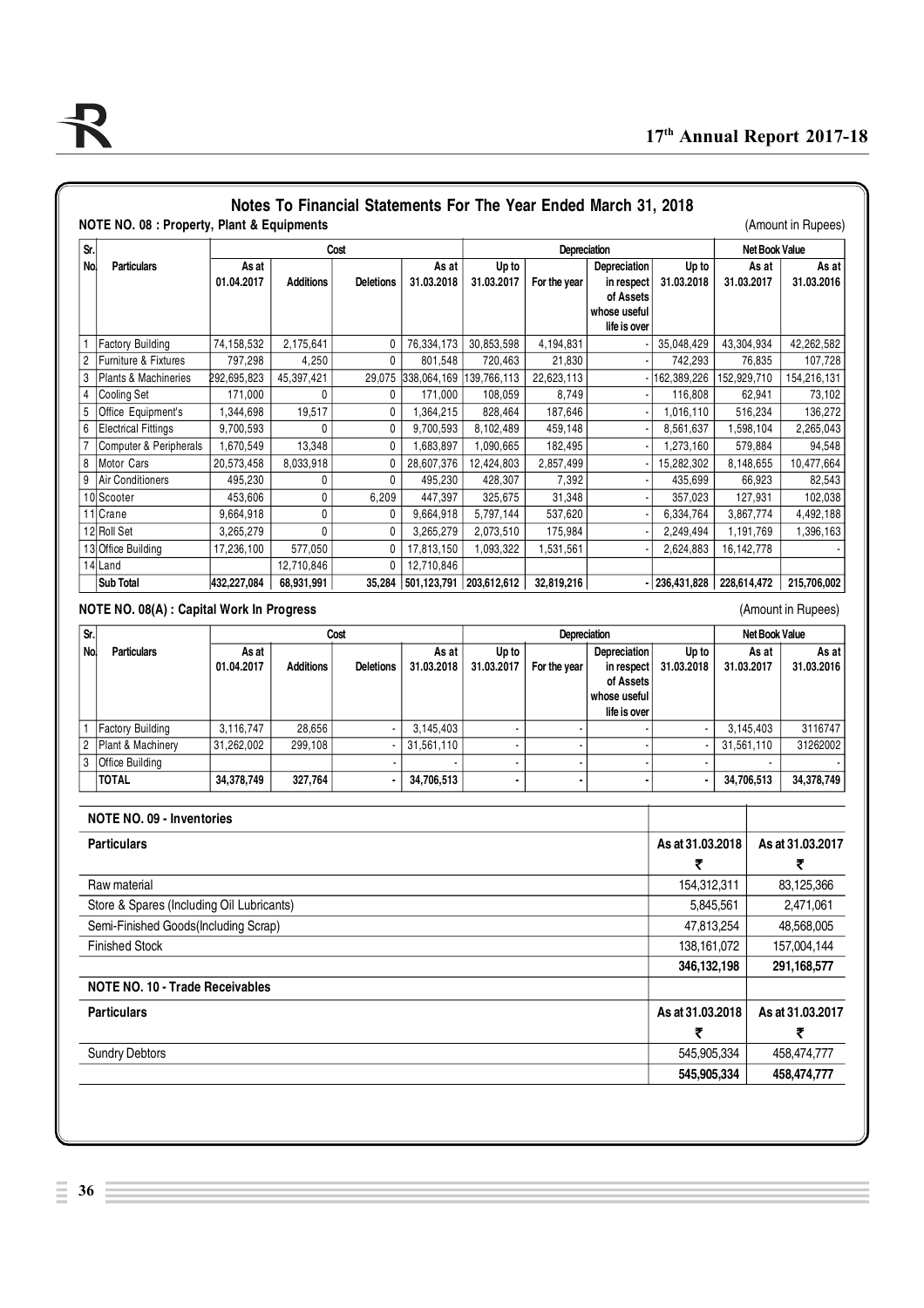| <b>Particulars</b>                                     | As at 31.03.2018      | As at 31.03.2017      |
|--------------------------------------------------------|-----------------------|-----------------------|
| Cash on Hand:                                          | ₹                     | ₹                     |
| Cash on hand                                           | 674,461               | 921,455               |
| <b>Balances with Banks:</b>                            |                       |                       |
| On Current Account With Banks:                         | 648,047               | 6,530,165             |
| In Fixed Deposit                                       | 235,957               | 701,804               |
|                                                        | 1,558,465             | 8,153,423             |
| NOTE NO. 12 - Short Term Loans And Advances            |                       |                       |
| <b>Particulars</b>                                     | As at 31.03.2018<br>₹ | As at 31.03.2017<br>₹ |
| Security Deposit (Unsecured, Considered good):         |                       |                       |
| <b>Torrent Power</b>                                   | 2,448,239             | 2,448,239             |
| Electricity Deposits (B)                               |                       |                       |
| <b>BSE Deposits</b>                                    | 889,200               | 889,200               |
| <b>Tender Deposits</b>                                 |                       | 1,020,000             |
| Other deposits                                         | 30.200                | 30,200                |
| <b>Balances With Government Authority:</b>             |                       |                       |
| <b>TDS &amp; TCS Receivables</b>                       | 2,596,405             | 1,353,903             |
| Service Tax Receivable                                 | 529,382               | 618,304               |
| Excise Duty                                            | 606,836               | 11,951,432            |
| Income Tax                                             | 17,435,490            | 17,431,990            |
| <b>GST Tax Receivable</b>                              | 23,080,622            |                       |
| Value Added Tax Receivable                             | 11,160                | 137,284               |
| Other Loans and Advances (Unsecured, Considered good): |                       |                       |
| Advances to Suppliers                                  | 8,743,982             | 3,457,231             |
| <b>Advances for Capital Goods</b>                      | 2,187,763             | 2,447,104             |
| Advances to Staff                                      | 521,048               | 323,545               |
| Interest Receivable (Torrent Power)                    | 148.730               | 170.764               |
| Prepaid Insurance                                      | 3,383,909             | 214,463               |
| Prepaid Listing Fees                                   | 101,726               | 131,726               |
| Prepaid Processing Charges                             | 248,837               | 3,527,615             |
| <b>Trade Discount Receivable</b>                       | 16,011,679            | 22,539,706            |
| L C Margin and Interest Receivable                     | 20,581                |                       |
| Loans & Advances                                       | 66,332,349            | 149,401,388           |
| Prepaid Stamp Charges                                  | 2,600,580             | 800,200               |
|                                                        | 147,928,720           | 218,894,294           |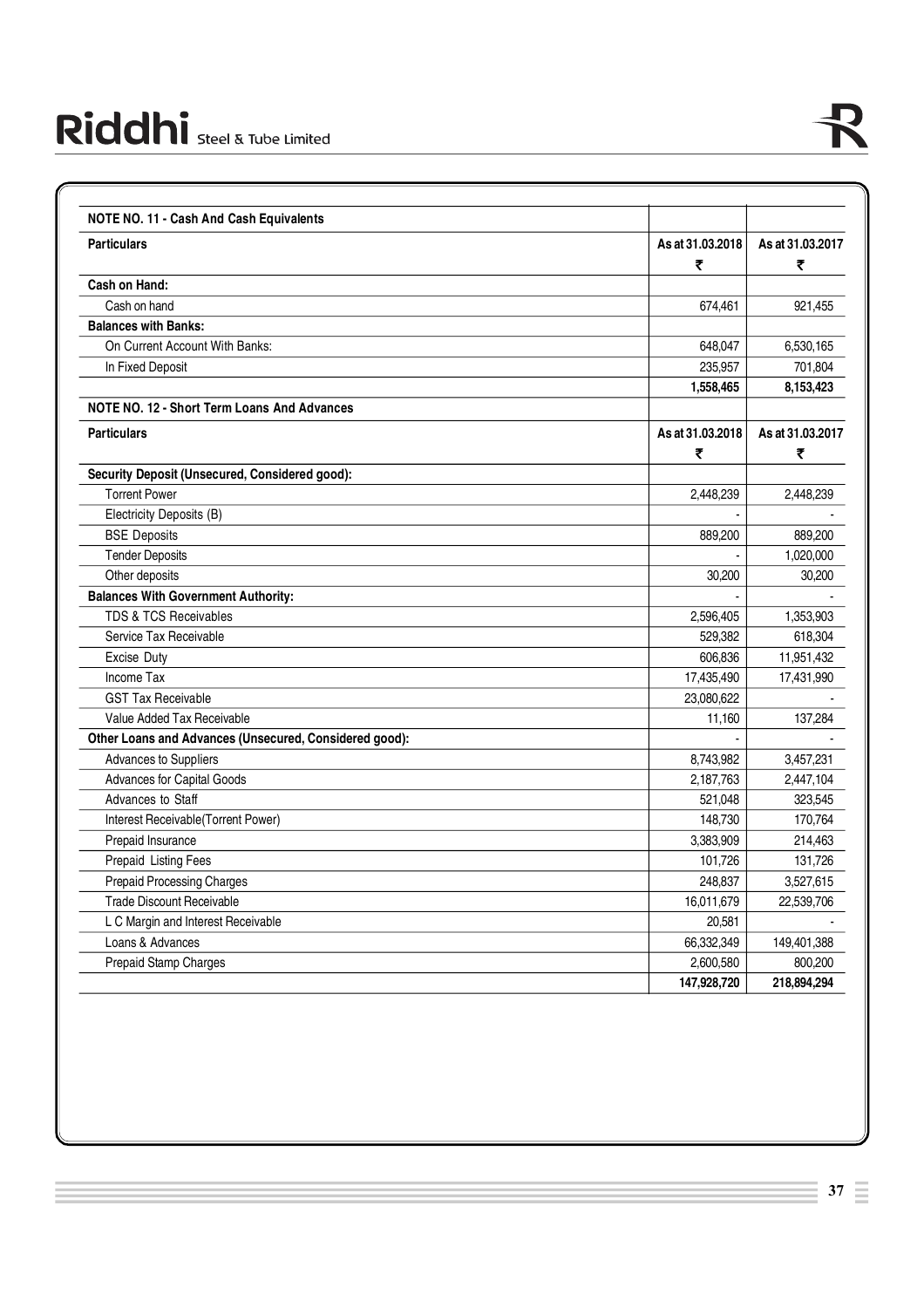| <b>Particulars</b>                                           | As at 31.03.2018<br>₹ | As at 31.03.2017<br>₹ |
|--------------------------------------------------------------|-----------------------|-----------------------|
| Sale of Products:                                            |                       |                       |
| Net Sales (Domestic):                                        | 2,294,630,788         | 2,104,318,678         |
|                                                              | 2,294,630,788         | 2,104,318,678         |
| Add: Excise Duty                                             | 47,170,917            | 206, 181, 706         |
| Value Added Tax/Central Sales Tax                            | 353,535,656           | 105,311,611           |
|                                                              | 2,695,337,361         | 2,415,811,995         |
| Note no. 14 - other income                                   |                       |                       |
| <b>Particulars</b>                                           | As at 31.03.2018<br>₹ | As at 31.03.2017<br>₹ |
| Interest Income                                              | 6,072,584             | 14,690,985            |
| Kasar Income & Sundry Write off                              | 313,341               | 27,349                |
| Vat Refund/Margin Money Refund                               |                       |                       |
| Gain on Sales Of Car                                         |                       | 18,012                |
| Profit on Sale Of Machinery                                  |                       | 371,253               |
| Other Income                                                 | 2,602                 | 2,694                 |
|                                                              | 6,388,527             | 15,110,293            |
| NOTE NO. 15 - COST OF MATERIAL CONSUMED                      |                       |                       |
| <b>Particulars</b>                                           | As at 31.03.2018<br>₹ | As at 31.03.2017<br>₹ |
| <b>Raw Material</b>                                          |                       |                       |
| <b>Opening Stock</b>                                         | 83,125,366            | 171,450,986           |
| Add: Purchase                                                | 2,446,947,380         | 2,096,150,596         |
| Less: Closing Stock                                          | 154,312,311           | 83,125,366            |
|                                                              | 2,375,760,435         | 2,184,476,216         |
| Store & Tools (Including Oil & Lubricants)                   |                       |                       |
| <b>Opening Stock</b>                                         | 2,471,061             | 2,323,061             |
| Add: Purchase                                                | 16,053,474            | 16,234,028            |
| Less: Closing Stock                                          | 5,845,561             | 2,471,061             |
|                                                              | 12,678,974            | 16,086,028            |
|                                                              | 2,388,439,409         | 2,200,562,244         |
| NOTE NO. 16 - Increase/(Decrease) In Stock                   |                       |                       |
| <b>Particulars</b>                                           | As at 31.03.2018<br>₹ | As at 31.03.2017<br>₹ |
| Opening Stocks of Semi-Finished Goods                        | 48,568,005            | 58,993,274            |
| Less: Closing Stock of Semi-Finished Goods (Including Scrap) | 47,813,254            | 48,568,005            |
|                                                              | 754,751               | 10,425,269            |
| Opening Stocks of Finished Goods                             | 157,004,145           | 71,675,437            |
|                                                              | 138, 161, 072         | 157,004,144           |
| Less: Closing Stock of Finished Goods                        |                       |                       |
|                                                              | 18,843,072            | (85, 328, 707)        |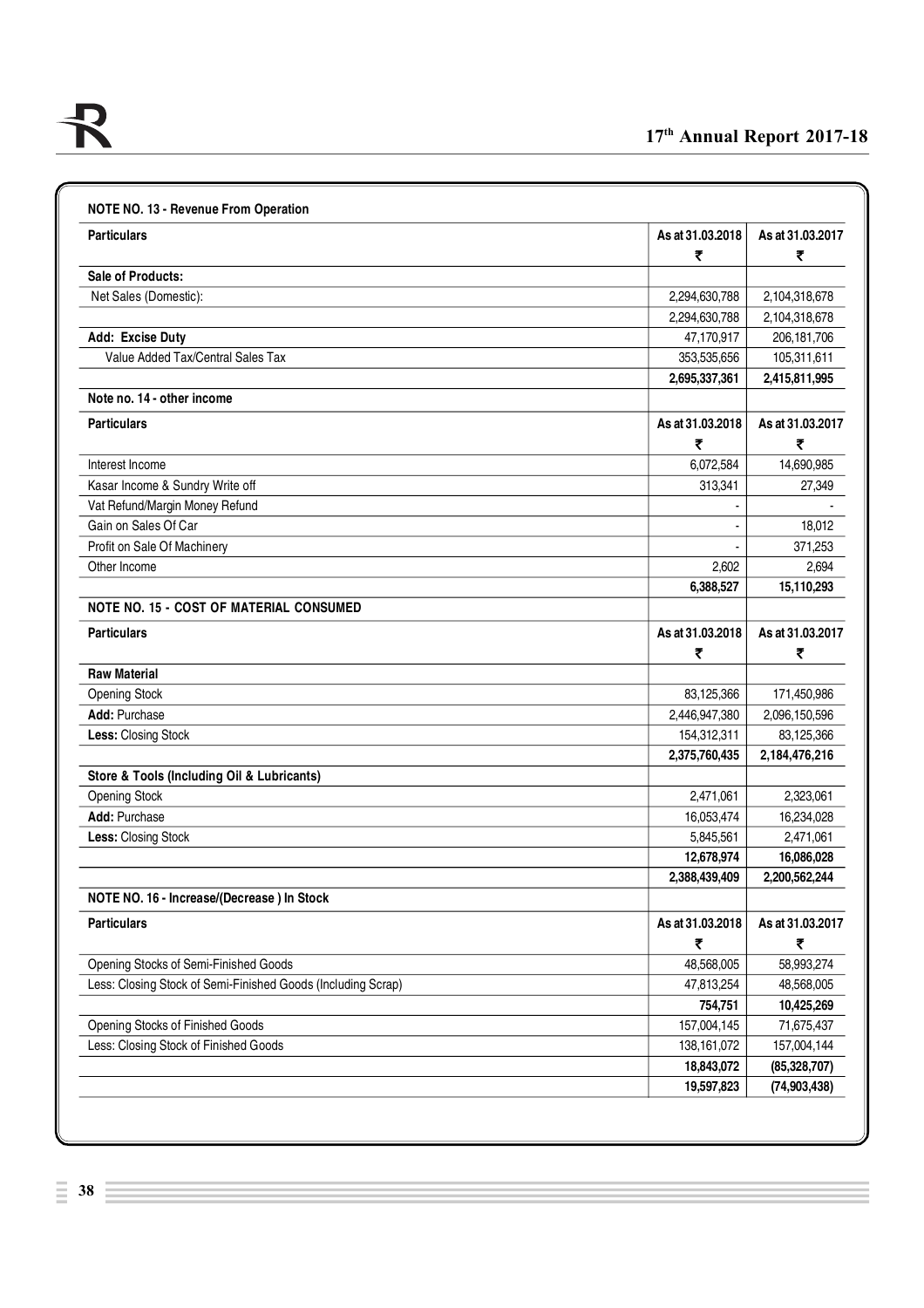| NOTE NO. 17 - Employee Benefits Expense             |                       |                       |
|-----------------------------------------------------|-----------------------|-----------------------|
| <b>Particulars</b>                                  | As at 31.03.2018<br>₹ | As at 31.03.2017<br>₹ |
| Salary and Bonus                                    | 9,986,048             | 5,520,908             |
| Staff Welfare Expense                               | 834,883               | 169,128               |
| Contribution to PF, EPF, ESIC, Etc.                 | 83,273                | 221,247               |
| Remuneration to Directors                           | 1,140,000             | 1,135,200             |
|                                                     | 12,044,204            | 7,046,483             |
| <b>NOTE NO. 18 - Financial Charges</b>              |                       |                       |
| <b>Particulars</b>                                  | As at 31,03,2018<br>₹ | As at 31.03.2017<br>₹ |
| <b>Interest Expenses</b>                            |                       |                       |
| Interest On Term Loan                               | 4,613,925             | 6,752,588             |
| Interest On Bank OD                                 | 49,346,519            | 48,911,448            |
| Interest On LC                                      |                       |                       |
| Interest On Depositors & Bill Discounted And Others | 26,608,278            | 44,916,820            |
| <b>Other Borrowing Cost</b>                         |                       |                       |
| Bank Charges, Commission and Processing Charges     | 4,738,814             | 2,689,620             |
| <b>ILC Charges</b>                                  |                       | 6,471                 |
|                                                     | 85,307,536            | 103,276,947           |
| Note No. 19 - Administrative And Selling Expenses   |                       |                       |
| <b>Particulars</b>                                  | As at 31.03.2018      | As at 31.03.2017      |
|                                                     | ₹                     | ₹                     |
| <b>Audit Fees</b>                                   | 212,000               | 138,000               |
| Advertisement Expenses                              | 5,100                 | 60,373                |
| <b>Commission On Sales</b>                          | 574,935               | 579,106               |
| <b>Donation Expenses</b>                            | 116,111               | 649,111               |
| Misc. Expenses                                      | 1,370,695             | 1,015,225             |
| <b>Central Sales Tax</b>                            | 1,911,326             | 6,171,282             |
| <b>Excise Duty</b>                                  | 17,734,125            | 20,278,653            |
| Demrage Charges                                     | 832,937               | 193,824               |
| Loading & Unloading Charges                         | 1,455,043             | 1,413,571             |
| <b>Transport Charges</b>                            | 15,290,589            | 11,453,402            |
| Power Consumption                                   | 23,136,614            | 25,105,945            |
| <b>Wages Charges</b>                                | 3,369,002             | 5,949,414             |
| Interest on IT, CST, Vat, TDS & Other               | 5,300                 | 257,637               |
| Income Tax Expenses                                 | 1,061,909             | 918,451               |
| Insurance Expenses                                  | 419,609               | 173,765               |
| Lease Rent                                          | 67,000                | 24,000                |
| Legal & Professional Fees                           | 3,496,517             | 3,582,600             |
| <b>Security Charges</b>                             | 1,316,708             | 1,414,000             |
| Labour Charges                                      | 615,135               | 269,121               |
| Licence Fees                                        | 94,500                | 187,576               |
| Municipal Tax                                       | 1,122,589             | 542,351               |
| Petrol Expenses and Conveyance                      | 168,614               | 226,190               |
|                                                     |                       |                       |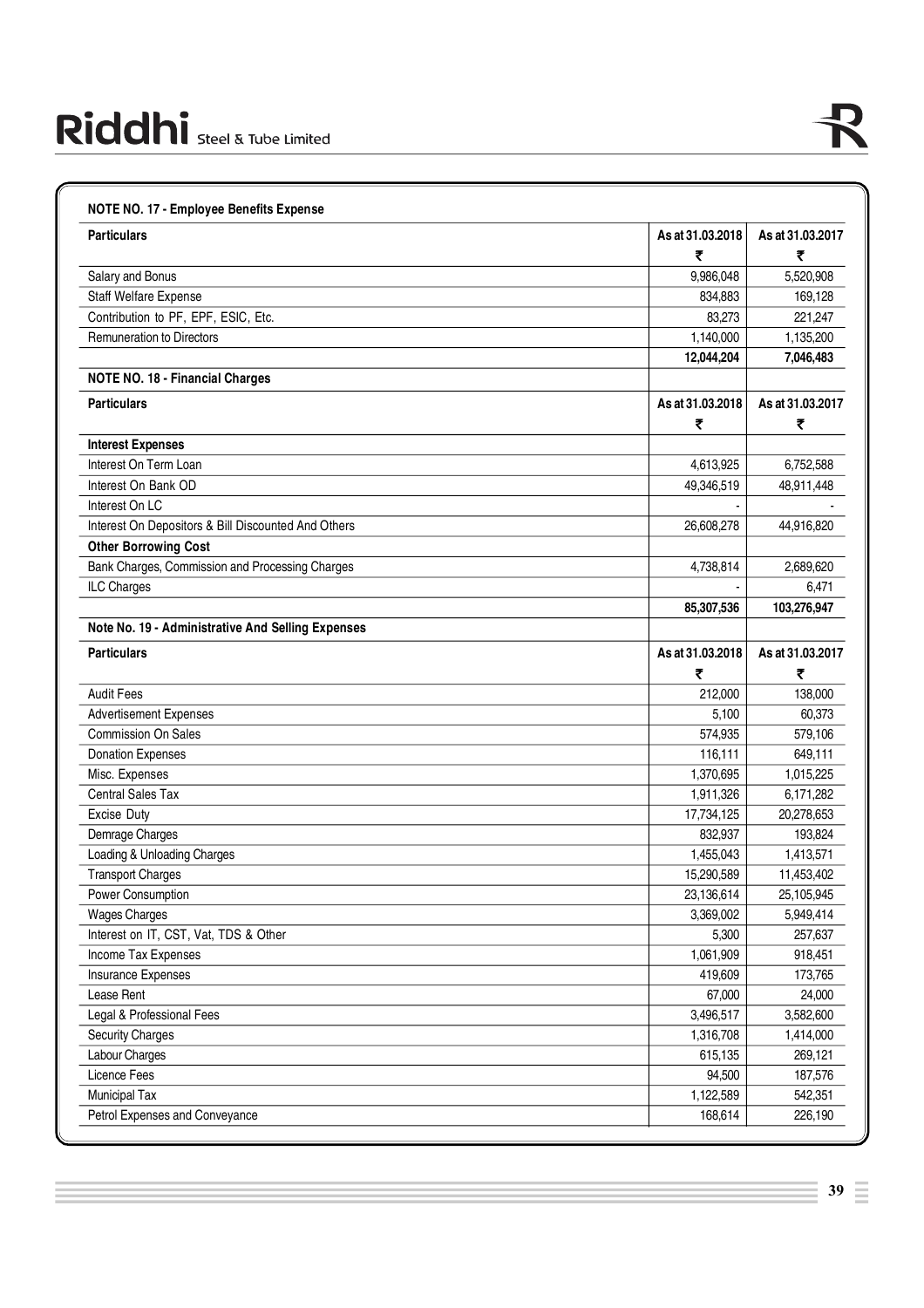|                                           | 115,226,615 | 120,396,306 |
|-------------------------------------------|-------------|-------------|
| <b>GST Expenses</b>                       | 25,745,876  |             |
| <b>Listing Fees</b>                       |             | 49,777      |
| Value Added Tax                           | 10,345,083  | 32,178,089  |
| <b>Travelling Expenses</b>                | 2,032,749   | 903,246     |
| <b>Testing Fees</b>                       | 66,431      | 68,934      |
| Telephone Expenses                        | 236,918     | 290,996     |
| <b>Stamping Expenses</b>                  | 898,320     | 607,200     |
| Service Tax                               | 519,512     | 3,788,756   |
| Repair & Maintenance                      | 760,651     | 1,275,446   |
| <b>Rating Fees</b>                        | 75,000      |             |
| <b>Printing &amp; Stationary Expenses</b> | 128,456     | 553,568     |
| Postage & Courier Expenses                | 41,262      | 76,697      |

## **20. SIGNIFICANT ACCOUNTING POLICIES**

#### **(i). BASIS OF PREPARATION:**

These financial statements have been prepared in accordance with the Generally Accepted Accounting Principles in India ('Indian GAAP') to comply with the Accounting Standards specified under Section 133 of the Companies Act, 2013, read with Rule 7 of the Companies (Accounts) Rules, 2014 and the relevant provisions of the Companies Act, 2013. The financial statements have been prepared under the historical cost convention on accrual basis. Accounting Policies have been consistently applied by the company.

#### **(ii). USE OF ESTIMATES:**

T0he preparation of the financial statements in conformity with the generally accepted accounting principles requires estimates and assumptions to be made that affect the reported amount of assets and liabilities on the date of financial statements and the reported amount of revenues and expenses during the reporting period. Management believes that the estimates used in the preparation of financial statement are prudent and reasonable. Future results could differ from these estimates. Difference between the actual results and estimates are recognized in the period in which the results are known / materialized.

## **(iii). INVENTORY:**

Inventories are valued as under;

- a) Finished goods at cost including production overheads.
- b) Packing Materials and Work In Progress at cost.

All the duties and taxes have been considered while valuing the inventory, in accordance with provisions of section 145A of the Income Tax Act, 1961.

#### **(iv). REVENUE RECOGNITION:**

In appropriate circumstances, revenue is recognized on accrual basis when no significant uncertainty as to determination or realization exists. Sales are accounted for on gross sales including excise duty & value added Tax.

Sales are accounted on dispatch of goods from the company premises.

All the items of expenses and income are accounted on accrual basis.

#### **(v). PROPERTY, PLANT AND EQUIPMENTS AND DEPRECIATION:**

Tangible property, plant and equipments are stated at cost of acquisition includes inward freight, non-refundable duties, taxes and other directly attributable incidental expenses, net of CENVAT credit and value added tax. Depreciation is provided as per the Written DownValue Method on the basis of useful life specified in the schedule II of the Companies Act, 2013.

#### **(vi). EMPLOYEE BENEFITS:**

Short - Term Employee Benefits:

Bonus :

The Company has provided for Bonus, payable to its employees, for their services rendered during the year, as per the Company's rules and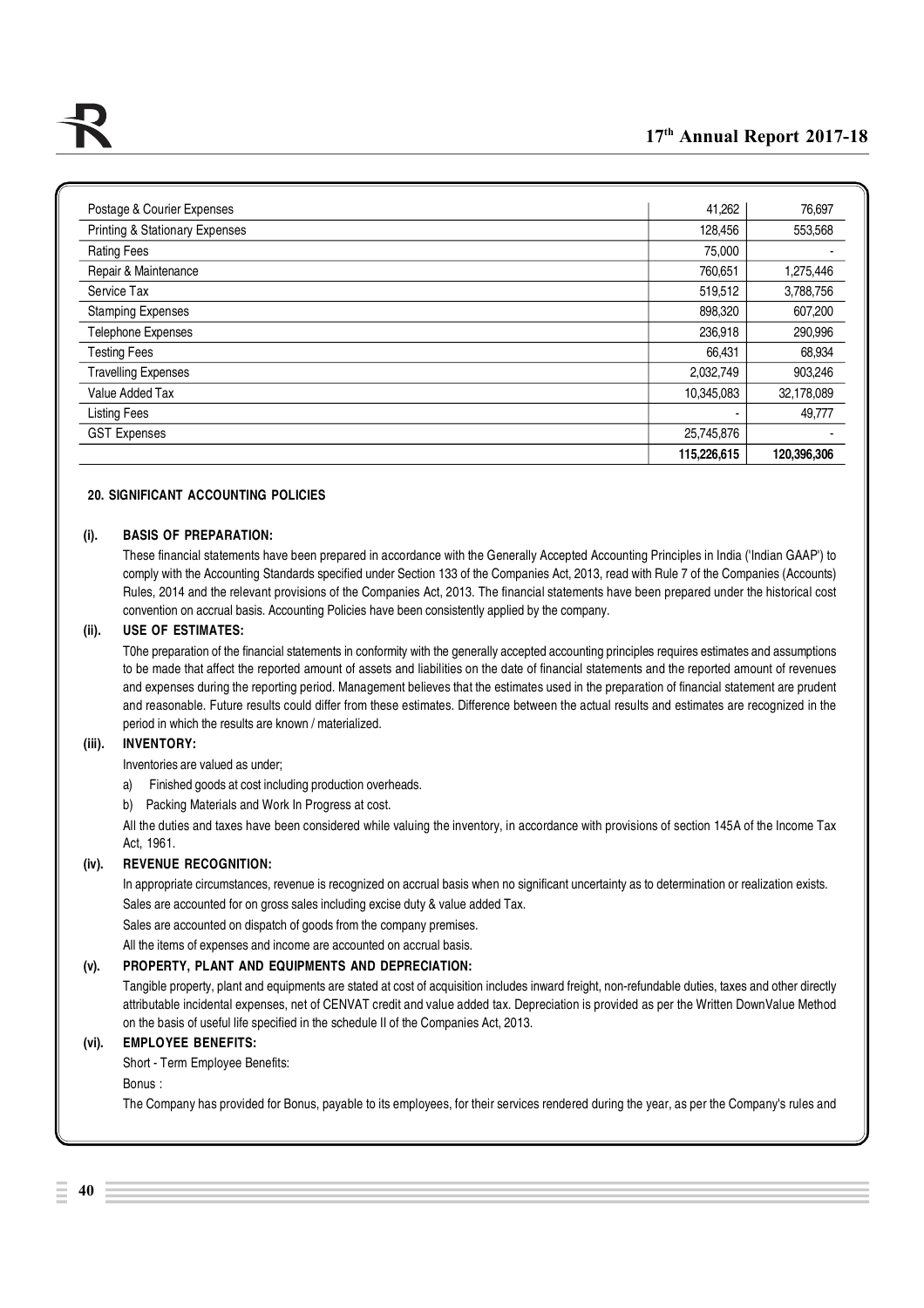#### policy, on an undiscounted basis.

## **(vii). BORROWING COST:**

Borrowing Cost relating to acquisition, construction of fixed assets or production of qualifying assets which takes substantial period of time to get ready for its intended use are also included to the extent they relate to period till such assets are ready to be put to use . Other borrowing Cost are recognized as an expense in the period in which these are incurred.

## **(viii). SEGMENT REPORTING:**

In terms of AS-17 on "Segment Reporting" the company neither has more than one business segment nor more than one geographical segment requiring separate disclosures as there are no more distinguishable component or economic environments of the enterprise engaged in providing individual product or service or a group of related products or services and the same are not subjected to different risks and returns either of business or geographical segments.

## **(ix). EARNING PER SHARE:**

The basic earnings per Share is calculated by dividing the Net profit or loss for the year attributable to Equity Shareholders by the weighted average number of equity shares outstanding during the year. The basic and diluted EPS are same as the company has no potential Equity shares.

#### **(x). TAXES ON INCOME:**

Current tax is determined as the amount of tax payable in respect of taxable income for the year. Deferred tax is recognized, on timing difference, being the difference between taxable incomes and accounting income that originate in one period and are capable of reversal in one or more subsequent periods. Where there is unabsorbed depreciation or carry forward losses, deferred tax assets are recognized if there is virtual certainty that sufficient future taxable income will be available against which such assets can be realized. Other deferred tax assets are recognized only to the extent there is reasonable certainty of realization in future. Such assets are reviewed at each Balance sheet date to reassess realization. Deferred tax assets and liabilities are measured using the tax rates and tax laws that have been enacted or substantively enacted by the balance sheet date.

#### **(xi). PROVISION, CONTINGENT LIABILITIES AND CONTINGENT ASSETS:**

Provisions involving substantial degree of estimation in measurement are recognized when there is a present obligation as a result of past events and it is probable that there will be an outflow of resources. Contingent Assets are neither recognized nor disclosed in the financial statements.

## **21. ADDITIONAL NOTES TO FINANCIAL STATEMENTS:**

#### **21.1 CONTINGENT LIABILITIES NOT PROVIDED FOR:**

There are no contingent liabilities which are not provided for.

#### **21.2 EARNINGS PER SHARE (EPS):**

| Weighted Average No. Of Equity shares. (Weighted Average is calculated on day basis) | 8290252     |
|--------------------------------------------------------------------------------------|-------------|
| Profit after tax for the year (Rs)                                                   | 3.13.67.226 |
| Earning per share (Rs.)                                                              | 3.78        |

**21.3** In the opinion of the Board, Current Assets, Loans and Advances are approximately of the value stated if realized in the ordinary course of business. The provisions for all known liabilities are adequate and not in excess of the amount reasonably necessary.

**21.4** Balances of Debtors, Creditors and Loans & Advances are subject to confirmation. Adjustments, if any, will be made at the time of reconciliation of accounts. The confirmation in respect of sundry creditors has been called for during the year.

#### **21.5 RELATED PARTY TRANSACTIONS:**

List of Related Party with whom transaction were effected during the year :

| Sr. No. | Name             | <b>Relation</b>                   |  |
|---------|------------------|-----------------------------------|--|
|         | Raiesh R. Mittal | Key Managerial Person             |  |
|         | Preeti R. Mittal | Key Managerial Person             |  |
|         | Raiat R. Mittal  | Relative of Key Managerial Person |  |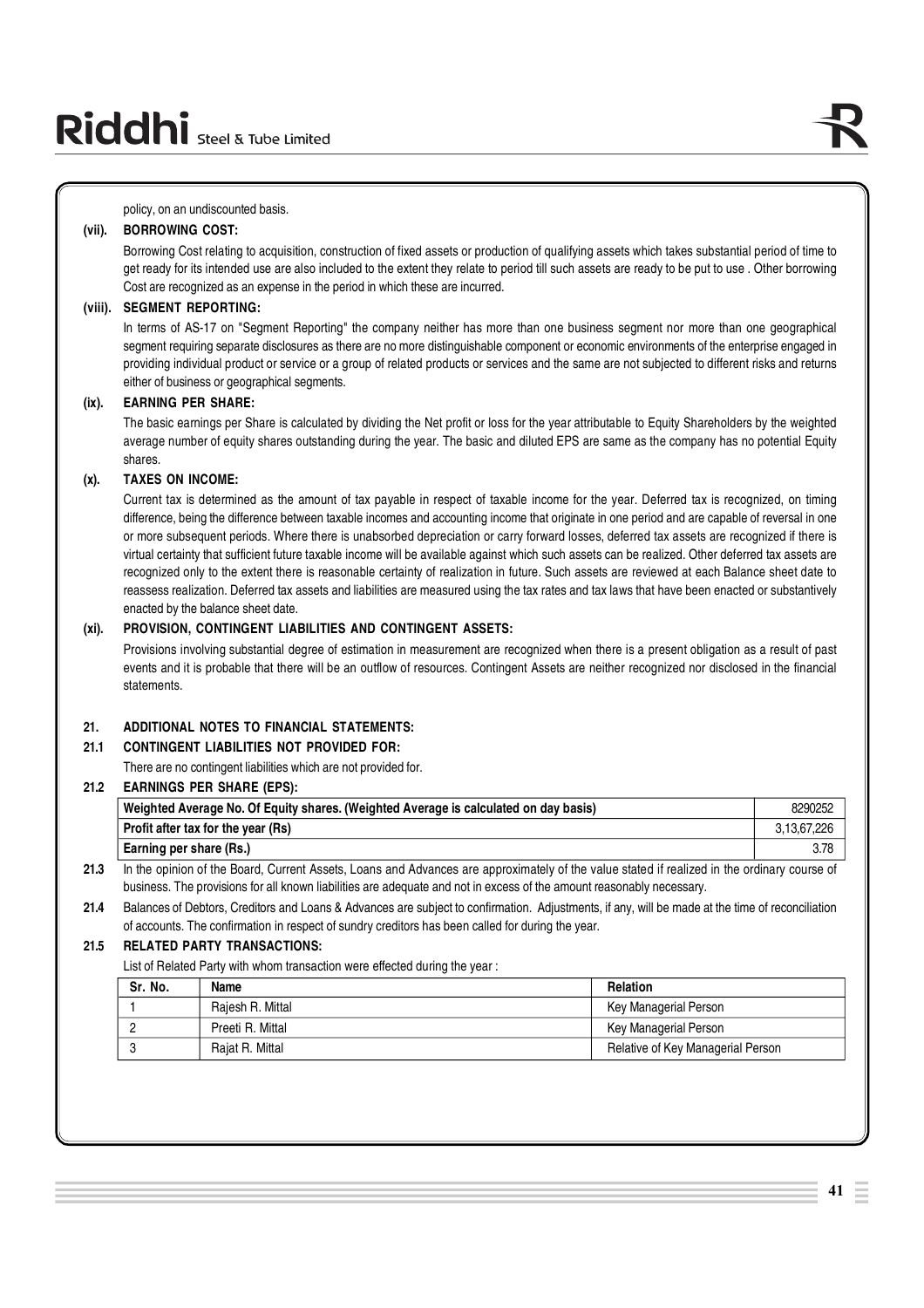| <b>Particulars</b>        | 2017-18     | 2016-17     |
|---------------------------|-------------|-------------|
| Loans Accepted/(Repaid) : |             |             |
| Rajesh R. Mittal          | 80242792    | 195407399   |
| Rajesh R. Mittal          | (67995771)  | (202204579) |
| Preeti R. Mittal          | 162724093   | 80604544    |
| Preeti R. Mittal          | (135487506) | (72707611)  |
| Rajat R. Mittal           | ٠           | 3790008     |
| Rajat R. Mittal           | ٠           | (379008)    |
| Interest:                 |             |             |
| Rajesh R. Mittal          | 3010063     | 1153396     |
| Preeti R. Mittal          | 3926732     | 1636526     |
| Rajat R. Mittal           | Nil         | Nil         |
| Remuneration              |             |             |
| Rajesh R. Mittal          | 600000      | 600000      |
| Rajat R. Mittal           | Nil         | Nil         |
| Preeti R. Mittal          | 540000      | 540000      |
| <b>Rent Paid</b>          |             |             |
| Rajesh R. Mittal          | Nil         | Nil         |

#### **21.6 LEASE:**

#### **Operating Lease Details:**

| <sup>I</sup> Sr. No. | <b>Particulars</b>        | <b>Details</b>   |
|----------------------|---------------------------|------------------|
|                      | Land at Ahmedabad         | 24Th April, 2002 |
|                      | Period of Lease Agreement | 30 Years         |
|                      | Total Lease Rent p.a      | Rs. 67000 /-     |

**21.8** Previous year's figures have been regrouped / reclassified to make them comparable with those of the current year, wherever necessary.

**21.9** Figures have been rounded off to the nearest rupees.

#### **SIGNATURES TO NOTES 1 TO 21 As Per Our Report of even date**

## For, **Y.J MALKANI & CO**

Firm Registration No : 143143W

For and on behalf of the Board

Sd/-<br>
Rajesh R Mittal Preeti R Mittal Nikhil Vadera **Yashin J. Malkani** Director **Director** Director Director Company Secretary Director Company Secretary Director Director Company Secretary Director Director Company Secretary Secretary Secretary Secretary Secretary Secreta Membership No.: 173492 Sd/- Sd/- Sd/- Place: Ahmedabad Place: Ahmedabad Place: Ahmedabad Place: Ahmedabad Place: Ahmedabad Place: Ahmedabad Place: Ahmedabad Date: 30/05/2018 Date: 30/05/2018 Date: 30/05/2018 Date: 30/05/2018 Date: 30/05/2018 Date: 30/05/2018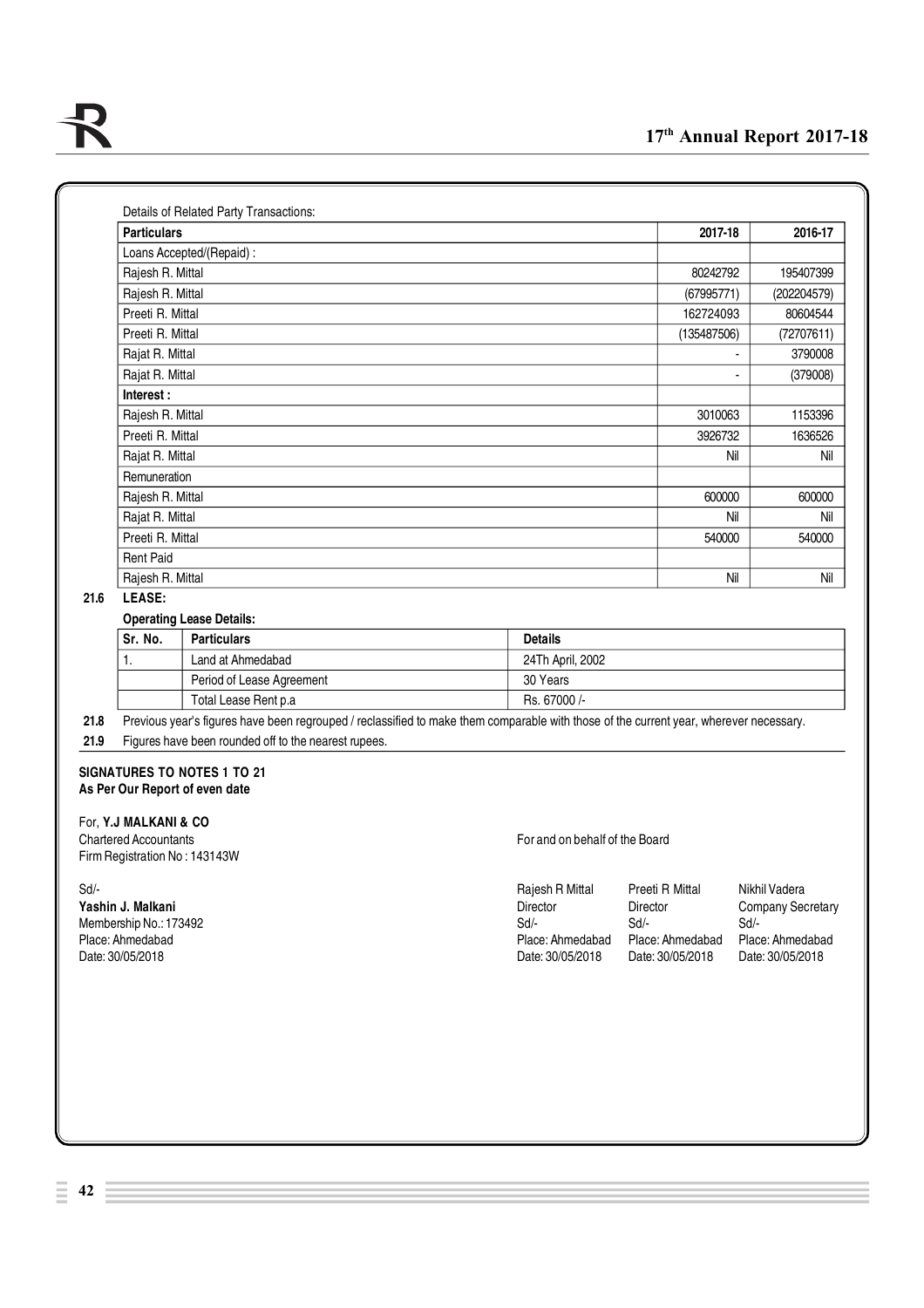|                  |                                                                                                                                                                                                                                                                     | RIDDHI STEEL AND TUBE LIMITED<br>CIN: L27106GJ2001PLC039978<br>83/84, VILLAGE - KAMOD, PIPLAJ PIRANA ROAD, POST - ASLALI, AHMEDABAD GJ 382427 IN<br>Phone No: 079-29700922                                                                                                                                                                                                                                                                                                                                                                                                                                                                                            |     |         |                                      |
|------------------|---------------------------------------------------------------------------------------------------------------------------------------------------------------------------------------------------------------------------------------------------------------------|-----------------------------------------------------------------------------------------------------------------------------------------------------------------------------------------------------------------------------------------------------------------------------------------------------------------------------------------------------------------------------------------------------------------------------------------------------------------------------------------------------------------------------------------------------------------------------------------------------------------------------------------------------------------------|-----|---------|--------------------------------------|
|                  |                                                                                                                                                                                                                                                                     |                                                                                                                                                                                                                                                                                                                                                                                                                                                                                                                                                                                                                                                                       |     |         |                                      |
|                  |                                                                                                                                                                                                                                                                     | 17th Annual General Meeting                                                                                                                                                                                                                                                                                                                                                                                                                                                                                                                                                                                                                                           |     |         |                                      |
|                  |                                                                                                                                                                                                                                                                     | <b>FORM NO. MGT-11</b><br><b>PROXY FORM</b><br>[Pursuant To Section 105(6) Of Companies Act, 2013 And Rule 19(3) Of The Companies (Management And<br>Administration) Rules, 2014]                                                                                                                                                                                                                                                                                                                                                                                                                                                                                     |     |         |                                      |
|                  |                                                                                                                                                                                                                                                                     | Name of the member (s):                                                                                                                                                                                                                                                                                                                                                                                                                                                                                                                                                                                                                                               |     |         |                                      |
|                  | Registered address :                                                                                                                                                                                                                                                |                                                                                                                                                                                                                                                                                                                                                                                                                                                                                                                                                                                                                                                                       |     |         |                                      |
| $E$ -mail $Id$ : |                                                                                                                                                                                                                                                                     |                                                                                                                                                                                                                                                                                                                                                                                                                                                                                                                                                                                                                                                                       |     |         |                                      |
|                  | Folio No/ Client Id:                                                                                                                                                                                                                                                |                                                                                                                                                                                                                                                                                                                                                                                                                                                                                                                                                                                                                                                                       |     |         |                                      |
|                  | DP ID NO.:                                                                                                                                                                                                                                                          |                                                                                                                                                                                                                                                                                                                                                                                                                                                                                                                                                                                                                                                                       |     |         |                                      |
|                  |                                                                                                                                                                                                                                                                     |                                                                                                                                                                                                                                                                                                                                                                                                                                                                                                                                                                                                                                                                       |     |         |                                      |
| (1)              | Name                                                                                                                                                                                                                                                                | Address<br><u> 1989 - Johann Harry Harry Harry Harry Harry Harry Harry Harry Harry Harry Harry Harry Harry Harry Harry Harry Harry Harry Harry Harry Harry Harry Harry Harry Harry Harry Harry Harry Harry Harry Harry Harry Harry Harry Ha</u><br><u> 1989 - Johann Harry Harry Harry Harry Harry Harry Harry Harry Harry Harry Harry Harry Harry Harry Harry Harry</u>                                                                                                                                                                                                                                                                                              |     |         |                                      |
|                  |                                                                                                                                                                                                                                                                     |                                                                                                                                                                                                                                                                                                                                                                                                                                                                                                                                                                                                                                                                       |     |         |                                      |
| (2)              | Name                                                                                                                                                                                                                                                                | <u>and the state of the state of the state of the state of the state of the state of the state of the state of the state of the state of the state of the state of the state of the state of the state of the state of the state</u>                                                                                                                                                                                                                                                                                                                                                                                                                                  |     |         |                                      |
|                  |                                                                                                                                                                                                                                                                     |                                                                                                                                                                                                                                                                                                                                                                                                                                                                                                                                                                                                                                                                       |     |         |                                      |
| (3)              | Name                                                                                                                                                                                                                                                                | Address<br><u> 1999 - Johann John Stein, markin fan it ferskearre fan it ferskearre fan it ferskearre fan it ferskearre fan</u><br><u> 1989 - Andrea Stadt Britain, amerikansk politiker (</u><br>E-mail ID:                                                                                                                                                                                                                                                                                                                                                                                                                                                          |     |         |                                      |
|                  | of the Company, to be held on September 27, 2018 at 11 a.m. at Registered Office of the company and at any adjournment<br>thereof in respect of such resolutions as are indicated below:<br><b>Resolution</b><br><b>Particulars</b><br>Vote: Refer Note No 4<br>No. |                                                                                                                                                                                                                                                                                                                                                                                                                                                                                                                                                                                                                                                                       |     |         |                                      |
|                  |                                                                                                                                                                                                                                                                     | <b>Ordinary Business:</b>                                                                                                                                                                                                                                                                                                                                                                                                                                                                                                                                                                                                                                             | For | Against | Abstain                              |
|                  |                                                                                                                                                                                                                                                                     |                                                                                                                                                                                                                                                                                                                                                                                                                                                                                                                                                                                                                                                                       |     |         |                                      |
|                  | $\mathbf{1}$                                                                                                                                                                                                                                                        | To receive, consider and adopt Audited Financial Statement of the<br>Company for the financial year ended March 31, 2018 and the reports<br>of the Board of Directors and Auditors thereon. (Ordinary resolution)                                                                                                                                                                                                                                                                                                                                                                                                                                                     |     |         |                                      |
|                  | 2                                                                                                                                                                                                                                                                   | To appoint Mrs. Preeti Rajesh Mittal who retires by rotation and being<br>eligible offers herself for reappointment. (Ordinary resolution)                                                                                                                                                                                                                                                                                                                                                                                                                                                                                                                            |     |         |                                      |
|                  | 3                                                                                                                                                                                                                                                                   | To Appoint Auditor of the company to hold office from the conclusion<br>of this AGM until the conclusion of the next AGM and to fix their<br>remuneration and to pass the resolution thereof. (Ordinary resolution)                                                                                                                                                                                                                                                                                                                                                                                                                                                   |     |         |                                      |
|                  | 4                                                                                                                                                                                                                                                                   | Ratification of remuneration of Cost Auditors:                                                                                                                                                                                                                                                                                                                                                                                                                                                                                                                                                                                                                        |     |         |                                      |
|                  | 5                                                                                                                                                                                                                                                                   | Appointment of Independent Director                                                                                                                                                                                                                                                                                                                                                                                                                                                                                                                                                                                                                                   |     |         |                                      |
|                  |                                                                                                                                                                                                                                                                     |                                                                                                                                                                                                                                                                                                                                                                                                                                                                                                                                                                                                                                                                       |     |         | Affix<br>Revenue<br>Stamp<br>Re. 1/- |
|                  |                                                                                                                                                                                                                                                                     | Note: 1. For the Resolutions, Explanatory Statements and Notes, please refer to the notice of the Annual General Meeting.<br>2. This Form of proxy in order to be effective should be duly completed and deposited at the Registered Office of the<br>Company, not less than 48 hours before the commencement of the Meeting.<br>3. A Proxy need not be a member of the Company.<br>4. It is optional. To indicate your preference please put 'X' in appropriate column. If you leave the 'for', 'against' or 'abstain'<br>column blank against any or all of the resolutions, your proxy will be entitled to vote in the manner as he / she may<br>deem appropriate. |     |         |                                      |

5. Those Members who have multiple folios with different joint holders may use copies of this Attendance Slip / Proxy.